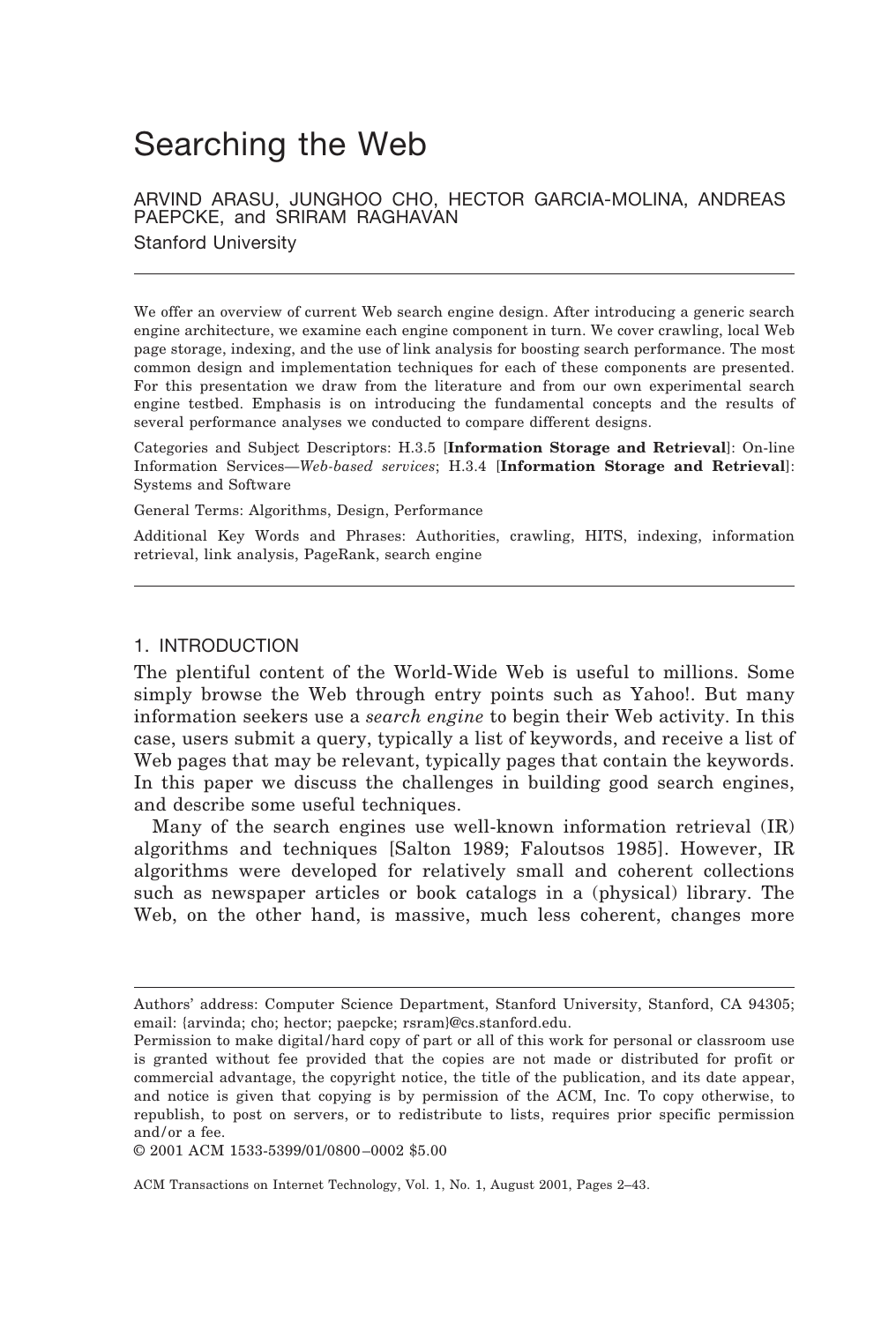rapidly, and is spread over geographically distributed computers. This requires new techniques, or extensions to the old ones, to deal with gathering information, making index structures scalable and efficiently updateable, and improving the ability of search engines to discriminate. For the last item, the ability to discriminate, it is possible to exploit the linkage among Web pages to better identify the truly relevant pages.

There is no question that the Web is huge and challenging. Several studies have estimated the size of the Web [Bar-Yossef et al. 2000; Lawrence and Giles 1999; 1998; Bharat and Broder 1999], and while they report slightly different numbers, most agree that over a billion pages are available. Given that the average size of a Web page is around 5 to 10K bytes, just the textual data amounts to at least tens of terabytes. The growth rate of the Web is even more dramatic. According to Lawrence and Giles [1999], the size of the Web has doubled in less than two years, and this growth rate is projected to continue for the next two years.

Aside from these newly created pages, the existing pages are continuously updated [Pitkow and Pirolli 1997; Wills and Mikhailov 1999; Douglis et al. 1999; Cho and Garcia-Molina 2000a]. For example, in our own study of over half a million pages over 4 months [Cho and Garcia-Molina 2000a], we found that about 23% of pages changed daily. In the .com domain  $40\%$ of the pages changed daily, and the half-life of pages was about 10 days (in 10 days half of the pages were gone, i.e., their URLs were no longer valid). In Cho and Garcia-Molina [2000a], we also report that a Poisson process is a good model for Web page changes. Later, in Section 2, we show how some of these results can be used to improve search engine quality.

In addition to size and rapid change, the interlinked nature of the Web sets it apart from many other collections. Several studies aim to understand how the Web's linkage is structured and how that structure can be modeled [Broder et al. 2000 ; Barabasi and Albert 1999; Albert et al. 1999; Huberman and Adamic 1999; Cho and Garcia-Molina 2000a]. One recent study, for example, suggests that the link structure of the Web is somewhat like a "bow tie" [Broder et al. 2000]. That is, about 28% of the pages constitute a strongly connected core (the center of the bow tie). About 22% form one of the tie's loops: these are pages that can be reached from the core but not vice versa. The other loop consists of 22% of the pages that can reach the core, but cannot be reached from it. (The remaining nodes can neither reach the core nor be reached from the core.)

Before we describe search engine techniques, it is useful to understand how a Web search engine is typically put together. Figure 1 shows such an engine schematically. Every engine relies on a *crawler* module to provide the grist for its operation (shown on the left in Figure 1). Crawlers are small programs that browse the Web on the search engine's behalf, similarly to how a human user follows links to reach different pages. The programs are given a starting set of URLs whose pages they retrieve from the Web. The crawlers extract URLs appearing in the retrieved pages and give this information to the *crawler control* module. This module determines what links to visit next and feeds the links to visit back to the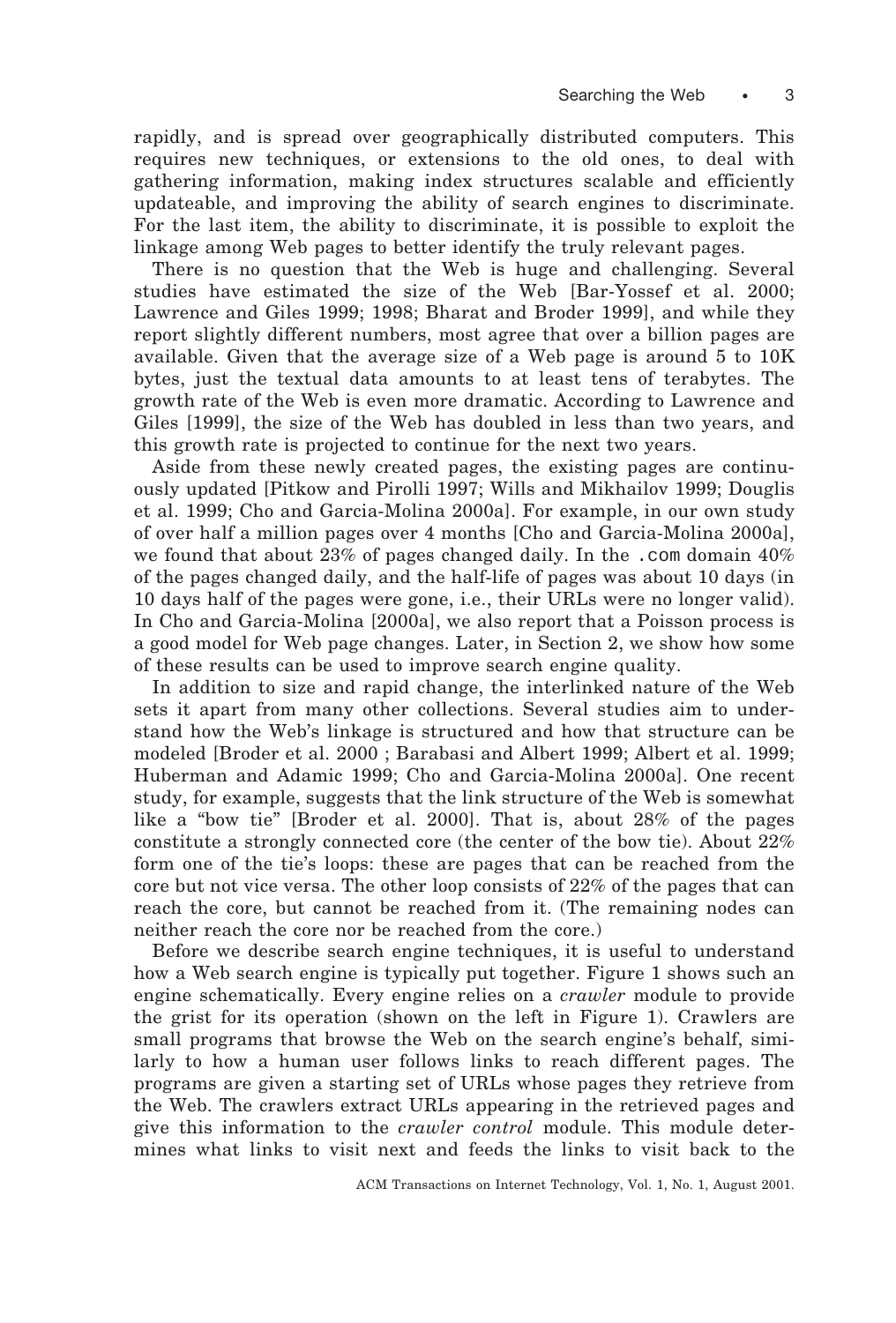

Fig. 1. General search engine architecture.

crawlers. (Some of the functionality of the crawler control module may be implemented by the crawlers themselves.) The crawlers also pass the retrieved pages into a *page repository*. Crawlers continue visiting the Web until local resources, such as storage, are exhausted.

This basic algorithm is modified in many variations that give search engines different levels of coverage or topic bias. For example, crawlers in one engine might be biased to visit as many sites as possible, leaving out the pages that are buried deeply within each site. The crawlers in other engines might specialize on sites in one specific domain, such as governmental pages. The crawl control module is responsible for directing the crawling operation.

Once the search engine has been through at least one complete crawling cycle, the crawl control module may be informed by several indexes that were created during the earlier crawl(s). The crawl control module may, for example, use a previous crawl's link graph (the *structure index* in Figure 1) to decide which links the crawlers should explore and which links they should ignore. Crawl control may also use feedback from usage patterns to guide the crawling process (connection between the query engine and the crawl control module in Figure 1). Section 2 examines crawling operations in more detail.

The *indexer* module extracts all the words from each page and records the URL where each word occurred. The result is a generally very large "lookup table" that can provide all the URLs that point to pages where a given word occurs (the *text index* in Figure 1). The table is of course limited to the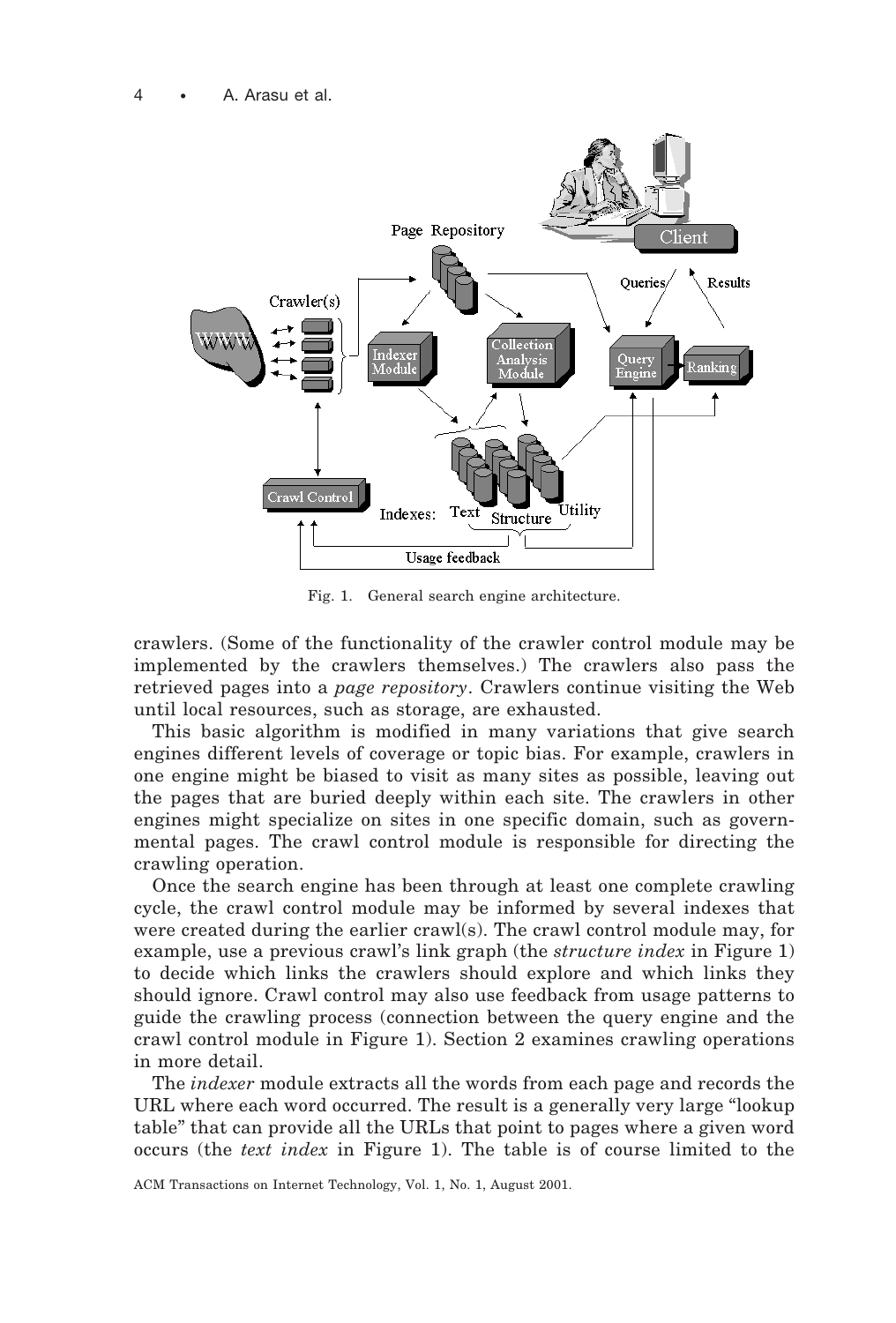pages that were covered in the crawling process. As mentioned earlier, text indexing of the Web poses special difficulties, due to its size and its rapid rate of change. In addition to these quantitative challenges, the Web calls for some special, less common, kinds of indexes. For example, the indexing module may also create a structure index, which reflects the links between pages. Such indexes would not be appropriate for traditional text collections that do not contain links. The *collection analysis module* is responsible for creating a variety of other indexes.

The *utility index* in Figure 1 is created by the collection analysis module. For example, utility indexes may provide access to pages of a given length, pages of a certain "importance," or pages with some number of images in them. The collection analysis module may use the text and structure indexes when creating utility indexes. Section 4 examines indexing in more detail.

During a crawling and indexing run, search engines must store the pages they retrieve from the Web. The page repository in Figure 1 represents this—possibly temporary—collection. Search engines sometimes maintain a cache of the pages they have visited beyond the time required to build the index. This cache allows them to serve out result pages very quickly, in addition to providing basic search facilities. Some systems, such as the Internet Archive, have aimed to maintain a very large number of pages for permanent archival purposes. Storage at such a scale again requires special consideration. Section 3 examines these storage-related issues.

The *query engine* module is responsible for receiving and filling search requests from users. The engine relies heavily on the indexes, and sometimes on the page repository. Due to the Web's size and the fact that users typically only enter one or two keywords, result sets are usually very large. Hence the *ranking* module has the task of sorting the results such that results near the top are the most likely to be what the user is looking for. The query module is of special interest because traditional information retrieval (IR) techniques have run into selectivity problems when applied without modification to Web searching: Most traditional techniques rely on measuring the similarity of query texts with texts in a collection's documents. The tiny queries over vast collections that are typical for Web search engines prevent such similarity-based approaches from filtering sufficient numbers of irrelevant pages out of search results. Section 5 introduces search algorithms that take advantage of the Web's interlinked nature. When deployed in conjunction with the traditional IR techniques, these algorithms significantly improve retrieval precision in Web search scenarios.

In the rest of this article we describe in more detail the search engine components we have presented. We also illustrate some of the specific challenges that arise in each case and some of the techniques that have been developed. Our paper is not intended to provide a complete survey of techniques. As a matter of fact, the examples we use for illustration are drawn mainly from our own work since it is what we know best.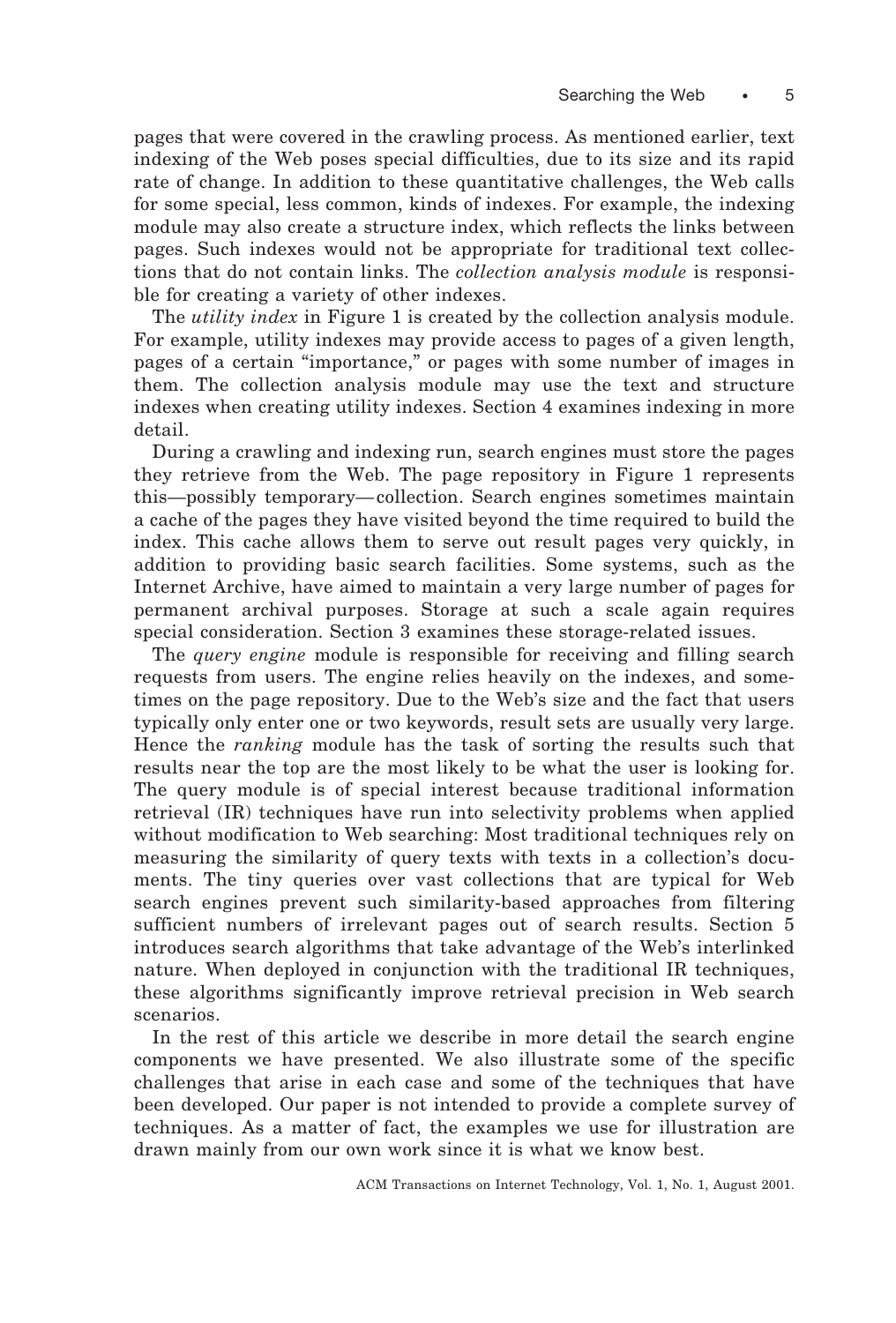6 • A. Arasu et al.

In addition to research at universities and open laboratories, many dot-com companies have worked on search engines. Unfortunately, many of the techniques used by dot-coms, and especially the resulting performance, are private, behind company walls, or are disclosed in patents whose language only lawyers can comprehend and appreciate. So we believe that the overview of problems and techniques we provide here can be of use.

# 2. CRAWLING WEB PAGES

The crawler module (Figure 1) retrieves pages from the Web for later analysis by the indexing module. As discussed in the Introduction, a crawler module typically starts off with an initial set of URLs,  $S_0$ . Roughly, it first places  $S_0$  in a queue where all URLs to be retrieved are kept and prioritized. From this queue, the crawler gets a URL (in some order), downloads the page, extracts any URLs in the downloaded page, and puts the new URLs in the queue. This process is repeated until the crawler decides to stop. Given the enormous size and the change rate of the Web, many issues arise, including the following:

- (1) **What pages should the crawler download?** In most cases, the crawler cannot download *all* pages on the Web. Even the most comprehensive search engine currently indexes a small fraction of the entire Web [Lawrence and Giles 1999; Bharat and Broder 1999]. Given this fact, it is important for the crawler to carefully select the pages and to visit "important" pages first by prioritizing the URLs in the queue properly, so that the fraction of the Web that is visited (and kept up-to-date) is more meaningful.
- (2) **How should the crawler refresh pages?** Once the crawler has downloaded a significant number of pages, it has to start *revisiting* the downloaded pages in order to detect changes and refresh the downloaded collection. Because Web pages are changing at very different rates [Cho and Garcia-Molina 2000b ;Wills and Mikhailov 1999], the crawler needs to carefully decide what page to revisit and what page to skip, because this decision may significantly impact the "freshness" of the downloaded collection. For example, if a certain page rarely changes, the crawler may want to revisit the page less often in order to visit more frequently changing ones.
- (3) **How should the load on the visited Web sites be minimized?** When the crawler collects pages from the Web, it consumes resources belonging to other organizations [Koster 1995]. For example, when the crawler downloads page *p* on site *S*, the site needs to retrieve page *p* from its file system, consuming disk and CPU resources. Also, after this retrieval the page needs to be transferred through the network, which is another resource shared by multiple organizations. The crawler should minimize its impact on these resources [Robots Exclusion Protocol 2000]. Otherwise, the administrators of the Web site or a particular network may complain and sometimes completely block access by the crawler.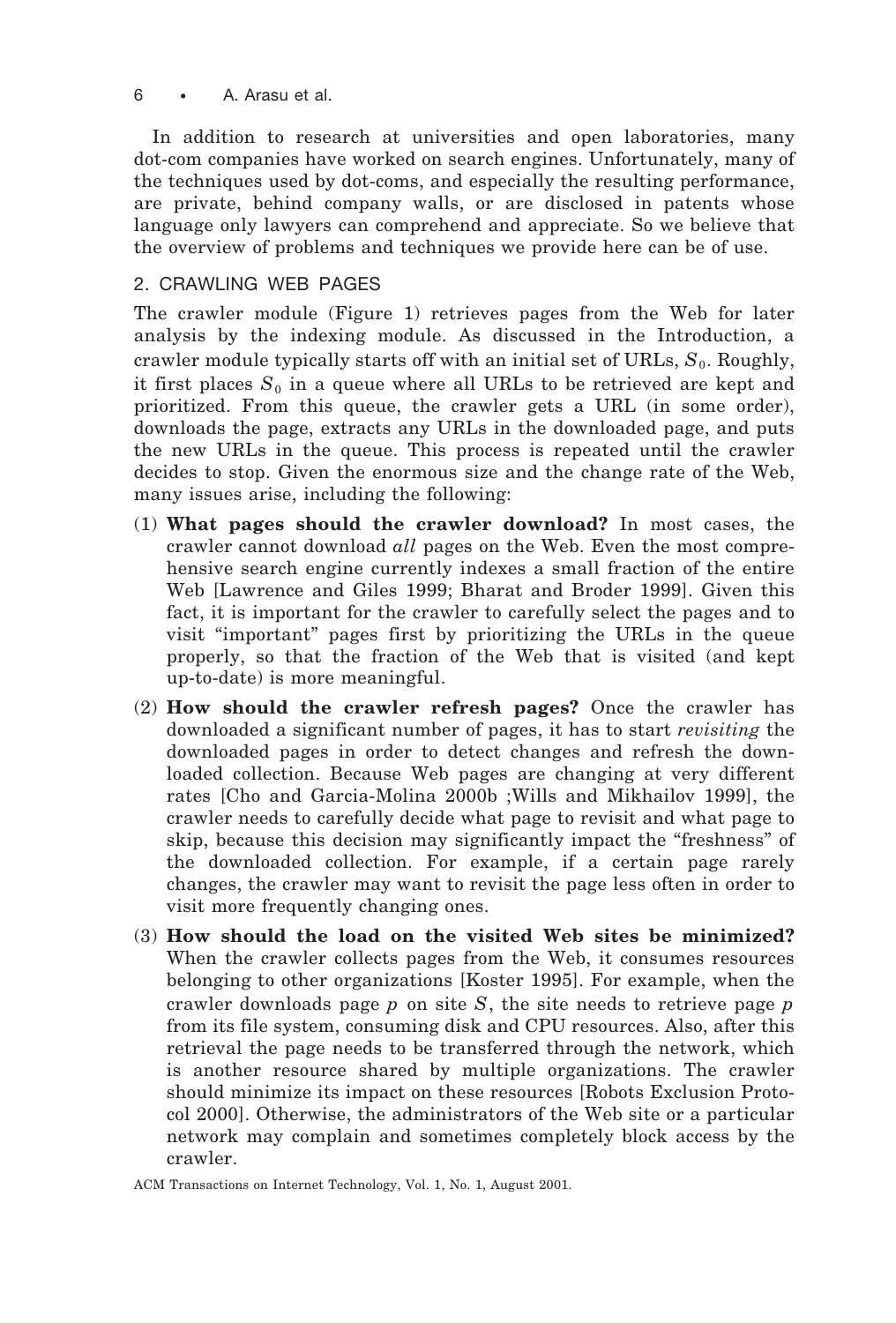(4) **How should the crawling process be parallelized?** Due to the enormous size of the Web, crawlers often run on multiple machines and download pages in parallel [Brin and Page 1998; Cho and Garcia-Molina 2000b]. This parallelization is often necessary in order to download a large number of pages in a reasonable amount of time. Clearly, these parallel crawlers should be coordinated properly, so that different crawlers do not visit the same Web site multiple times, and the adopted crawling policy should be strictly enforced. The coordination can incur significant communication overhead, limiting the number of simultaneous crawlers.

In the rest of this section we discuss the first two issues, page selection and page refresh, in more detail. We do not discuss load or parallelization issues, mainly because much less research has been done on those topics.

## 2.1 Page Selection

As we argued, the crawler may want to download "important" pages first, so that the downloaded collection is of high quality. There are three questions that need to be addressed: the meaning of "importance," how a crawler operates, and how a crawler "guesses" good pages to visit. We discuss these questions in turn, using our own work to illustrate some of the possible techniques.

2.1.1 *Importance Metrics*. Given a Web page *P*, we can define the importance of the page in one of the following ways: (These metrics can be combined, as will be discussed later.)

(1) *Interest-driven.* The goal is to obtain pages "of interest" to a particular user or set of users. So important pages are those that match the interest of users. One particular way to define this notion is through what we call a *driving query*. Given a query *Q*, the importance of page *P* is defined to be the "textual similarity" [Salton 1989] between *P* and *Q*. More formally, we compute textual similarity by first viewing each document (*P* or *Q*) as an *m*-dimensional vector  $\langle w_1, \ldots, w_n \rangle$ . The term  $w_i$  in this vector represents the *i*th word in the vocabulary. If  $w_i$  does not appear in the document, then  $w_i$  is zero. If it does appear,  $w_i$  is set to represent the significance of the word. One common way to compute the significance  $w_i$  is to multiply the number of times the *i*th word appears in the document by the inverse document frequency (*idf*) of the *i*th word. The *idf* factor is one divided by the number of times the word appears in the entire "collection," which in this case would be the entire Web. Then we define the *similarity* between *P* and *Q* as a *cosine product* between the *P* and *Q* vectors [Salton 1989]. Assuming that query *Q* represents the user's interest, this metric shows how "relevant" *P* is. We use  $IS(P)$  to refer to this particular importance metric.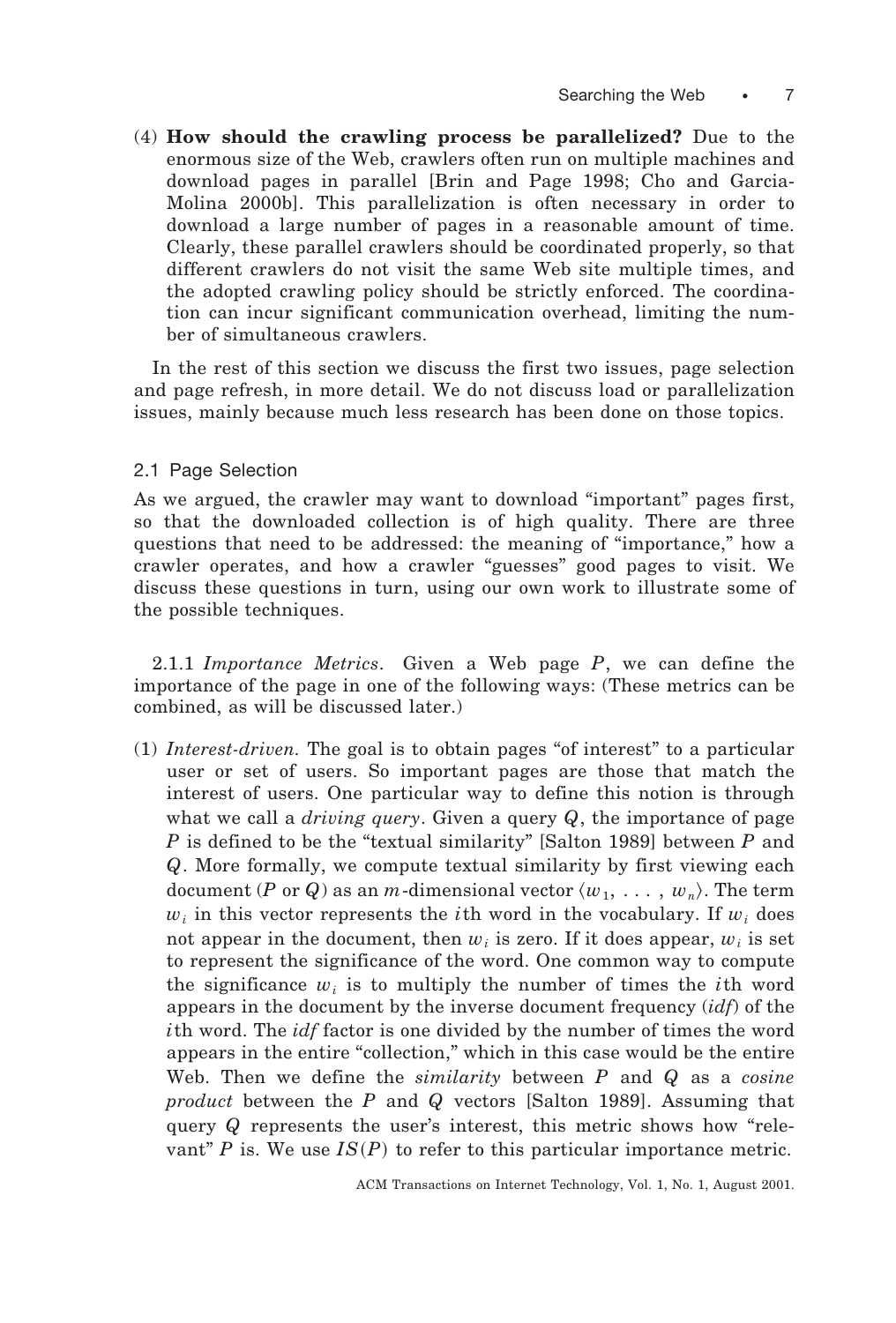### 8 • A. Arasu et al.

Note that if we do not use *idf* terms in our similarity computation, the importance of a page,  $IS(P)$ , can be computed with "local" information, i.e., *P* and *Q*. However, if we use *idf* terms, then we need global information. During the crawling process we have not seen the entire collection, so we have to estimate the *idf* factors from the pages that have been crawled, or from some reference *idf* terms computed at some other time. We use  $IS'(P)$  to refer to the estimated importance of page *P*, which is different from the actual importance  $IS(P)$ , which can be computed only after the entire Web has been crawled. Chakrabarti et al. [1999] presents another interest-driven approach

based on a hierarchy of topics. Interest is defined by a topic, and the crawler tries to guess the topic of pages that will be crawled (by analyzing the link structure that leads to the candidate pages).

- (2) *Popularity-driven.* Page importance depends on how "popular" a page is. For instance, one way to define popularity is to use a page's *backlink count*. (We use the term *backlink* for links that point *to* a given page.) Thus a Web page *P*'s backlinks are the set of all links on pages other than *P*, which point to *P*. When using backlinks as a popularity metric, the importance value of *P* is the number of links to *P* that appear over the entire Web. We use  $IB(P)$  to refer to this importance metric. Intuitively, a page *P* that is linked to by many pages is more important than one that is seldom referenced. This type of "citation count" has been used in bibliometrics to evaluate the impact of published papers. On the Web,  $IB(P)$  is useful for ranking query results, giving end-users pages that are more likely to be of general interest. Note that evaluating  $IB(P)$  requires counting backlinks over the entire Web. A crawler may estimate this value with  $IB'(P)$ , the number of links to  $P$  that have been seen so far. (The estimate may be inaccurate early on in a crawl.) Later in Section 5 we define a similar yet more sophisticated metric, called PageRank  $IR(P)$ , that can also be used as a popularity measure.
- (3) *Location-driven*. The  $IL(P)$  importance of page P is a function of its location, not of its contents. If URL  $u$  leads to  $P$ , then  $IL(P)$  is a function of *u*. For example, URLs ending with ".com" may be deemed more useful than URLs with other endings, or URLs containing the string "home" may be of more interest than other URLs. Another location metric that is sometimes used considers URLs with fewer slashes more useful than those with more slashes. Location driven metrics can be considered a special case of interest driven ones, but we list them separately because they are often easy to evaluate. In particular, all the location metrics we have mentioned here are local since they can be evaluated simply by looking at the URL *u*.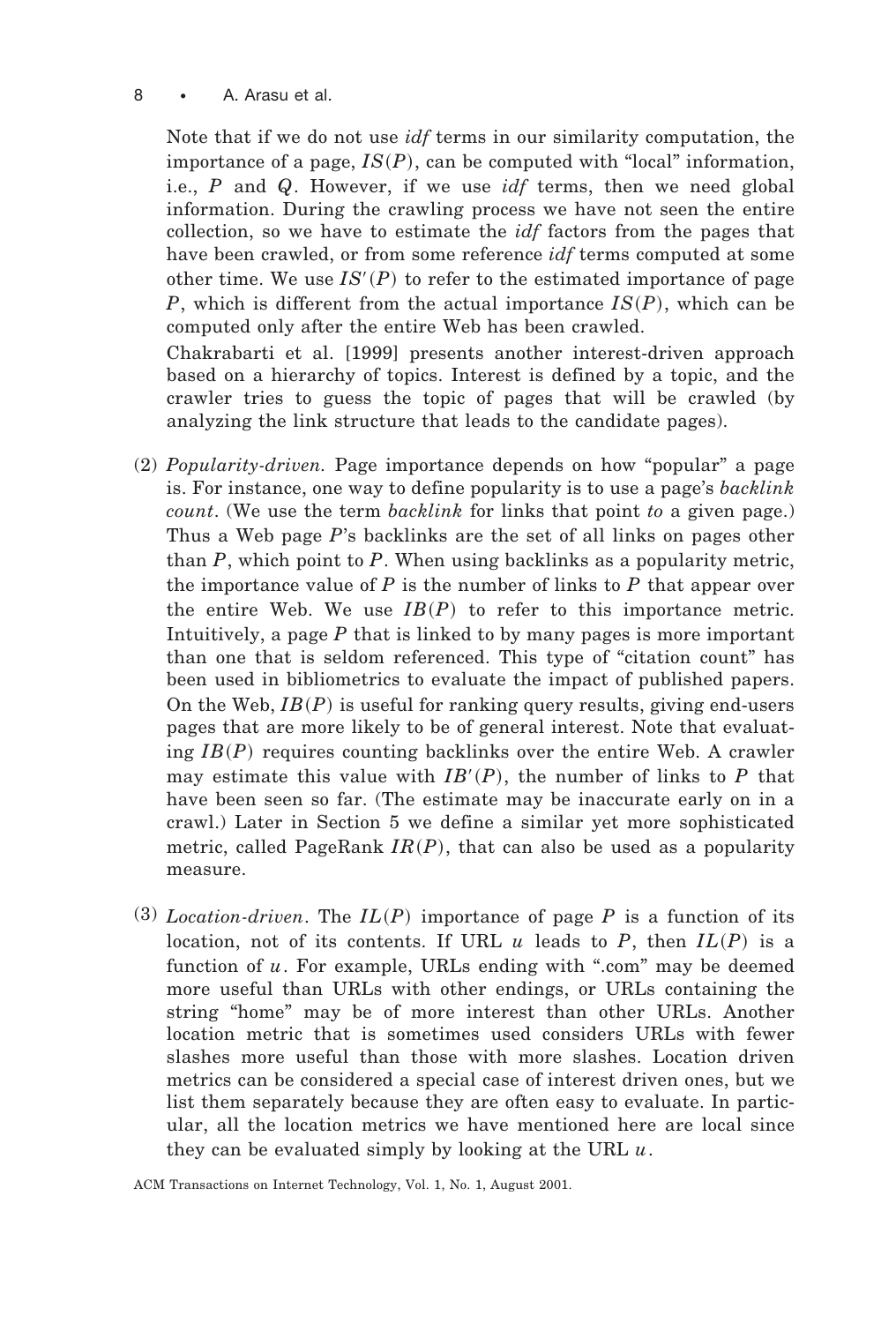As stated earlier, our importance metrics can be combined in various ways. For example, we may define a metric  $IC(P) = k_1 \cdot IS(P)$  +  $k_2 \cdot IB(P) + k_3 \cdot IL(P)$ , for some constants  $k_1, k_2, k_3$  and query *Q*. This combines the similarity metric, the backlink metric, and the location metric.

2.1.2 *Crawler Models*. Our goal is to design a crawler that, if possible, visits high-importance pages before lower-ranked ones for a certain importance metric. Of course, the crawler will only have *estimated* importance values (e.g.,  $IB'(P)$ ) available. Based on these estimates, the crawler will have to guess the high-importance pages to fetch next. For example, we may define the *quality metric* of a crawler in one of the following two ways:

- *Crawl & Stop:* Under this model, the crawler *C* starts at its initial page *P*<sup>0</sup> and stops after visiting *K* pages. (*K* is a *fixed number* determined by the number of pages that the crawler can download in one crawl.) At this point a perfect crawler would have visited pages  $R_1, \ldots, R_K$ , where  $R_1$ is the page with the highest importance value,  $R_2$  is the next highest, and so on. We call pages  $R_1$  through  $R_K$  the hot pages. The K pages visited by our real crawler will contain only  $M \leq K$  ) pages with rank higher than or equal to that of  $R_K$ . (Note that we need to know the *exact* rank of *all* pages in order to obtain the value *M*. Clearly, this estimation may not be possible until we download all pages and obtain the global image of the Web. Later, in Section 2.1.4, we restrict the entire Web to the pages in the Stanford domain and estimate the ranks of pages based on this assumption.) Then we define the performance of the crawler *C* to be  $P_{CS}(C) = (M \cdot 100) / K$ . The performance of the ideal crawler is of course 100%. A crawler that somehow manages to visit pages entirely at random, and may revisit pages, would have a performance of  $(K \cdot 100)/T$ , where T is the total number of pages in the Web. (Each page visited is a hot page with probability  $K/T$ . Thus, the expected number of desired pages when the crawler stops is  $K^2/T$ .)
- *Crawl & Stop with Threshold:* We again assume that the crawler visits *K* pages. However, we are now given an importance target *G*, and any page with importance higher than *G* is considered hot. Let us assume that the total number of hot pages is *H*. Again, we assume that we know the ranks of all pages, and thus can obtain the value *H*. The performance of the crawler,  $P_{ST}(C)$ , is the percentage of the *H* hot pages that have been visited when the crawler stops. If  $K < H$ , then an ideal crawler will have performance  $(K \cdot 100)/H$ . If  $K \geq H$ , then the ideal crawler has 100% performance. A purely random crawler that revisits pages is expected to visit  $(H / T) \cdot K$  hot pages when it stops. Thus, its performance is  $(K \cdot 100)/T$ . Only if the random crawler visits all *T* pages, is its performance expected to be 100%.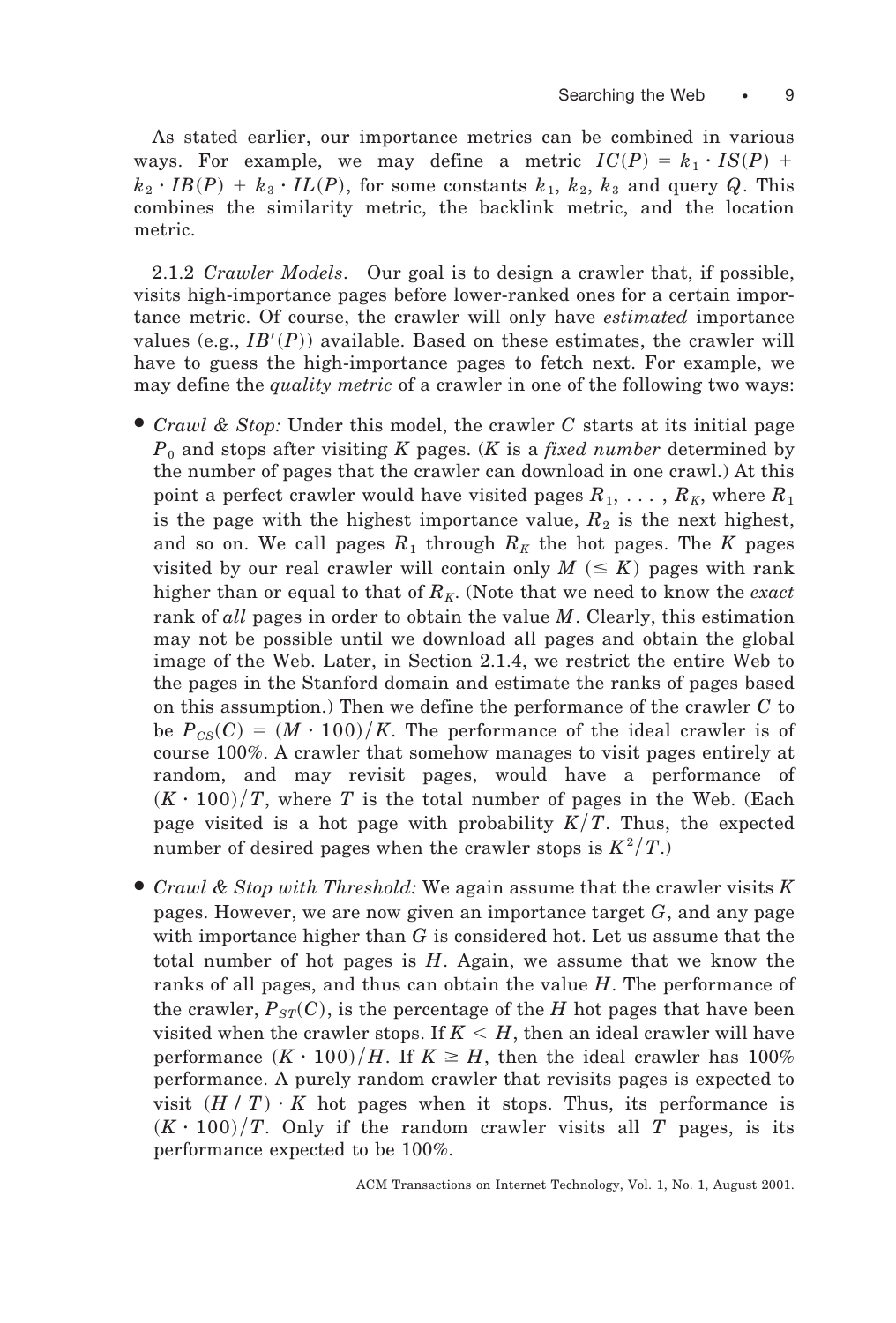10 • A. Arasu et al.

2.1.3 *Ordering Metrics*. A crawler keeps a queue of URLs that it has seen during the crawl, and from this queue must select the next URL to visit. The ordering metric is used by the crawler for this selection, i.e., it selects the URL *u* such that the *ordering value* of *u* is the highest among all URLs in the queue. The ordering metric can only use information seen (and remembered if space is limited) by the crawler.

The ordering metric should be designed with an importance metric in mind. For instance, if we are searching for high  $IB(P)$  pages, it makes sense to use an  $IB'(P)$  as the ordering metric, where P is the page that *u* points to. However, it might also make sense to consider an  $IR'(P)$  (the PageRank metric, Section 5), even if our importance metric is the simpler citation count. In the next section we show why this may be the case.

Location metrics can be used directly for ordering, since the URL of *P* directly gives the  $IL(P)$  value. However, for similarity metrics, it is much harder to devise an ordering metric, since we have not seen *P* yet. We may be able to use the text that anchors the URL *u* as a predictor of the text that *P* might contain. Thus, one possible ordering metric is  $IS(A)$  (for some query *Q*), where *A* is the anchor text of the URL *u*. Diligenti et al. [2000] proposes an approach like this, where not just the anchor text, but all the text of a page (and "near" pages) is considered for  $IS(P)$ .

2.1.4 *Case Study*. To illustrate that it is possible to download important pages significantly earlier, when we adopt an appropriate ordering metric, we show some results from an experiment we conducted. To keep our experiment manageable, we defined the entire Web to be the 225,000 Stanford University Web pages that were downloaded by our Stanford WebBase crawler. That is, we assumed that all pages outside Stanford have "zero importance value" and that links to pages outside Stanford or from pages outside Stanford do not count in page importance computations. Note that since the pages were downloaded by our crawler, they are all reachable from the Stanford homepage.

Under this assumption, we measured experimentally the performance of various ordering metrics for the importance metric  $IB(P)$ , and we show the result in Figure 2. In this graph, we assumed the Crawl & Stop model with Threshold, with threshold value  $G = 100$ . That is, pages with more than 100 backlinks were considered "hot," and we measured how many hot pages were downloaded when the crawler had visited *x*% of the Stanford pages. Under this definition, the total number of hot pages was 1,400, which was about 0.8% of all Stanford pages. The horizontal axis represents the percentage of pages downloaded from the Stanford domain, and the vertical axis shows the percentage of *hot* pages downloaded.

In the experiment, the crawler started at the Stanford homepage (http://www.stanford.edu) and, in three different experimental conditions, selected the next page visit either by the ordering metric  $IR(P)$ (PageRank), by  $IB'(P)$  (backlink), or by following links breadth-first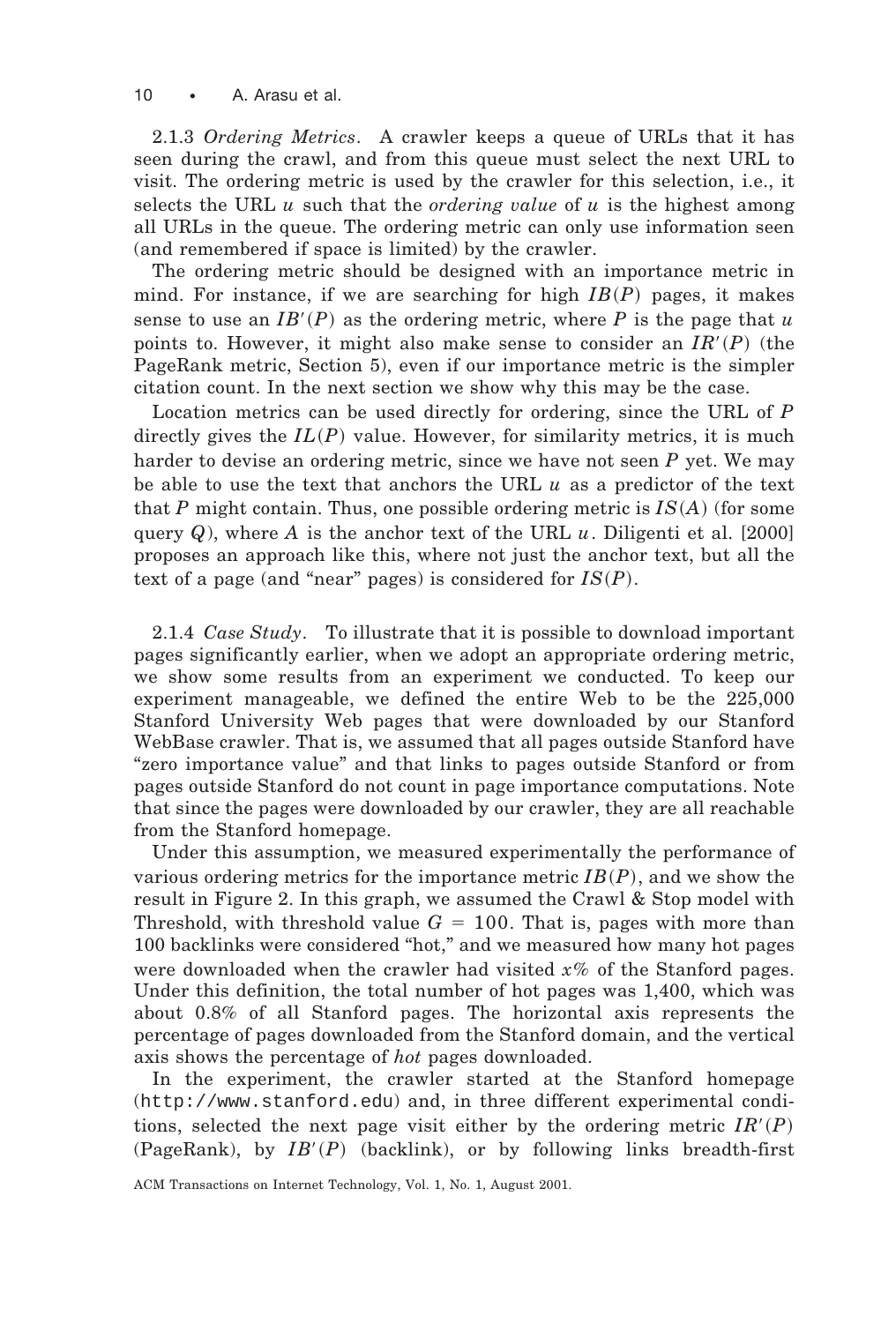

(breadth). The straight line in the graph (Figure 2) shows the expected performance of a random crawler.

From the graph, we can clearly see that an appropriate ordering metric can significantly improve the performance of the crawler. For example, when the crawler used  $IB'(P)$  (backlink) as its ordering metric, the crawler downloaded more than 50% hot pages when it visited less than 20% of the entire Web. This is a significant improvement compared to a random crawler or a breadth-first crawler, which downloaded less than 30% hot pages at the same point. One interesting result of this experiment is that the PageRank ordering metric,  $IR(R)$ , shows better performance than the backlink ordering metric  $IB'(R)$ , even when the importance metric is  $IB(R)$ . This is due to the inheritance property of the PageRank metric, which can help avoid downloading "locally popular" pages before "globally popular but locally unpopular" pages. In additional experiments [Cho et al. 1998] (not described here), we studied other metrics, and also observe that the right ordering metric can significantly improve crawler performance.

# 2.2 Page Refresh

Once the crawler has selected and downloaded "important" pages, it has to periodically refresh the downloaded pages so that the pages are maintained up-to-date. Clearly, there exist multiple ways to update the pages, and different strategies will result in different "freshness" of the pages. For example, consider the following two strategies:

- (1) *Uniform refresh policy:* The crawler revisits all pages at the same frequency *f*, regardless of how often they change.
- (2) *Proportional refresh policy:* The crawler revisits a page proportionally more often when it changes more often. More precisely, assume that  $\lambda_i$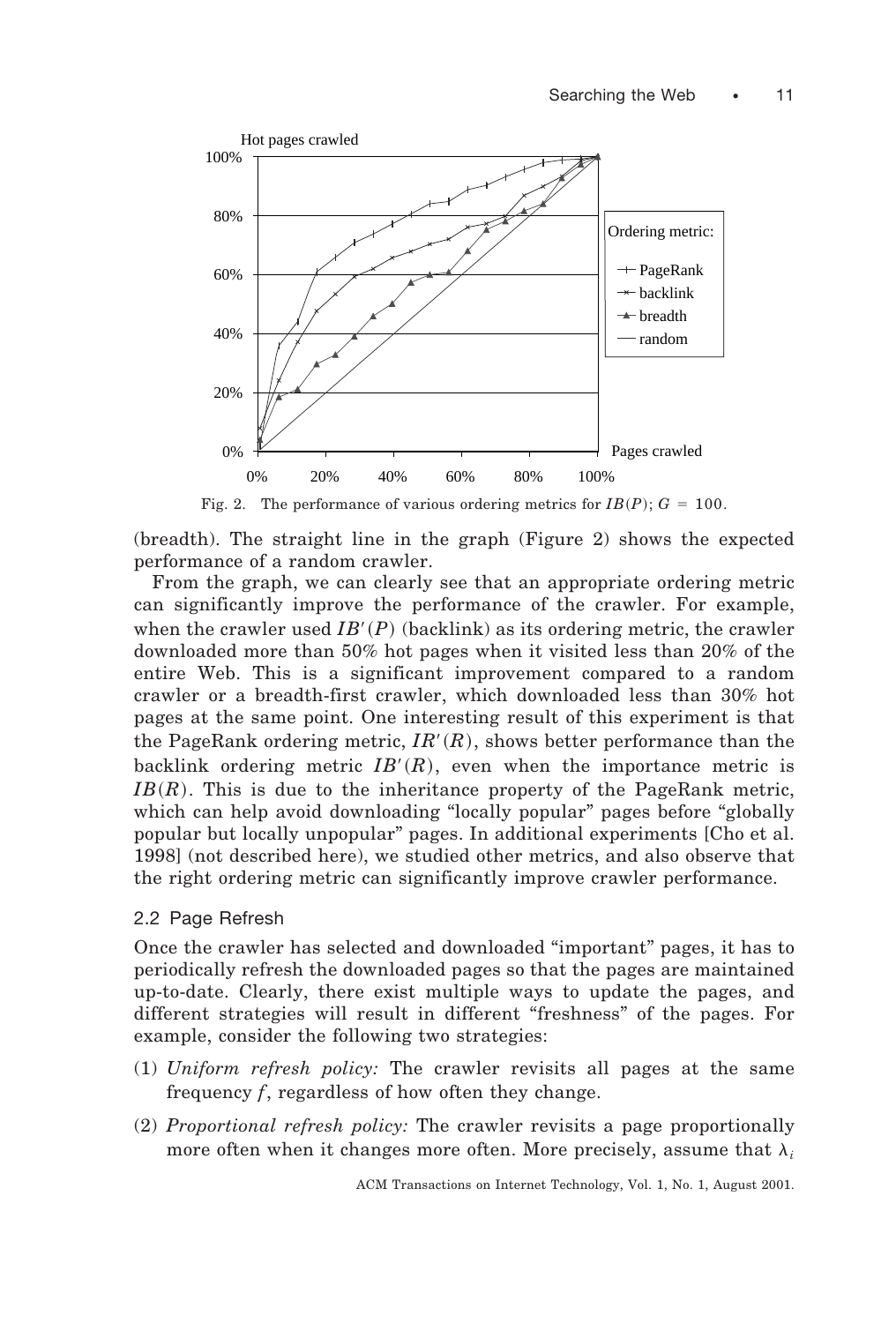#### 12 • A. Arasu et al.

is the change frequency of a page  $e_i$  and that  $f_i$  is the crawler's revisit frequency for  $e_i$ . Then the frequency ratio  $\lambda_i / f_i$  is the same for any *i*. For example, if page  $e_1$  changes 10 times more often than page  $e_2$ , the crawler revisits  $e_1$  10 times more often than  $e_2$ .

Note that the crawler needs to estimate  $\lambda_i$ 's for each page in order to implement this policy. This estimation can be based on the change history of a page that the crawler can collect [Cho and Garcia-Molina 2000a]. For example, if a crawler visited/downloaded a page  $p_1$  every day for a month and it detected 10 changes, the crawler may reasonably estimate that  $\lambda_1$  is one change every 3 days. For more detailed discussion on  $\lambda$  estimation, see Cho and Garcia-Molina [2000a].

Between these two strategies, which one will give us higher "freshness?" Also, can we come up with an even better strategy? To answer these questions, we need to understand how Web pages change over time and what we mean by "freshness" of pages. In the next two sections, we go over possible answers to these questions and compare various refresh strategies.

2.2.1 *Freshness Metric*. Intuitively, we consider a collection of pages "fresher" when the collection has more up-to-date pages. For instance, consider two collections, *A* and *B*, containing the same 20 Web pages. Then, if *A* maintains 10 pages up-to-date on average and if *B* maintains 15 up-to-date pages, we consider *B* to be fresher than *A*. Also, we have a notion of "age:" Even if all pages are obsolete, we consider collection *A* "more current" than *B*, if *A* was refreshed 1 day ago and *B* was refreshed 1 year ago. Based on this intuitive notion, we have found the following definitions of *freshness* and *age* to be useful. (Incidentally, Coffman et al. [1997] has a slightly different definition of freshness, but it leads to results that are analogous to ours.) In the following discussion, we refer to the pages on the Web that the crawler monitors as the *real-world pages* and their local copies as the *local pages*.

*Freshness:* Let  $S = \{e_1, \ldots, e_N\}$  be the local collection of *N* pages. Then we define the *freshness* of the collection as follows.

*Definition 1.* The *freshness* of a local page  $e_i$  at time t is

$$
F(e_i;t) = \left\{ \begin{array}{ll} 1 & \text{if } e_i \text{ is up-to-date at time } t \\ 0 & \text{otherwise.} \end{array} \right.
$$

(By up-to-date we mean that the content of a local page equals that of its real-world counterpart.) Then, the *freshness* of the local collection *S* at time *t* is

$$
F(S;t) = \frac{1}{N} \sum_{i=1}^{N} F(e_i;t).
$$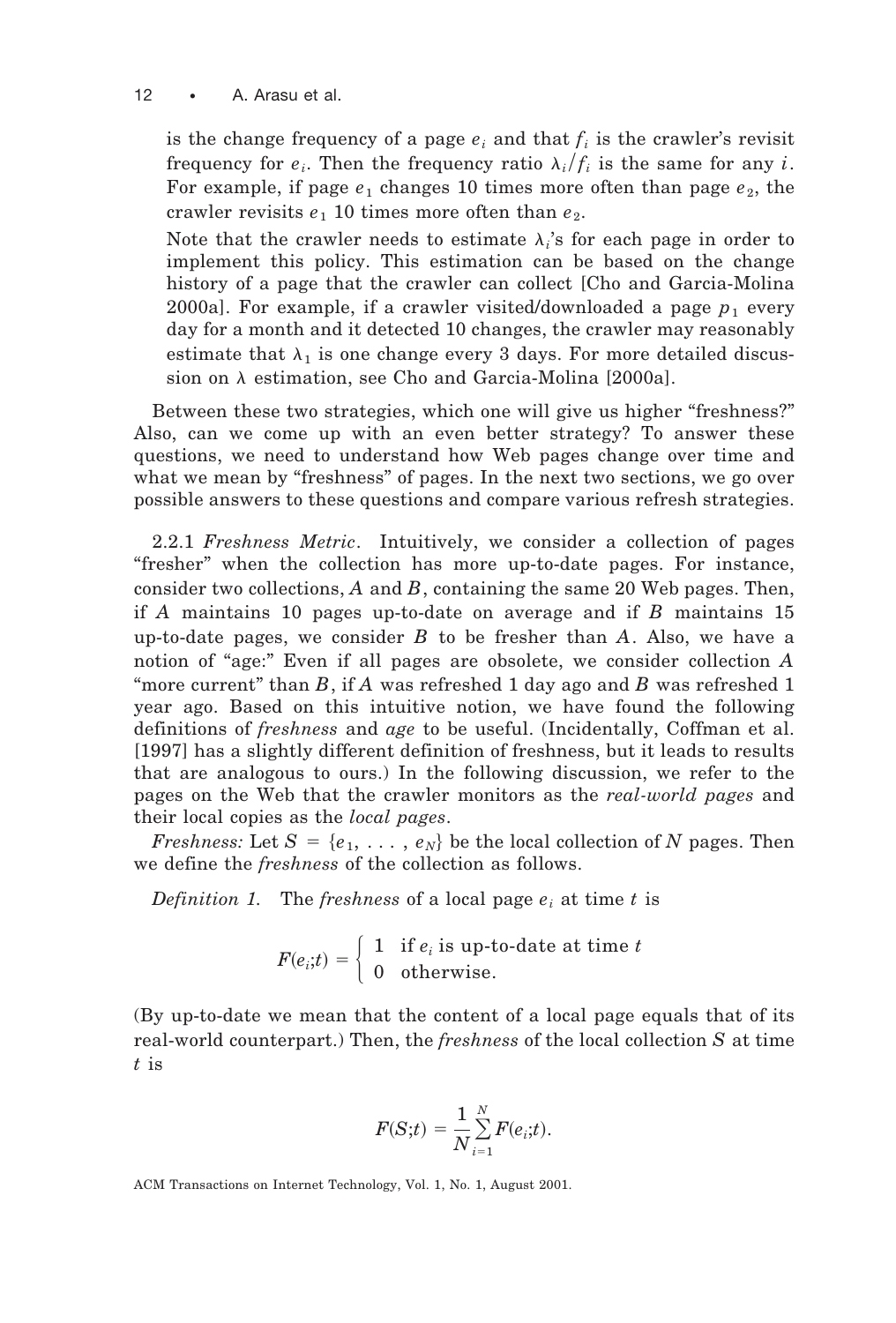The *freshness* is the fraction of the local collection that is up-to-date. For instance,  $F(S;t)$  will be one if all local pages are up-to-date, and  $F(S;t)$  will be zero if all local pages are out-of-date.

*Age:* To capture "how old" the collection is, we define the metric *age* as follows:

*Definition 2.* The *age* of the local page  $e_i$  at time  $t$  is

$$
A(e_i;t) = \begin{cases} 0 & \text{if } e_i \text{ is up-to-date at time } t \\ t - \text{modification time of } e_i & \text{otherwise.} \end{cases}
$$

Then the *age* of the local collection *S* is

$$
A(S;t) = \frac{1}{N} \sum_{i=1}^N A(e_i;t).
$$

The *age* of *S* tells us the average "age" of the local collection. For instance, if all real-world pages changed one day ago and we have not refreshed them since,  $A(S;t)$  is one day.

Obviously, the freshness (and age) of the local collection may change over time. For instance, the freshness might be 0.3 at one point of time and it might be 0.6 at another point of time. Because of this possible fluctuation, we now compute the average freshness over a long period of time and use this value as the "representative" freshness of a collection.

*Definition 3.* We define the time average of freshness of page  $e_i$ ,  $F(e_i)$ , and the time average of freshness of collection  $S$ ,  $\bar{F}(S)$ , as

$$
\bar{F}(e_i) = \lim_{t \to \infty} \frac{1}{t} \int_{0}^{t} F(e_i; t) dt \qquad \bar{F}(S) = \lim_{t \to \infty} \frac{1}{t} \int_{0}^{t} F(S; t) dt.
$$

The time average of age can be defined similarly.

Mathematically, the time average of freshness or age may not exist, since we take a limit over time. However, the above definition approximates the fact that we take the average of freshness over a long period of time. Later on, we will see that the time average *does* exist when pages change by a reasonable process and when the crawler periodically revisits each page.

2.2.2 *Refresh Strategy*. In comparing the page refresh strategies, it is important to note that, because crawlers have limited resources, they can download/update only a limited number of pages within a certain period. For example, many search engines report that their crawlers typically download several hundred pages per second. (Our crawler, which we call the WebBase crawler, typically runs at the rate of 50–100 pages per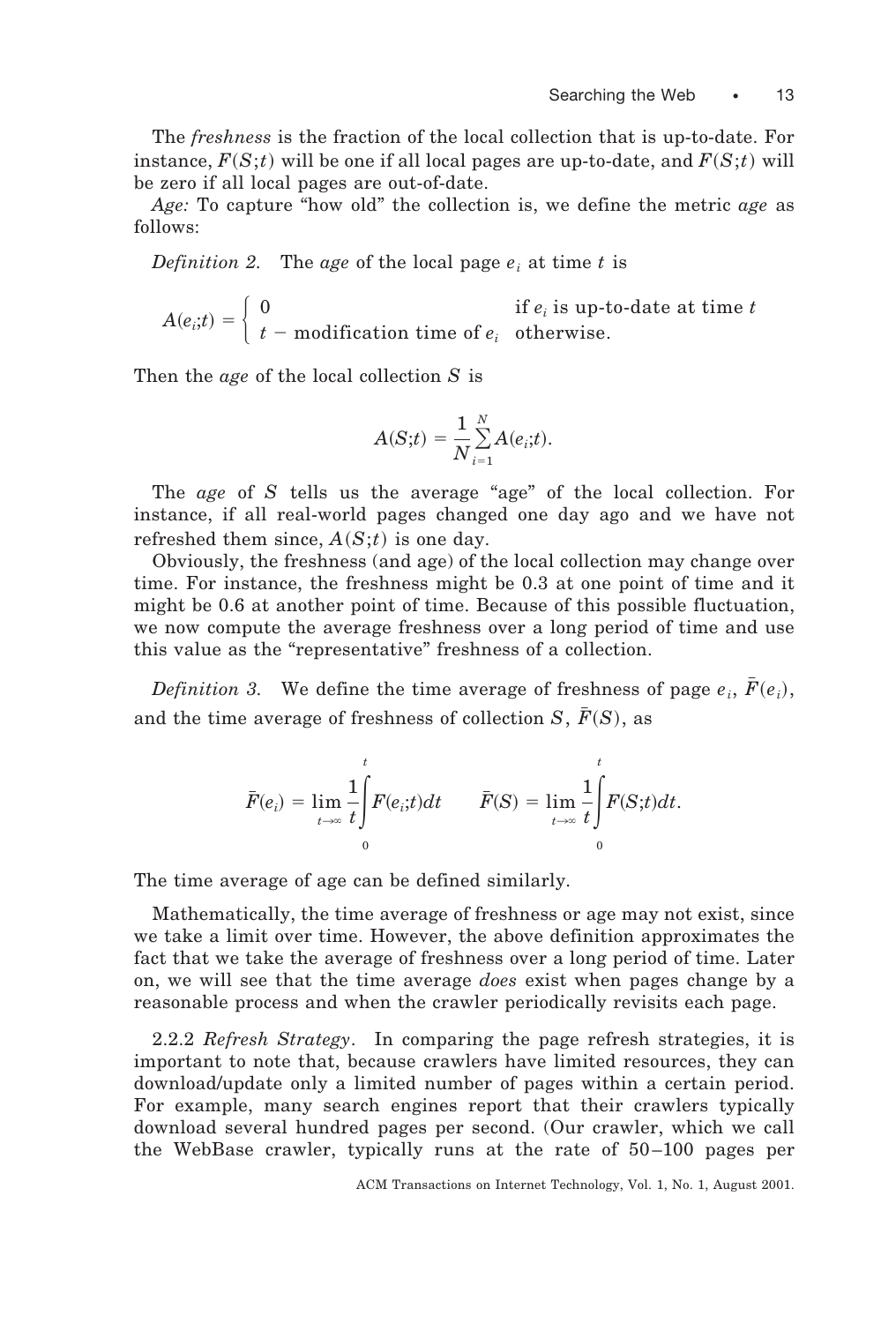

Fig. 3. A database with two pages with different change frequencies.

second.) Depending on the page refresh strategy, this limited *page download resource* will be allocated to different pages in different ways. For example, the proportional refresh policy will allocate this download resource proportionally to the page change rate.

To illustrate the issues, consider a very simple example. Suppose that the crawler maintains a collection of two pages:  $e_1$  and  $e_2$ . Page  $e_1$  changes nine times per day and  $e_2$  changes once a day. Our goal is to maximize the freshness of the database averaged over time. In Figure 3, we illustrate our simple model. For page  $e_1$ , one day is split into nine intervals, and  $e_1$ changes *once and only once* in each interval. However, we do not know exactly when the page changes within an interval. Page  $e_2$  changes *once and only once* per day, but we do not know precisely when.

Because our crawler is a tiny one, assume that we can refresh *one* page per day. Then what page should it refresh? Should the crawler refresh  $e_1$  or should it refresh  $e_2$ ? To answer this question, we need to compare how the freshness changes if we pick one page over the other. If page  $e_2$  changes in the middle of the day and if we refresh  $e_2$  right after the change, it will remain up-to-date for the remaining half of the day. Therefore, by refreshing page  $e_2$  we get  $1/2$  day "benefit"(or freshness increase). However, the probability that  $e_2$  changes before the middle of the day is  $1/2$ , so the "expected benefit" of refreshing  $e_2$  is  $1/2 \times 1/2$  day  $= 1/4$  day. By the same reasoning, if we refresh  $e_1$  in the middle of an interval,  $e_1$  will remain up-to-date for the remaining half of the interval  $(1/18)$  of the day) with probability 1/2. Therefore, the expected benefit is  $1/2 \times 1/18$  day =  $1/36$  day. From this crude estimation, we can see that it is more effective to select  $e_2$  for refresh!

Of course, in practice, we do not know for sure that pages will change in a given interval. Furthermore, we may also want to worry about the age of data. (In our example, if we always visit  $e_2$ , the age of  $e_1$  will grow indefinitely.)

In Cho and Garcia-Molina [2000c], we studied a more realistic scenario, using the Poisson process model. In particular, we can mathematically prove that the uniform policy is *always* superior or equal to the proportional one for any number of pages, change frequencies, and refresh rates, and for both the freshness and the age metrics when page changes follow Poisson processes. For a detailed proof, see Cho and Garcia-Molina [2000c].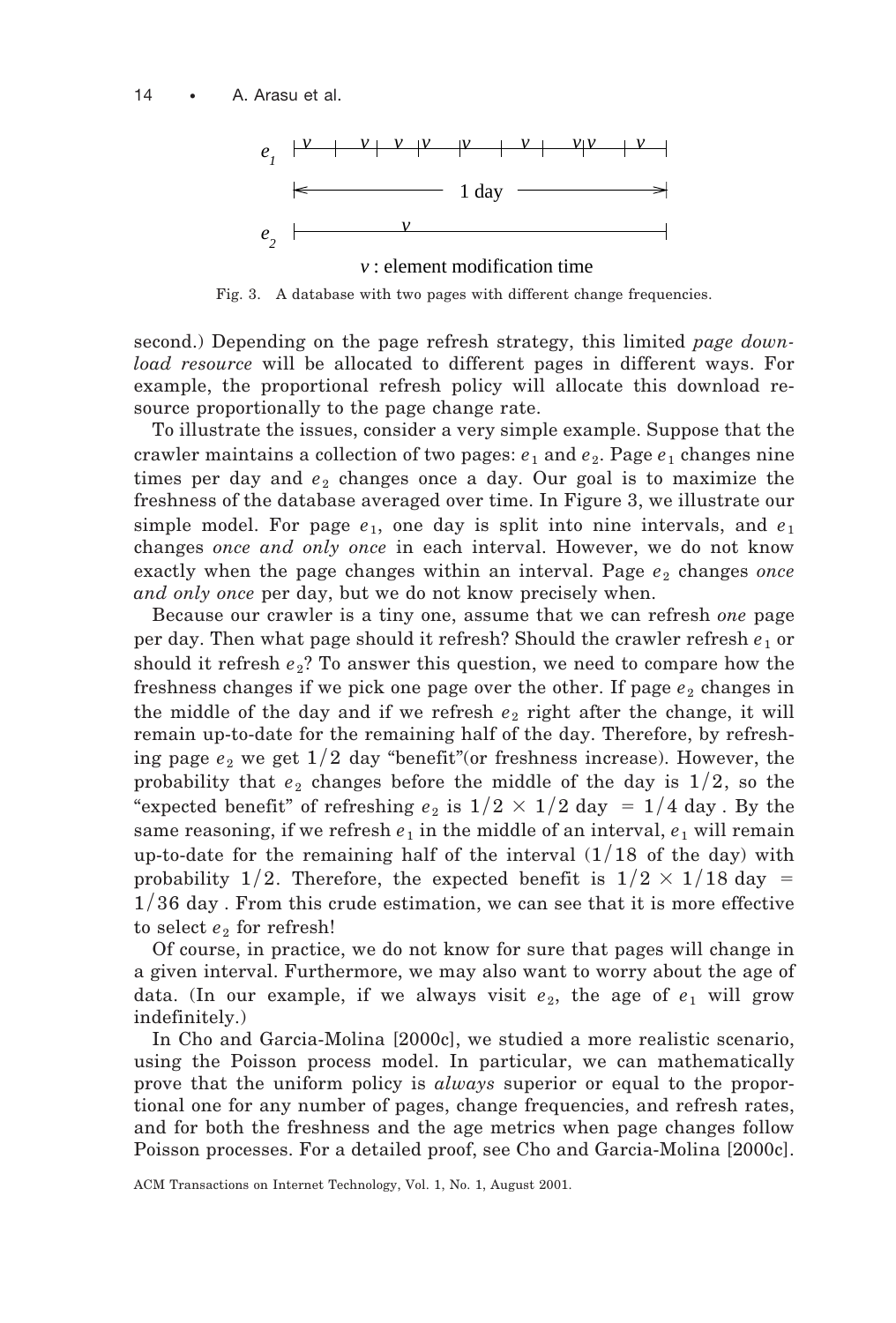

Fig. 4. Change frequency vs. refresh frequency for freshness optimization.

In Cho and Garcia-Molina [2000c] we also show how to obtain the optimal refresh policy (better than uniform or any other), assuming page changes follow a Poisson process and their change frequencies are static (i.e., do not change over time). To illustrate, in Figure 4 we show the refresh frequencies that *maximize* the freshness value for a simple scenario. In this scenario, the crawler maintains 5 pages with change rates,  $1, 2, \ldots, 5$  (times/day), respectively, and the crawler can download 5 pages per day. The graph in Figure 4 shows the needed refresh frequency of a page (vertical axis) as a function of its change frequency (horizontal axis), in order to maximize the freshness of the 5-page collection. For instance, the optimal revisit frequency for the page that changes once a day is 1.15 times/day. Notice that the graph does not monotonically increase over change frequency, and thus we need to refresh pages less often if the pages change too often. The pages with change frequency more than 2.5 times/day should be refreshed less often than the ones with change frequency 2 times/day. When a certain page changes too often, and if we cannot maintain it up-to-date under our resource constraint, it is in fact better to focus our resource on the pages that we can keep track of.

Figure 4 is for a particular 5-page scenario, but in Cho and Garcia-Molina [2000c] we prove that the shape of the graph is the same for *any* distribution of change frequencies under the Poisson process model. That is, the optimal graph for *any* collection of pages *S* is *exactly the same* as Figure 4, except that the graph of *S* is scaled by a constant factor from Figure 4. Thus, no matter what the scenario, pages that change too frequently (relative to the available resources) should be penalized and not visited very frequently.

We can obtain the optimal refresh policy for the age metric, as described in Cho and Garcia-Molina [2000c].

### 2.3 Conclusion

In this section we discussed the challenges that a crawler encounters when it downloads large collections of pages from the Web. In particular, we studied how a crawler should *select* and *refresh* the pages that it retrieves and maintains.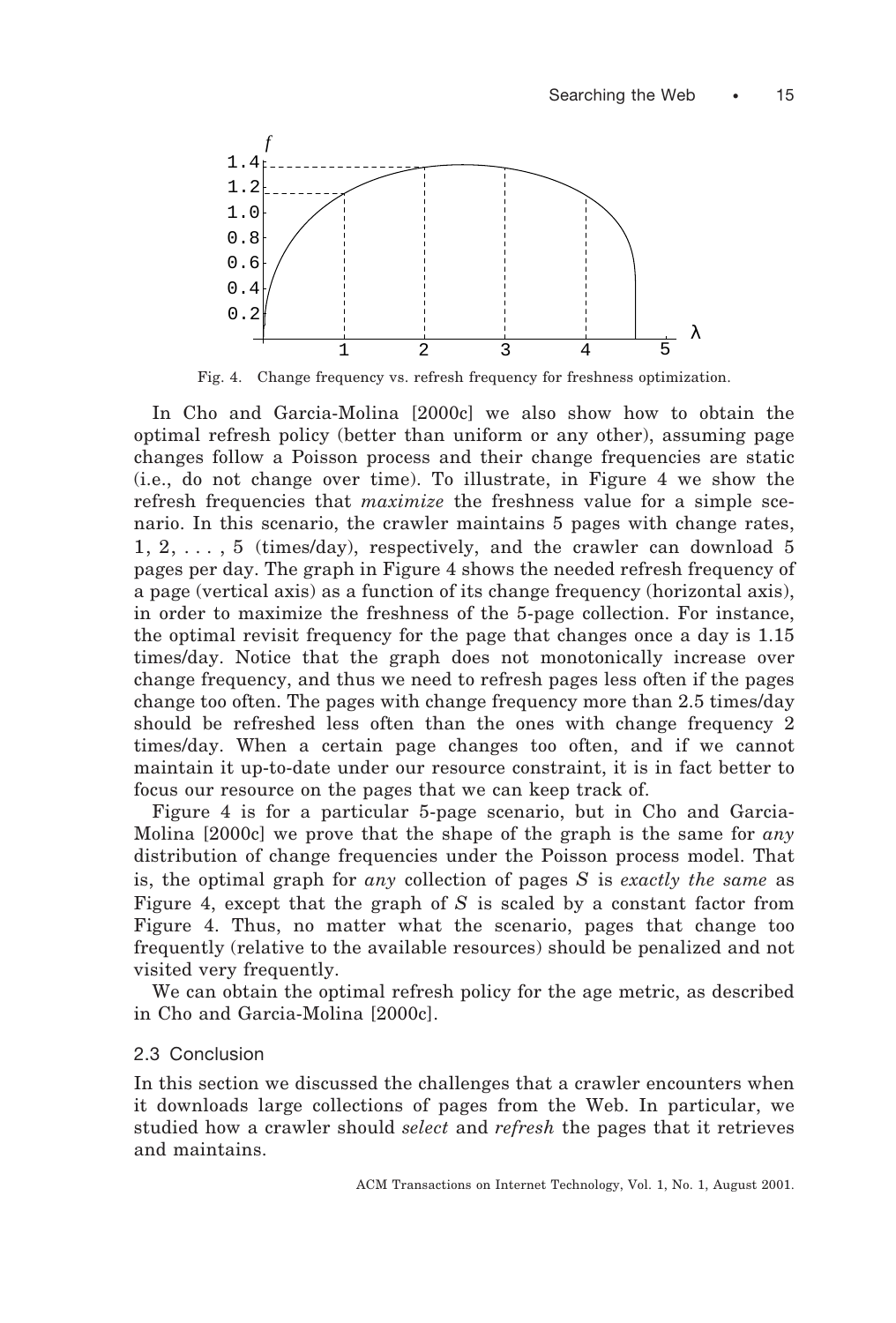16 • A. Arasu et al.

There are, of course, still many open issues. For example, it is not clear how a crawler and a Web site can negotiate/agree on a right crawling policy, so that the crawler does not interfere with the primary operation of the site while downloading the pages on the site. Also, existing work on crawler parallelization is either ad hoc or quite preliminary, so we believe this issue needs to be carefully studied. Finally, some of the information on the Web is now "hidden" behind a search interface, where a query must be submitted or a form filled out. Current crawlers cannot generate queries or fill out forms, so they cannot visit the "dynamic" content. This problem will get worse over time, as more and more sites generate their Web pages from databases.

## 3. STORAGE

The *page repository* in Figure 1 is a scalable storage system for managing large collections of Web pages. As shown in the figure, the repository needs to perform two basic functions. First, it must provide an interface for the crawler to store pages. Second, it must provide an efficient access API that the indexer and collection analysis modules can use to retrieve the pages. In the rest of the section, we present some key issues and techniques for such a repository.

### 3.1 Challenges

A repository manages a large collection of "data objects," namely, Web pages. In that sense, it is conceptually quite similar to other systems that store and manage data objects (e.g., file systems and database systems). However, a Web repository does not have to provide a lot of the functionality that the other systems provide (e.g., transactions, logging, directory structure) and, instead, can be targeted to address the following key challenges:

*Scalability:* It must be possible to seamlessly distribute the repository across a cluster of computers and disks, in order to cope with the size of the Web (see Section 1).

*Dual access modes:* The repository must support two different access modes equally efficiently. *Random access* is used to quickly retrieve a specific Web page, given the page's unique identifier. *Streaming access* is used to receive the entire collection, or some significant subset, as a stream of pages. Random access is used by the query engine to serve out cached copies to the end-user. Streaming access is used by the indexer and analysis modules to process and analyze pages in bulk.

*Large bulk updates:* Since the Web changes rapidly (see Section 1), the repository needs to handle a high rate of modifications. As new versions of Web pages are received from the crawler, the space occupied by old versions must be reclaimed<sup>1</sup> through space compaction and reorganization. In

<sup>1</sup> Some repositories might maintain a temporal history of Web pages by storing multiple versions for each page. We do not consider this here.

ACM Transactions on Internet Technology, Vol. 1, No. 1, August 2001.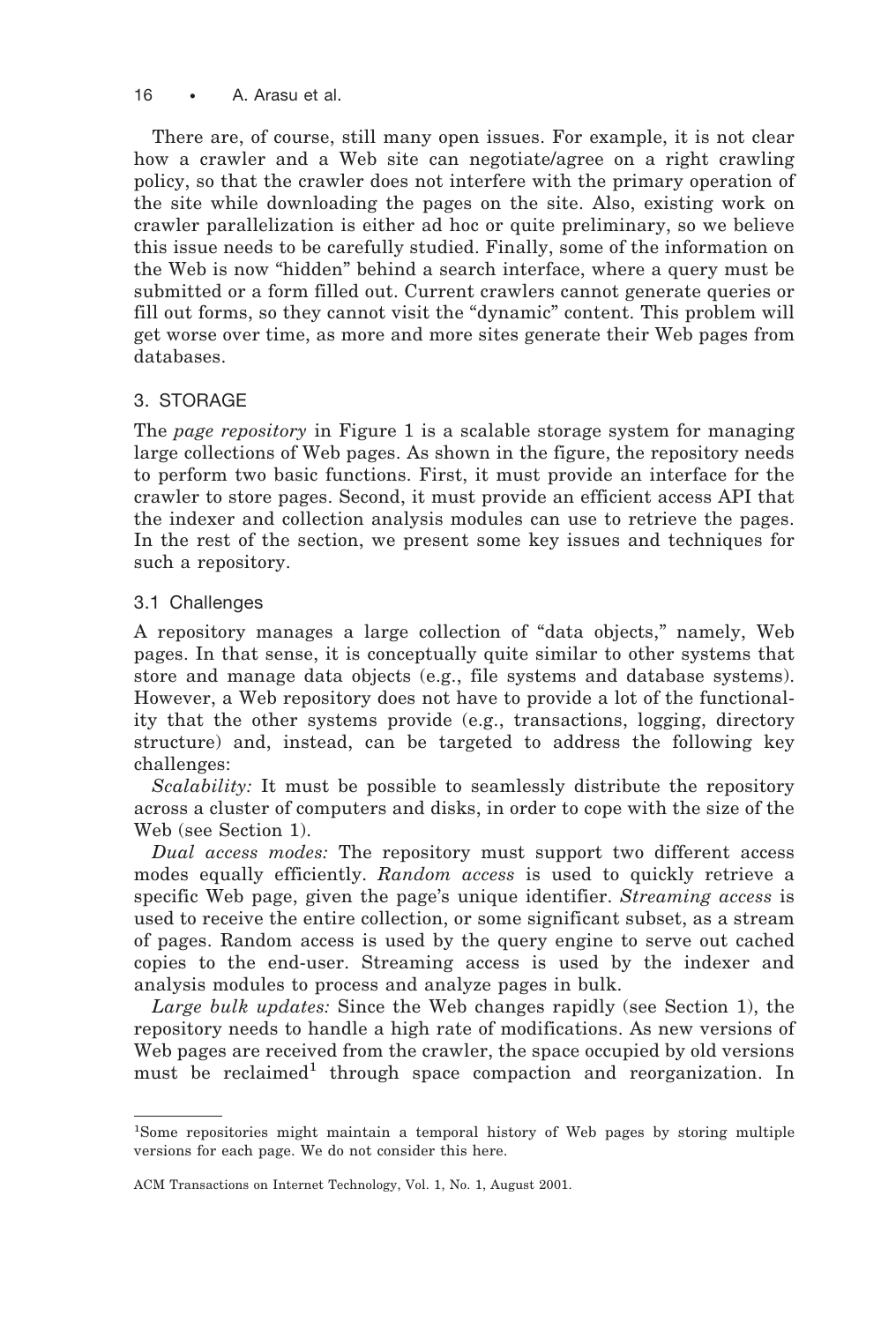addition, excessive conflicts between the update process and the applications accessing pages must be avoided.

*Obsolete pages:* In most file or data systems, objects are explicitly deleted when no longer needed. However, when a Web page is removed from a Web site, the repository is not notified. Thus, the repository must have a mechanism for detecting and removing obsolete pages.

#### 3.2 Designing a Distributed Web Repository

Let us consider a generic Web repository that is designed to function over a cluster of interconnected *storage nodes*. There are three key issues that affect the characteristics and performance of such a repository:

- page distribution across nodes;
- physical page organization within a node; and
- update strategy.

3.2.1 *Page Distribution Policies*. Pages can be assigned to nodes using a number of different policies. For example, with a *uniform distribution* policy, all nodes are treated identically. A given page can be assigned to any of the nodes in the system, independent of its identifier. Nodes will store portions of the collection proportionate to their storage capacities. In contrast, with a *hash distribution policy*, allocation of pages to nodes depends on the page identifiers. In this case, a page identifier would be hashed to yield a node identifier and the page would be allocated to the corresponding node. Various other policies are also possible. In Hirai et al. [2000], we present qualitative and quantitative comparisons of the uniform and hash distribution policies in the context of a Web repository.

3.2.2 *Physical Page Organization Methods*. Within a single node, there are three possible operations that could be executed: *page addition/ insertion*, *high-speed streaming*, and *random page access*. Physical page organization at each node is a key factor that determines how well a node supports each of these operations.

There are several options for page organization. For example, a hashbased organization treats a disk (or disks) as a set of hash buckets, each of which is small enough to fit in memory. Pages are assigned to hash buckets depending on their page identifier. Since page additions are common, a log-structured organization may also be advantageous. In this case, the entire disk is treated as a large contiguous log to which incoming pages are appended. Random access is supported using a separate B-tree index that maps page identifiers to physical locations on disk. One can also devise a hybrid hashed-log organization, where storage is divided into large sequential "extents," as opposed to buckets that fit in memory. Pages are hashed into extents, and each extent is organized like a log-structured file. In Hirai et al. [2000] we compare these strategies in detail, and Table I summarizes the relative performance. Overall, a log-based scheme works very well, except if many random-access requests are expected.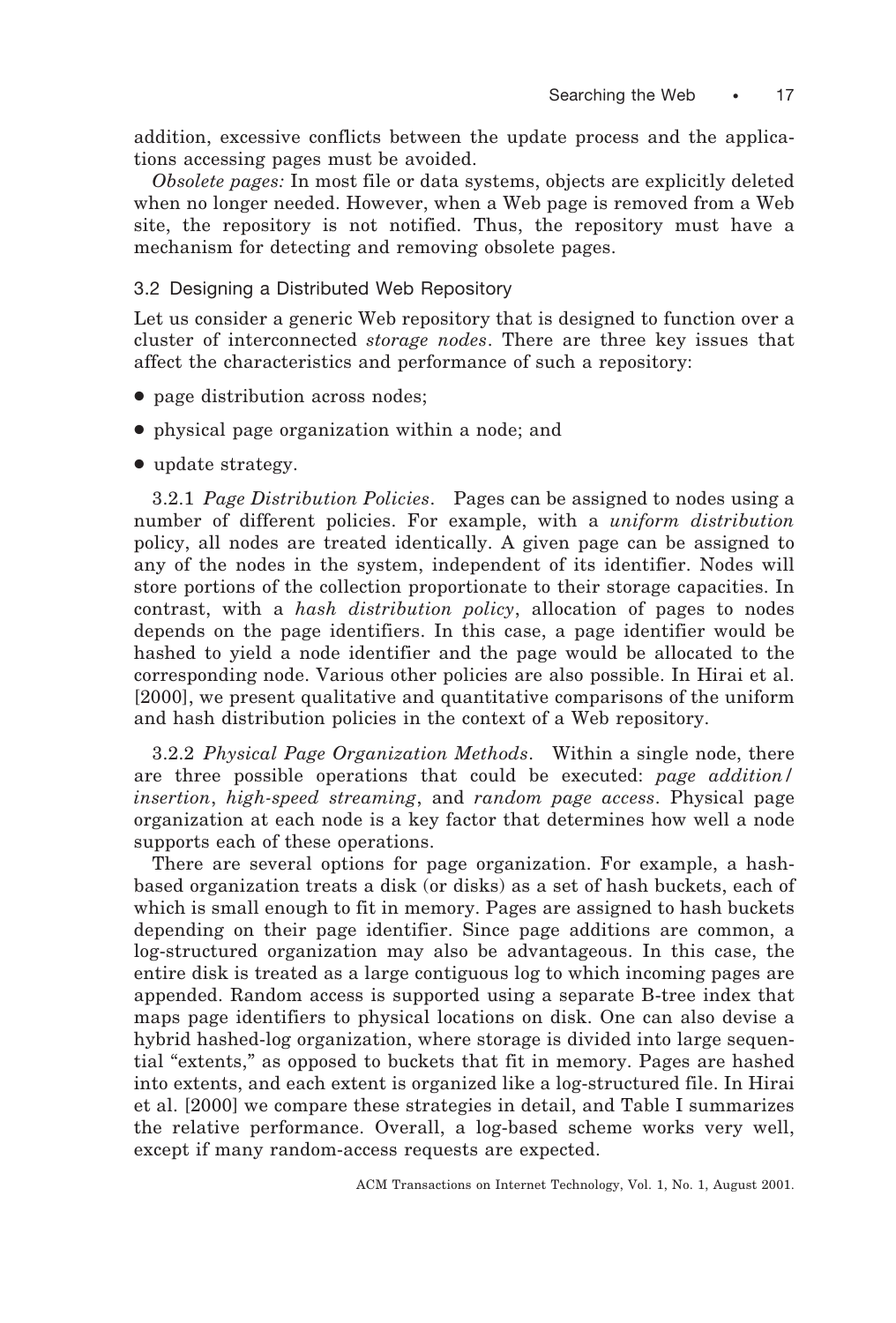|                                                                     | Log-structured Hash-based |                                   | Hashed-log    |
|---------------------------------------------------------------------|---------------------------|-----------------------------------|---------------|
| Streaming performance<br>Random access performance<br>Page addition | $++$<br>$+-$<br>$+ +$     | $\overline{\phantom{a}}$<br>$+ +$ | $\!$<br>$+ -$ |

Table I. Comparing Page Organization Methods

3.2.3 *Update Strategies*. Since updates are generated by the crawler, the design of the update strategy for a Web repository depends on the characteristics of the crawler. In particular, there are at least two ways in which a crawler may be structured:

*Batch-mode or steady crawler:* A batch-mode crawler is executed periodically, say once every month, and allowed to crawl for a certain amount of time (or until a targeted set of pages have been crawled) and then stopped. With such a crawler, the repository receives updates only for a certain number of days every month. In contrast, a steady crawler runs without any pause, continuously supplying updates and new pages to the repository.

*Partial or complete crawls:* A batch-mode crawler may be configured to either perform a complete crawl every time it is run, or recrawl only a specific set of pages or sites. In the first case, pages from the new crawl completely replace the old collection of pages already existing in the repository. In the second case, the new collection is created by applying the updates of the partial crawl to the existing collection. Note that this distinction between partial and complete crawls does not make sense for steady crawlers.

Depending on these two factors, the repository can choose to implement either in-place update or shadowing. With in-place updates, pages received from the crawler are directly integrated into the repository's existing collection, possibly replacing older versions. With shadowing, pages from a crawl are stored separately from the existing collection and updates are applied in a separate step. As shown in Figure 5, the *read nodes* contain the existing collection and are used to service all random and streaming access requests. The *update nodes* store the set of pages retrieved during the latest crawl.

The most attractive characteristic of shadowing is the complete separation between updates and read accesses. A single storage node never has to handle page addition and page retrieval concurrently. This avoids conflicts, leading to improved performance and a simpler implementation. On the downside, since there is a delay between the time a page is retrieved by the crawler and the time the page is available for access, shadowing may decrease collection freshness.

In our experience, a batch-mode crawler generating complete crawls is a good match for a shadowing repository. Analogously, a steady crawler can be a better match for a repository that uses in-place updates. Furthermore, shadowing has a greater negative impact on freshness with a steady crawler than with a batch-mode crawler (for additional details, see Cho and Garcia-Molina [2000b]).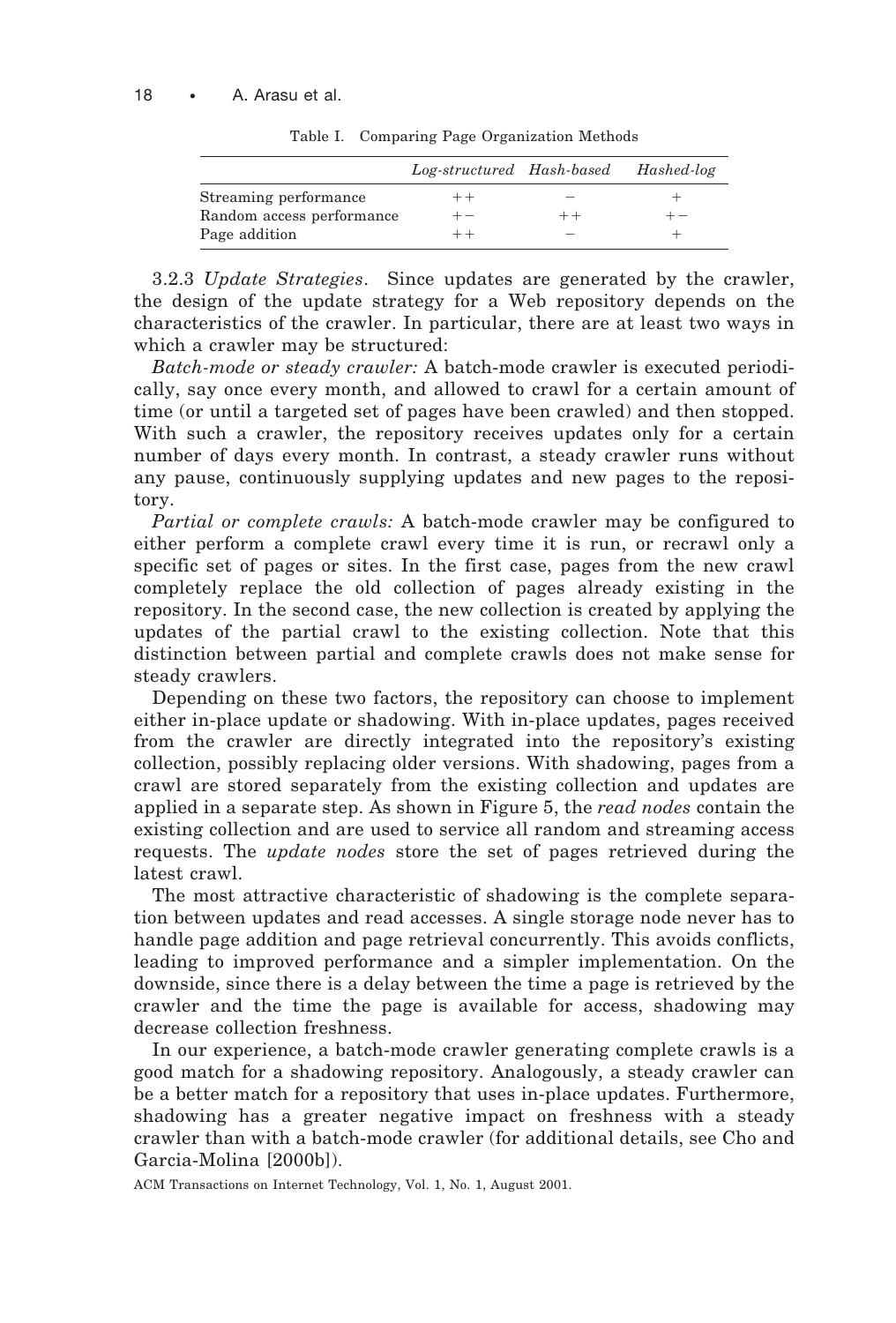

Fig. 5. WebBase repository architecture.

### 3.3 The Stanford WebBase Repository

To illustrate how all the repository factors fit in, we briefly describe the Stanford WebBase repository and the choices that were made. The Web-Base repository is a distributed storage system that works in conjunction with the Stanford WebCrawler. The repository operates over a cluster of storage nodes connected by a high-speed communication network (see Figure 5). The repository employs a *node manager* to monitor the individual storage nodes and collect status information (such as free space, load, fragmentation, and number of outstanding access requests). The node manager uses this information to control the operations of the repository and schedule update and access requests on each node.

Each page in the repository is assigned a unique identifier, derived by computing a signature (e.g., checksum or cyclic redundancy check) of the URL associated with the page. However, a given URL can have multiple text string representations. For example, http://WWW.STANFORD.EDU: 80/ and http://www.stanford.edu represent the same Web page but would give rise to different signatures. To avoid this problem, the URL is first *normalized* to yield a canonical representation [Hirai et al. 2000]. The identifier is computed as a signature of this normalized URL.

Since the Stanford WebCrawler is a batch-mode crawler, the WebBase repository employs the shadowing technique. It can be configured to use different page organization methods and distribution policies on the read nodes and update nodes. Hence, the update nodes can be tuned for optimal page addition performance and the read nodes, for optimal read performance.

#### 3.4 Conclusion

The page repository is an important component of the overall Web search architecture. It must support the different access patterns of the query engine (random access) and the indexer modules (streaming access) efficiently.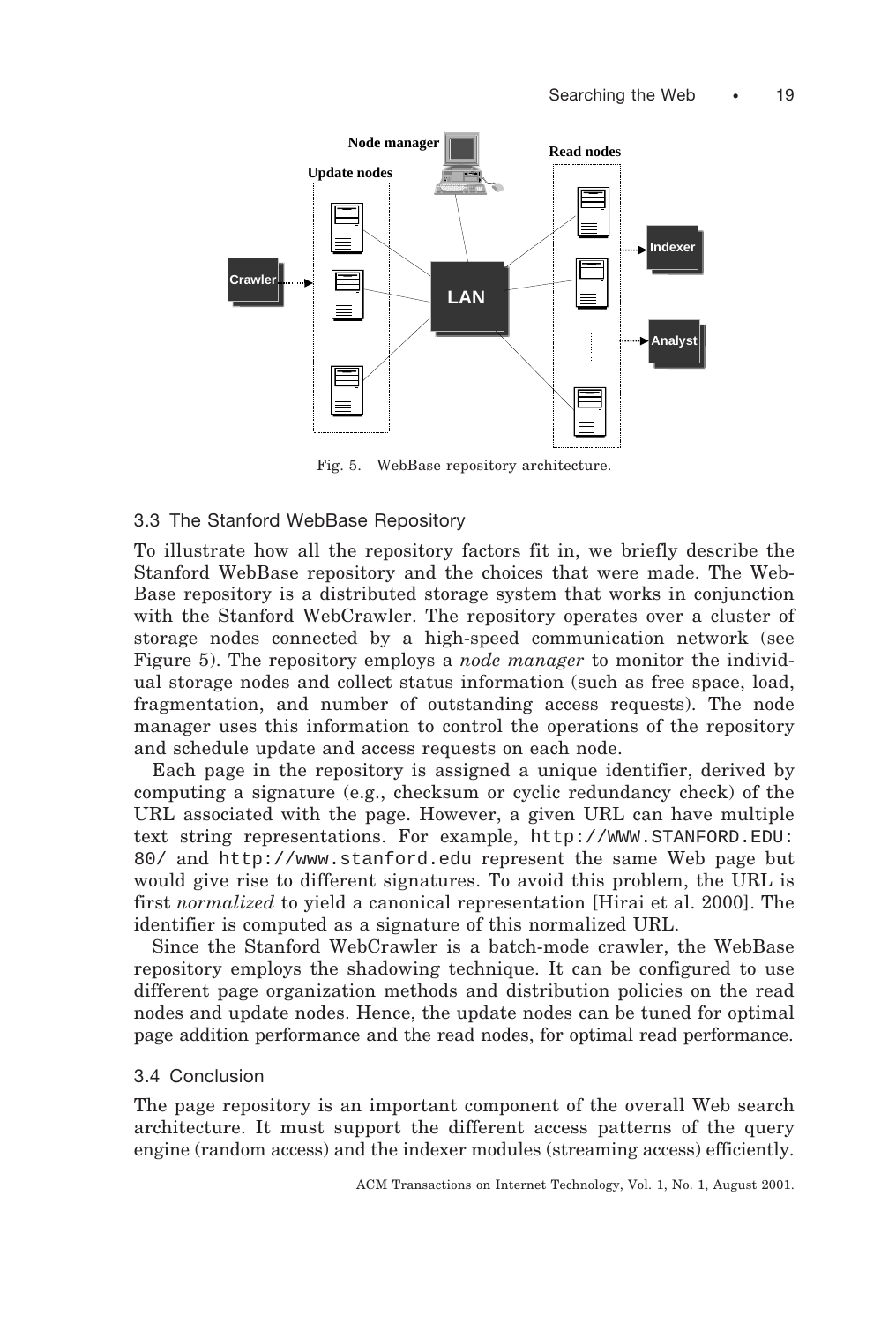20 • A. Arasu et al.

It must also employ an update strategy that is tuned to the characteristics of the crawler.

In this section we focused on the basic functionality required of a Web repository. However, there are a number of other features that might be useful for specific applications. We suggest possible enhancements below:

*Multiple media types:* So far we have assumed that Web repositories store only plain text or HTML pages. However, with the growth of nontext content on the Web, it is becoming increasingly important to store, index, and search over image, audio, and video collections.

*Advanced streaming:* In our discussion of streaming access, we have assumed that the streaming order was not important. This is sufficient for building most basic indexes, including the text and structure indexes of Figure 1. However, for more complicated indexes, the ability to retrieve a specific subset (e.g., pages in the ".edu" domain) and/or in a specified order (e.g., in increasing order by citation rank) may be useful.

# 4. INDEXING

The *indexer* and *collection analysis* modules in Figure 1 build a variety of indexes on the collected pages. The indexer module builds two basic indexes: a text (or content) index and a structure (or link index). Using these two indexes and the pages in the repository, the *collection analysis* module builds a variety of other useful indexes. We present a short description of each type of index, concentrating on their structure and use, as follows:

*Link index:* To build a link index, the crawled portion of the Web is modeled as a graph with nodes and edges. Each node in the graph is a Web page, and a directed edge from node *A* to node *B* represents a hypertext link in page *A* that points to page *B*. An index on the link structure must be a scalable and efficient representation of this graph.

The most common structural information used by search algorithms [Brin and Page 1998; Kleinberg 1999] is often *neighborhood information*, i.e., given a page *P*, retrieve the set of pages pointed to by *P* (outward links) or the set of pages pointing to *P* (incoming links). Disk-based adjacency list representations [Aho et al. 1983] of the original Web graph and of the inverted Web graph<sup>2</sup> can efficiently provide access to such neighborhood information. Other structural properties of the Web graph can be easily derived from the basic information stored in these adjacency lists. For example, the notion of *sibling pages* is often used as the basis for retrieving pages "related" to a given page (see Section 5). Such sibling information can be easily derived from the pair of adjacency list structures described above.

Small graphs of hundreds or even thousands of nodes can be represented efficiently by any one of a variety of well-known data structures [Aho et al. 1983]. However, doing the same for a graph with several million nodes and

<sup>&</sup>lt;sup>2</sup>In the inverted Web graph, the direction of the hypertext links are reversed.

ACM Transactions on Internet Technology, Vol. 1, No. 1, August 2001.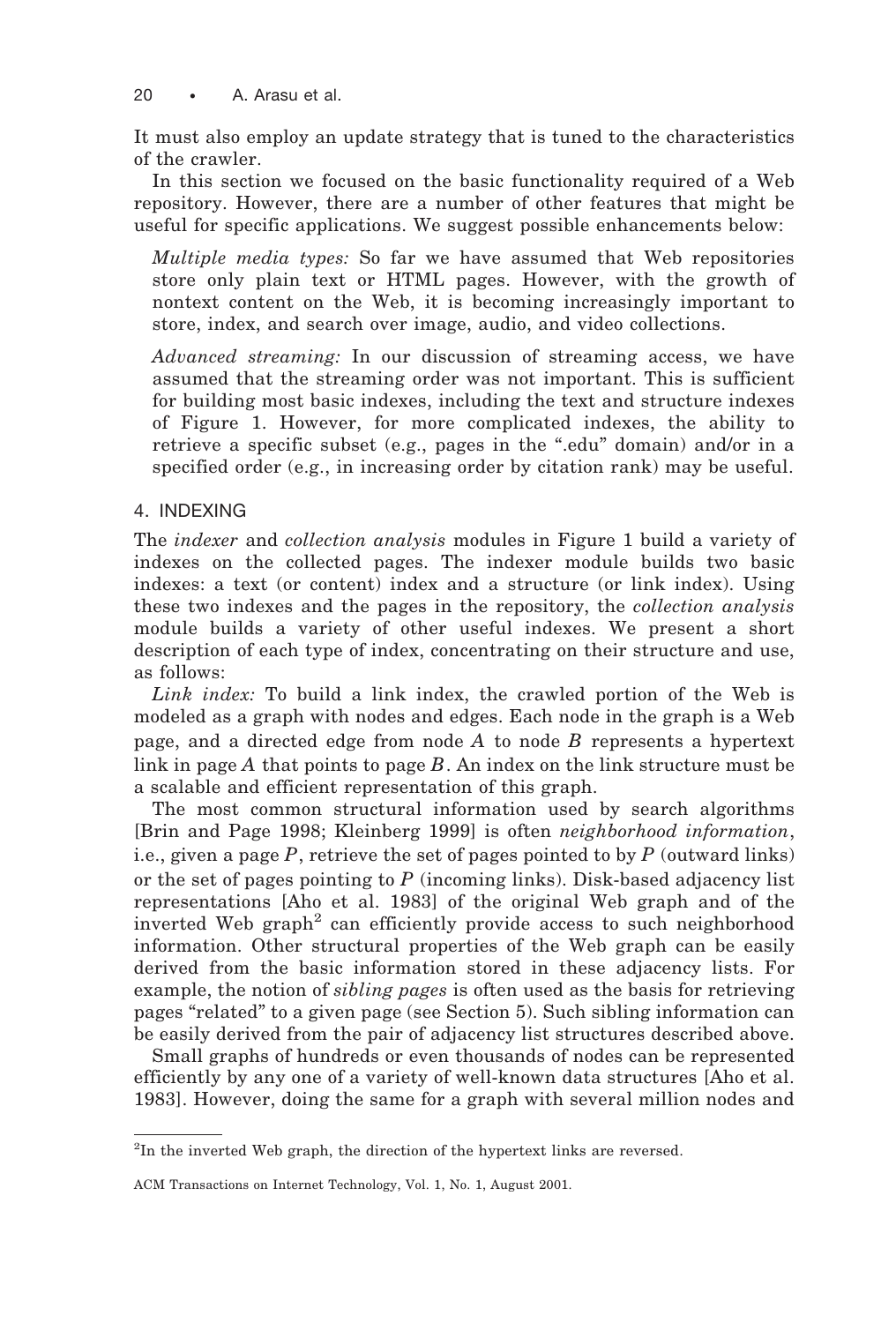edges is an engineering challenge. Bharat et al. [1998] describe the *connectivity server*, a system to scalably deliver linkage information for all pages retrieved and indexed by the Altavista search engine.

*Text index:* Even though link-based techniques are used to enhance the quality and relevance of search results, text-based retrieval (i.e., searching for pages containing some keywords) continues to be the primary method for identifying pages relevant to a query. Indexes to support such textbased retrieval can be implemented using any of the access methods traditionally used to search over text document collections. Examples include *suffix arrays* [Manber and Myers 1990]; *inverted files or inverted indexes* [Salton 1989; Witten 1994]; and *signature files* [Faloutsos and Christodoulakis 1984]. Inverted indexes have traditionally been the index structure of choice on the Web. We discuss inverted indexes in detail later in the section.

*Utility indexes:* The number and type of utility indexes built by the collection analysis module depends on the features of the query engine and the type of information used by the ranking module. For example, a query engine that allows searches to be restricted to a specific site or domain (e.g., www.stanford.edu) would benefit from a *site index* that maps each domain name to a list of pages belonging to that domain. Similarly, using neighborhood information from the link index, an iterative algorithm (see Section 5) can easily compute and store the PageRank associated with each page in the repository [Brin and Page 1998]. Such an index would be used at query time to aid in ranking search results.

For the rest of this section we focus our attention on text indexes. In particular, we address the problem of quickly and efficiently building inverted indexes over Web-scale collections.

### 4.1 Structure of an Inverted Index

An inverted index over a collection of Web pages consists of a set of *inverted lists*, one for each word (or *index term*). The inverted list for a term is a sorted list of *locations* where the term appears in the collection. In the simplest case, a *location* consists of a page identifier and the position of the term in the page. However, search algorithms often make use of additional information about the occurrence of terms in a Web page. For example, terms occurring in boldface (within  $\leq B$ ) tags), in section headings (within  $\langle H1 \rangle$  or  $\langle H2 \rangle$  tags), or as anchor text might be weighted differently in the ranking algorithms. To accommodate this, an additional *payload* field is added to the location entries. The payload field encodes whatever additional information needs to be maintained about each term occurrence. Given an index term *w* and a corresponding location *l*, we refer to the pair  $(w, l)$  as a *posting* for *w*.

In addition to the inverted lists, most text indexes also maintain what is known as a *lexicon*. A lexicon lists all the terms occurring in the index along with some term-level statistics (e.g., total number of documents in which a term occurs) that are used by the ranking algorithms [Salton 1989; Witten 1994].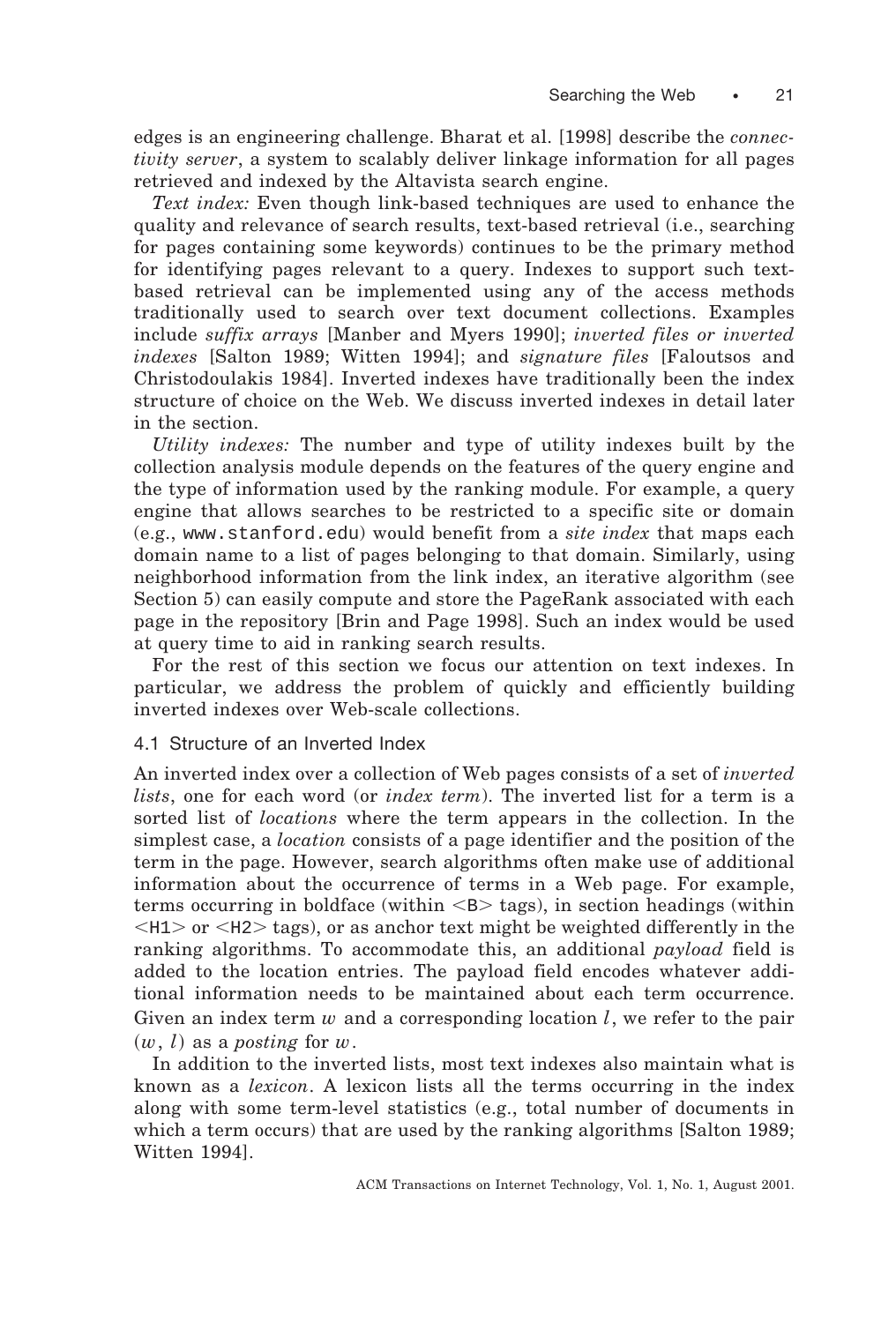## 4.2 Challenges

Conceptually, building an inverted index involves processing each page to extract postings, sorting the postings first on index terms and then on locations, and finally writing out the sorted postings as a collection of inverted lists on disk. For relatively small and static collections, as in the environments traditionally targeted by information retrieval (IR) systems, index-building times are not very critical. However, when dealing with Web-scale collections, naive index-building schemes become unmanageable and require huge resources, often taking days to complete. As a measure of comparison with traditional IR systems, our 40-million page WebBase repository (Section 3.3) represents less than 4% of the *publicly indexable Web* but is already larger than the 100 GB *very large TREC-7 collection* [Hawking and Craswell 1998], which is the benchmark for large IR systems.

In addition, since content on the Web changes rapidly (see Section 1), periodic crawling and rebuilding of the index is necessary to maintain "freshness." Index rebuildings become necessary because most incremental index update techniques perform poorly when confronted with the huge wholesale changes commonly observed between successive crawls of the Web [Melnik et al. 2001].

Finally, storage formats for the inverted index must be carefully designed. A small compressed index improves query performance by allowing large portions of the index to be cached in memory. However, there is a tradeoff between this performance gain and the corresponding decompression overhead at query time [Moffat and Bell 1995 ; Anh and Moffat 1998; Witten 1994]. Achieving the right balance becomes extremely challenging when dealing with Web-scale collections.

## 4.3 Index Partitioning

Building a Web-scale inverted index requires a highly scalable and distributed text-indexing architecture. In such an environment, there are two basic strategies for partitioning the inverted index across a collection of nodes [Martin et al. 1986; Ribeiro-Neto and Barbosa 1998; Tomasic and Garcia-Molina 1993].

In the *local inverted file*  $(IF<sub>L</sub>)$  organization [Ribeiro-Neto and Barbosa 1998], each node is responsible for a disjoint subset of pages in the collection. A search query is broadcast to all the nodes, each of which returns disjoint lists of page identifiers containing the search terms.

*Global inverted file*  $(\text{IF}_{G})$  organization [Ribeiro-Neto and Barbosa 1998] partitions on index terms so that each query server stores inverted lists only for a subset of the terms in the collection. For example, in a system with two query servers *A* and *B*, *A* could store the inverted lists for all index terms that begin with characters in the ranges *[a-q]*, whereas *B* could store the inverted lists for the remaining index terms. Therefore, a search query that asks for pages containing the term *"process"* only involves *A*.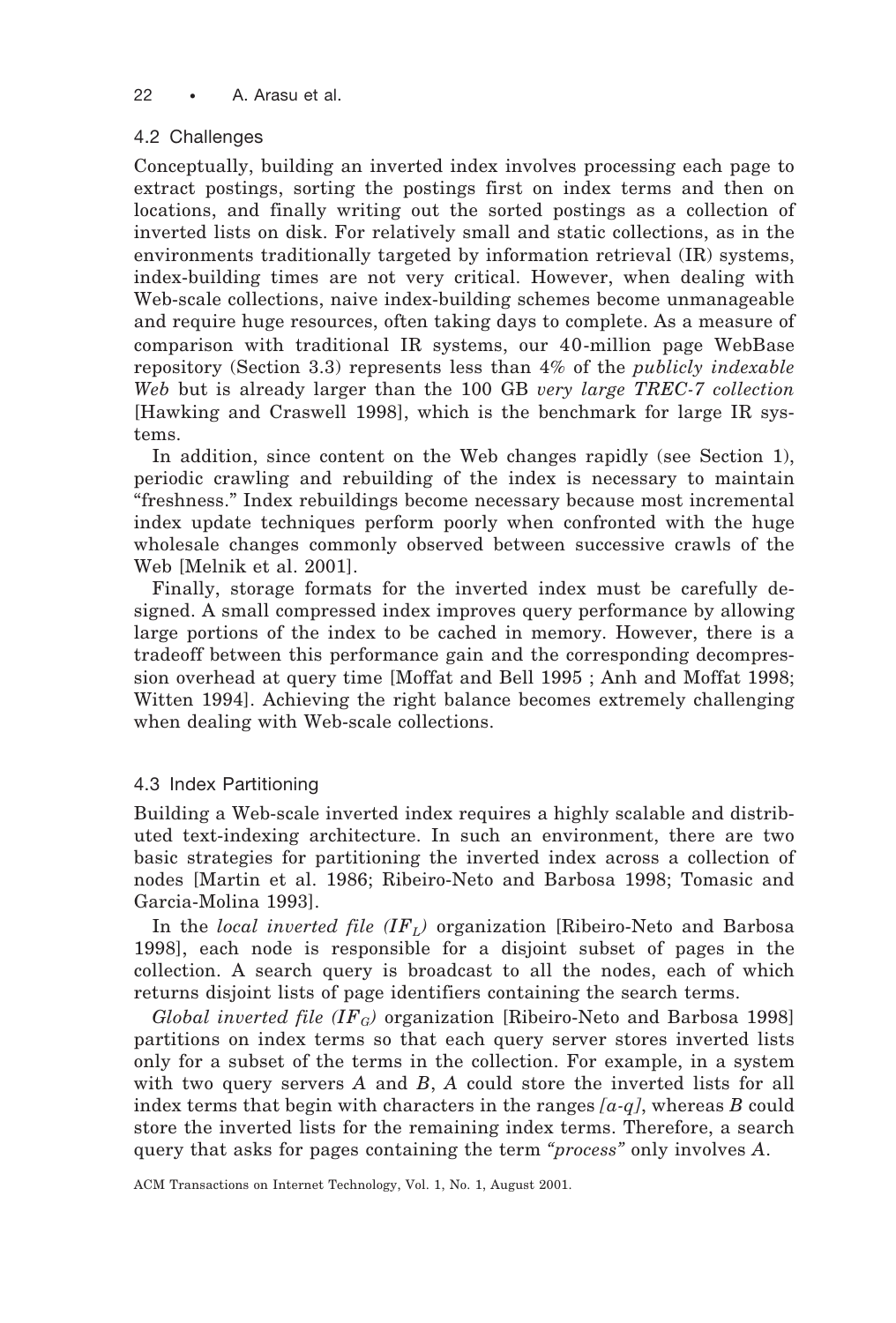

Fig. 6. WebBase indexing architecture.

In Melnik et al. [2000], we describe certain important characteristics of the  $IF<sub>L</sub>$  strategy, such as resilience to node failures and reduced network load, that make this organization ideal for the Web search environment. Performance studies in Tomasic and Garcia-Molina [1993] also indicate that *IFL* organization uses system resources effectively and provides good query throughput in most cases.

## 4.4 WebBase Text-Indexing System

Our experience in building a text index for our WebBase repository serves to illustrate the problems in building a massive index. Indeed, our index was built to facilitate tests with different solutions, so we were able to obtain experimental results that show some of the tradeoffs. In the rest of this section we provide an overview of the WebBase index and the techniques utilized.

4.4.1 *System Overview*. Our indexing system operates on a sharednothing architecture consisting of a collection of nodes connected by a local area network (Figure 6). We identify three types of nodes in the system.<sup>3</sup> The *distributors* are part of the WebBase repository (Section 3) and store the collection of Web pages to be indexed. The *indexers* execute the core of the index-building engine. The final inverted index is partitioned across the *query servers* using the  $IF_L$  strategy discussed in Section 4.3.

<sup>3</sup> We discuss the statistician later, in Section 4.4.3.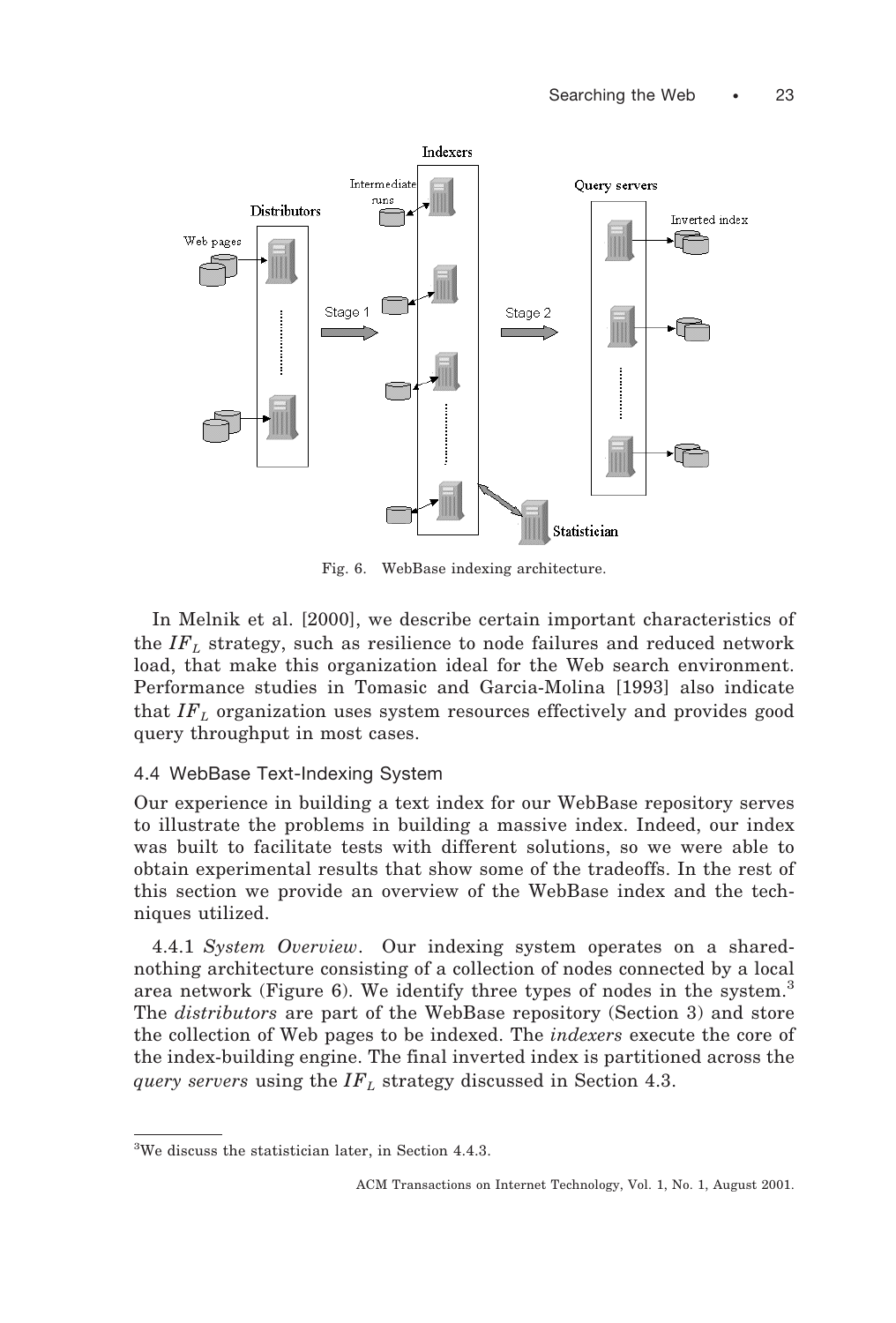

The WebBase indexing system builds the inverted index in two stages. In the first stage, each distributor node runs a *distributor process* that disseminates the pages to the indexers using the streaming access mode provided by the repository. Each indexer receives a mutually disjoint subset of pages and their associated identifiers. The indexers parse and extract postings from the pages, sort the postings in memory, and flush them to intermediate structures (*sorted runs*) on disk.

In the second stage, these intermediate structures are merged to create one or more inverted files and their associated lexicons. An (inverted file, lexicon) pair is generated by merging a subset of the sorted runs. Each pair is transferred to one or more query servers depending on the degree of index replication.

4.4.2 *Parallelizing the Index-Builder*. The core of our indexing engine is the *index-builder* process that executes on each indexer. We demonstrate below that this process can be effectively parallelized by structuring it as a *software pipeline*.

The input to the index-builder is a sequence of Web pages and their associated identifiers. The output of the index-builder is a set of *sorted runs*, each containing postings extracted from a subset of the pages. The process of generating these sorted runs can logically be split into three phases as illustrated in Figure 7. We refer to these phases as *loading*, *processing*, and *flushing*. During the loading phase, some number of pages are read from the input stream and stored in memory. The processing phase involves two steps. First, the pages are parsed, tokenized into individual terms, and stored as a set of postings in a memory buffer. In the second step, the postings are sorted in-place, first by term and then by location. During the flushing phase, the sorted postings in the memory buffer are saved on disk as a sorted run. These three phases are executed repeatedly until the entire input stream of pages has been consumed.

Loading, processing, and flushing tend to use disjoint sets of system resources. Processing is obviously CPU-intensive, whereas flushing primarily exerts secondary storage, and loading can be done directly from the network or a separate disk. Hence indexing performance can be improved by executing these three phases concurrently (see Figure 8). Since the execution order of loading, processing, and flushing is fixed, these three phases together form a *software pipeline*.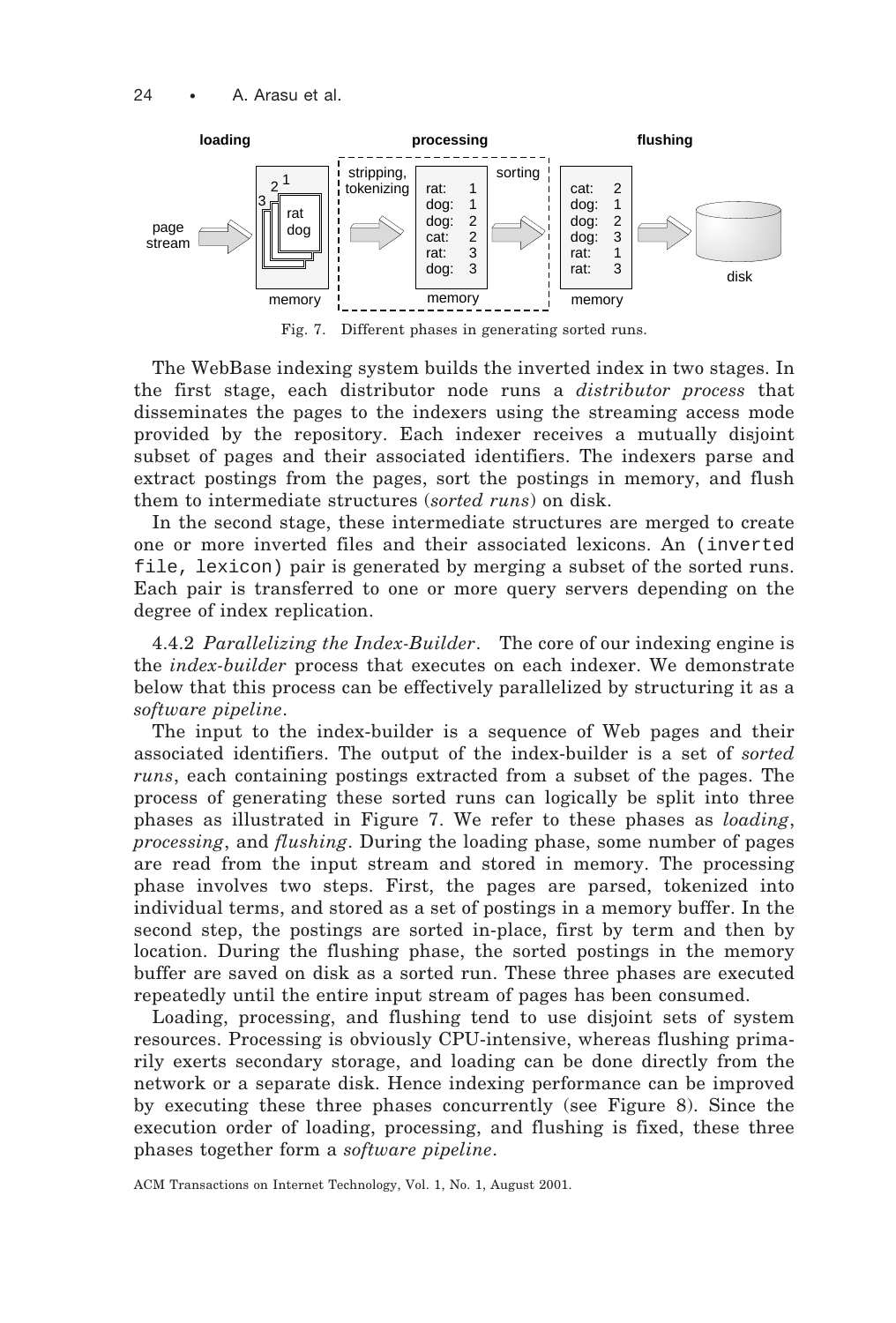

Fig. 8. Multithreaded execution of index-builder.

The goal of our pipelining technique is to design an execution schedule for the different indexing phases that will result in minimal overall running time. Our problem differs from a typical *job scheduling* problem [Chakrabarti and Muthukrishnan 1996] in that we can vary the sizes of the incoming *jobs*, i.e., in every loading phase we can choose the number of pages to load.

Consider an index-builder that uses *N* executions of the pipeline to process the entire collection of pages and generate *N* sorted runs. By an *execution of the pipeline*, we refer to the sequence of three phases—loading, processing, and flushing—that transform some set of pages into a sorted run. Let  $B_i$ ,  $i = 1 \ldots N$ , be the buffer sizes used during the *N* executions. The sum  $\sum_{i=1}^{N} B_i = B_{total}$  is fixed for a given amount of input and represents the total size of all the postings extracted from the pages.

In Melnik et al. [2000], we show that for an indexer with a single resource of each type (single CPU, single disk, and a single network connection over which to receive the pages), optimal speed-up of the pipeline is achieved when the buffer sizes are identical in all executions of the pipeline, i.e.,  $B = B_1$ ... =  $B_N = B_{total}/N$ . In addition, we show how bottleneck analysis can be used to derive an expression for the optimal value of *B* in terms of various system parameters. In Melnik et al. [2000], we also extend the model to incorporate indexers with multiple CPUs and disks.

*Experiments:* We conducted a number of experiments using a single index-builder to verify our model and measure the effective performance gains achieved through a parallelized index-builder. Figure 9 highlights the importance of the theoretical analysis as an aid in choosing the right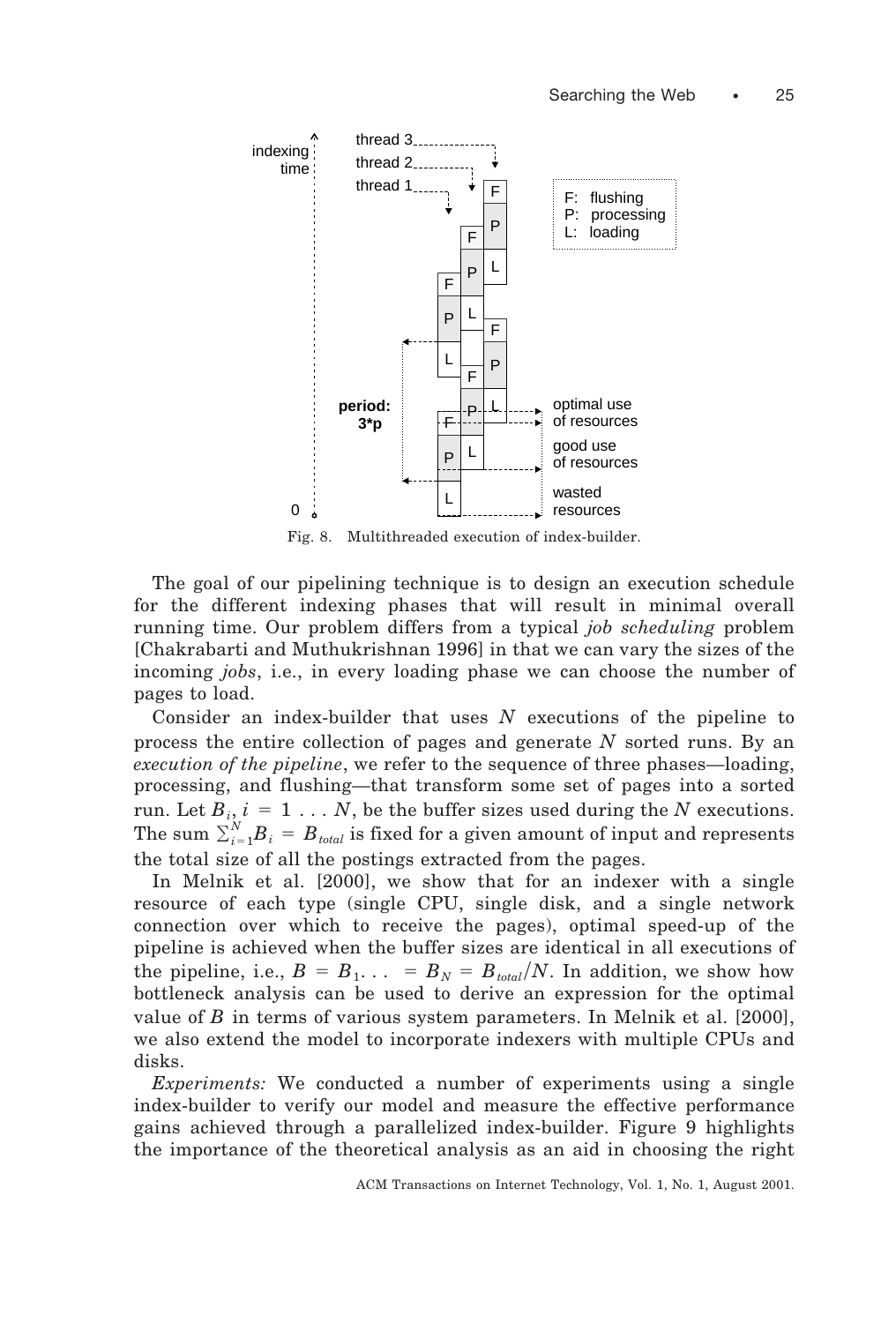

buffer size. Even though the predicted optimum size differs slightly from the observed optimum, the difference in running times between the two sizes is less than 15 minutes for a 5 million page collection. Figure 10 shows how pipelining impacts the time taken to process and generate sorted runs for a variety of input sizes. Note that for small collections of pages, the performance gain through pipelining, though noticeable, is not substantial. This is because small collections require very few pipeline executions and the overall time is dominated by the time required at start-up (to load up the buffers) and shut-down (to flush the buffers). Our experiments showed that in general, for large collections, a sequential index-builder is about 30–40% slower than a pipelined index-builder.

4.4.3 *Efficient Global Statistics Collection*. As mentioned in Section 4, term-level<sup>4</sup> statistics are often used to rank the search results of a query. For example, one of the most commonly used statistics is *inverse document frequency* or IDF. The IDF of a term *w* is defined as  $\log N/df_w$ , where *N* is the total number of pages in the collection and  $df_w$  is the number of pages that contain at least one occurrence of *w* [Salton 1989]. In a distributed indexing system, when the indexes are built and stored on a collection of machines, gathering global (i.e., collection-wide) term-level statistics with minimum overhead becomes an important issue [Viles and French 1995].

Some authors suggest computing global statistics at query time. This would require an extra round of communication among the query servers to exchange local statistics.<sup>5</sup> However, this communication adversely impacts

<sup>4</sup> *Term-level* refers to the fact that any gathered statistic describes only single terms, and not higher level entities such as pages or Web sites.

<sup>5</sup> By *local statistics* we mean the statistics that a query server can deduce from the portion of the index that is stored on that node.

ACM Transactions on Internet Technology, Vol. 1, No. 1, August 2001.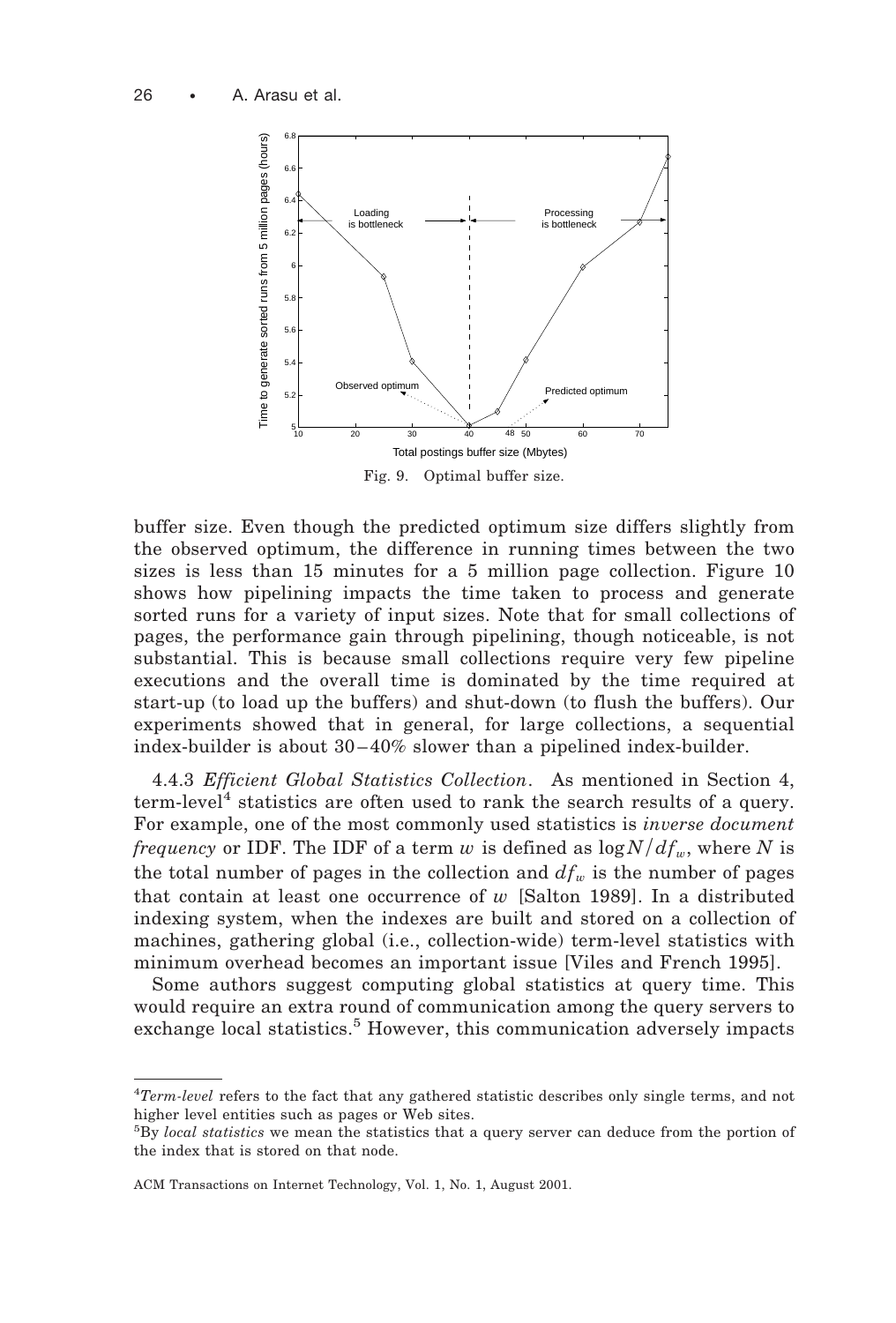

Fig. 10. Performance gain through pipelining.

query processing performance, especially for large collections spread over many servers.

*Statistics-collection in WebBase:* To avoid this query time overhead, the WebBase indexing system precomputes and stores statistics as part of index creation. A dedicated server known as the statistician (see Figure 6) is used for computing statistics. Local information from the indexers is sent to the statistician as the pages are processed. The statistician computes the global statistics and broadcasts them back to all the indexers. These global statistics are then integrated into the lexicons during the merging phase, when the sorted runs are merged to create inverted files (see Section 4.4.1). Two techniques are used to minimize the overhead of statistics collection.

- *Avoiding explicit I/O for statistics:* To avoid additional I/O, local data is sent to the statistician only when it is already available in memory. We have identified two phases in which this occurs: *flushing*—when sorted runs are written to disk, and *merging*—when sorted runs are merged to form inverted lists. This leads to the two strategies, *FL* and *ME*, described below.
- *Local aggregation:* In both FL and ME, postings occur in at least partially sorted order, meaning multiple postings for a term pass through memory in groups. Such groups are condensed into *(term, local aggregated information)* pairs which are sent to the statistician. For example, if the indexer's buffer has 1000 individual postings for the term "cat", then a single pair ("cat", 1000) can be sent to the statistician. This technique greatly reduces the communication overhead in collecting statistics.

*ME strategy: sending local information during merging.* Summaries for each term are aggregated as inverted lists are created in memory and sent to the statistician. The statistician receives parallel sorted streams of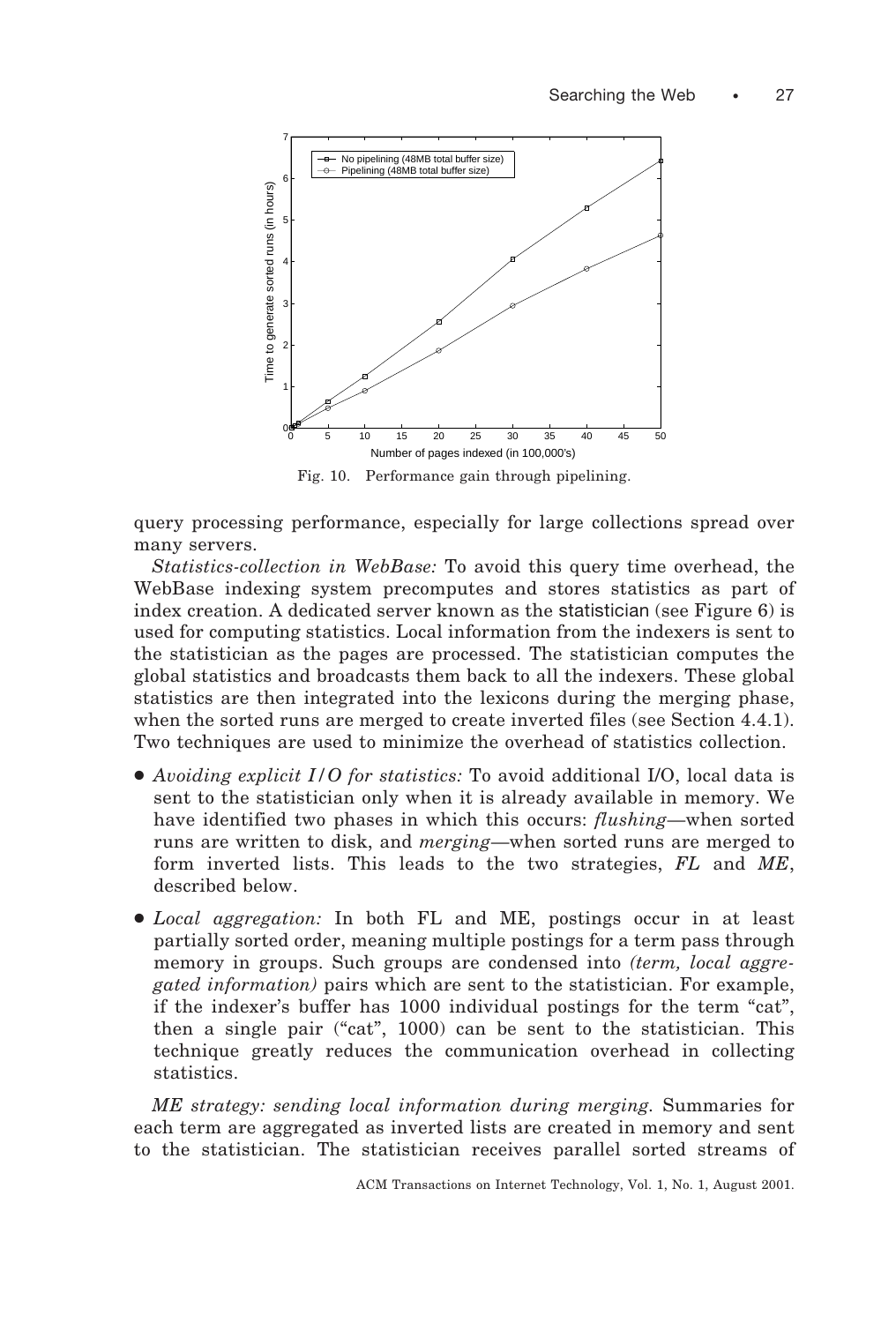

Fig. 11. ME strategy.

*(term, local-aggregate-information)* values from each indexer and merges these streams by term, aggregating the subaggregates for each term. The resulting global statistics are then sent back to the indexers in sorted-term order. This approach is entirely stream-based, and does not require inmemory or on-disk data structures at the statistician or indexer to store intermediate results. However, the progress of each indexer is synchronized with that of the statistician, which in turn causes indexers to be synchronized with each other. As a result, the slowest indexer in the group becomes the bottleneck, holding back the progress of faster indexers.

Figure 11 illustrates the ME strategy for computing the value of  $df_w$  (i.e., the total number of documents containing *w*) for each term *w* in the collection. The figure shows two indexers with their associated set of postings. Each indexer aggregates the postings and sends local statistics (e.g., the pair (cat,2) indicates that the first indexer has seen 2 documents containing the word 'cat') to the statistician.

*FL strategy: sending local information during flushing.* As sorted runs are flushed to disk, postings are summarized and the summaries sent to the statistician. Since sorted runs are accessed sequentially during processing, the statistician receives streams of summaries in globally *unsorted* order. To compute statistics from the unsorted streams, the statistician keeps an in-memory hash table of all terms and their related statistics and updates the statistics as summaries for a term are received. At the end of the processing phase, the statistician sorts the statistics in memory and sends them back to the indexers. Figure 12 illustrates the FL strategy for collecting page frequency statistics.

In Melnik et al. [2001], we present and analyze experiments that compare the relative overhead<sup>6</sup> of the two strategies for different collection

<sup>&</sup>lt;sup>6</sup>The relative overhead of a strategy is given by  $T_2 - T_1/T_1$ , where  $T_2$  is the time for full index creation with statistics collection using that strategy and  $T_1$  is the time for full index creation with *no* statistics collection

ACM Transactions on Internet Technology, Vol. 1, No. 1, August 2001.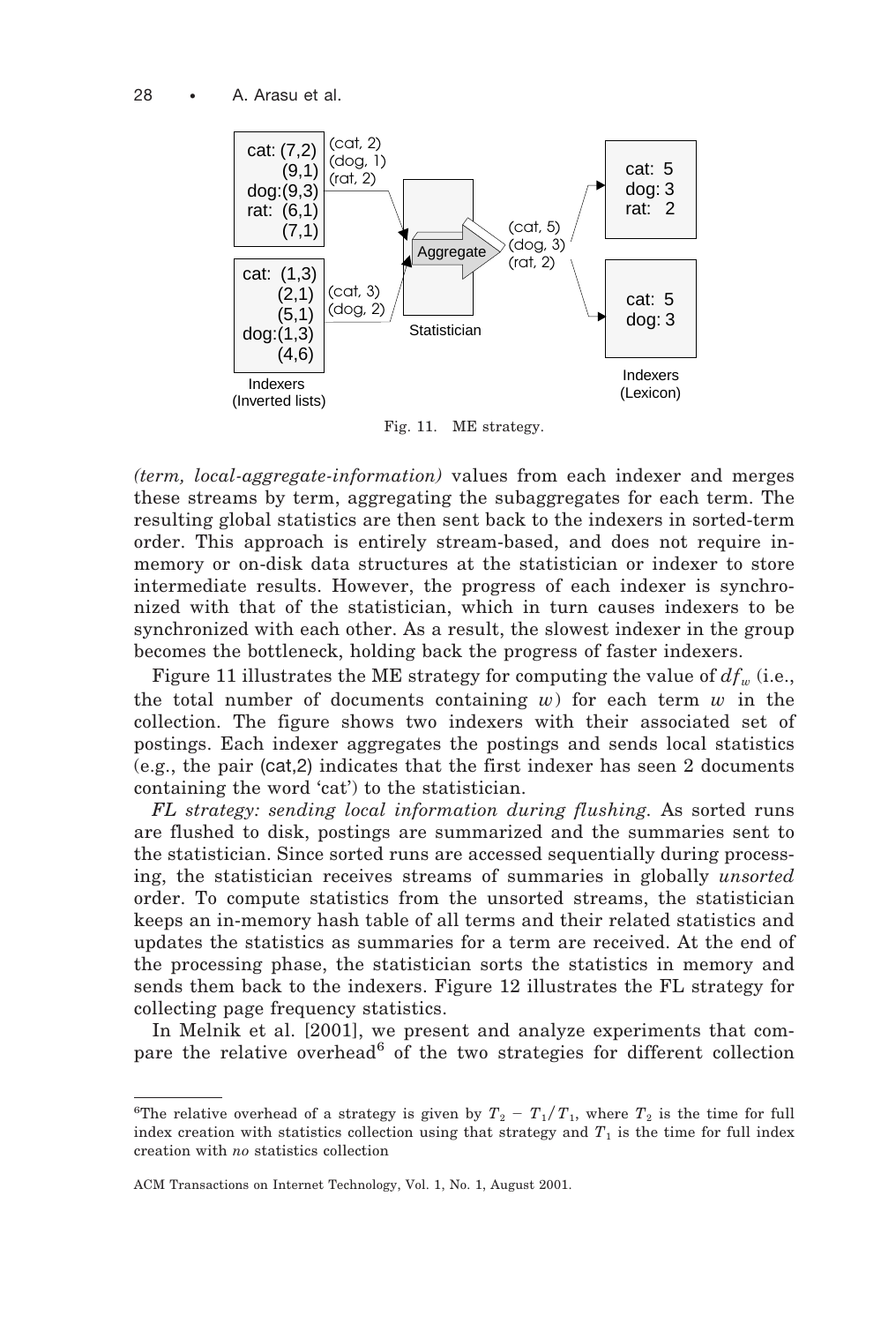

Fig. 12. FL strategy.

sizes. Our studies show that the relative overheads of both strategies are acceptably small (less than 5% for a 2 million page collection) and exhibit sublinear growth with increase in collection size. This indicates that centralized statistics collection is feasible even for very large collections.

Table II summarizes the characteristics of the FL and ME statisticsgathering strategies.

## 4.5 Conclusion

The fundamental issue in indexing Web pages, when compared with indexing in traditional applications and systems, is scale. Instead of representing hundred- or thousand-node graphs, we need to represent graphs with millions of nodes and billions of edges. Instead of inverting 2– or 3–gigabyte collections with a few hundred thousand documents, we need to build inverted indexes over millions of pages and hundreds of gigabytes. This requires careful rethinking and redesign of traditional indexing architectures and data structures to achieve massive scalability.

In this section we provided an overview of the different indexes that are normally used in a Web search service. We discussed how the fundamental structure and content indexes as well as other utility indexes (such as the PageRank index) fit into the overall search architecture. In this context, we illustrated some of the techniques that we have developed as part of the Stanford WebBase project to achieve high scalability in building inverted indexes.

There are a number of challenges that still need to be addressed. Techniques for incremental update of inverted indexes that can handle the massive rate of change in Web content are yet to be developed. As new indexes and ranking measures are invented, techniques to allow such measures to be computed over massive distributed collections need to be developed. At the other end of the spectrum, with the increasing importance of *personalization*, the ability to build some of these indexes and measures on a smaller scale (customized for individuals or small groups of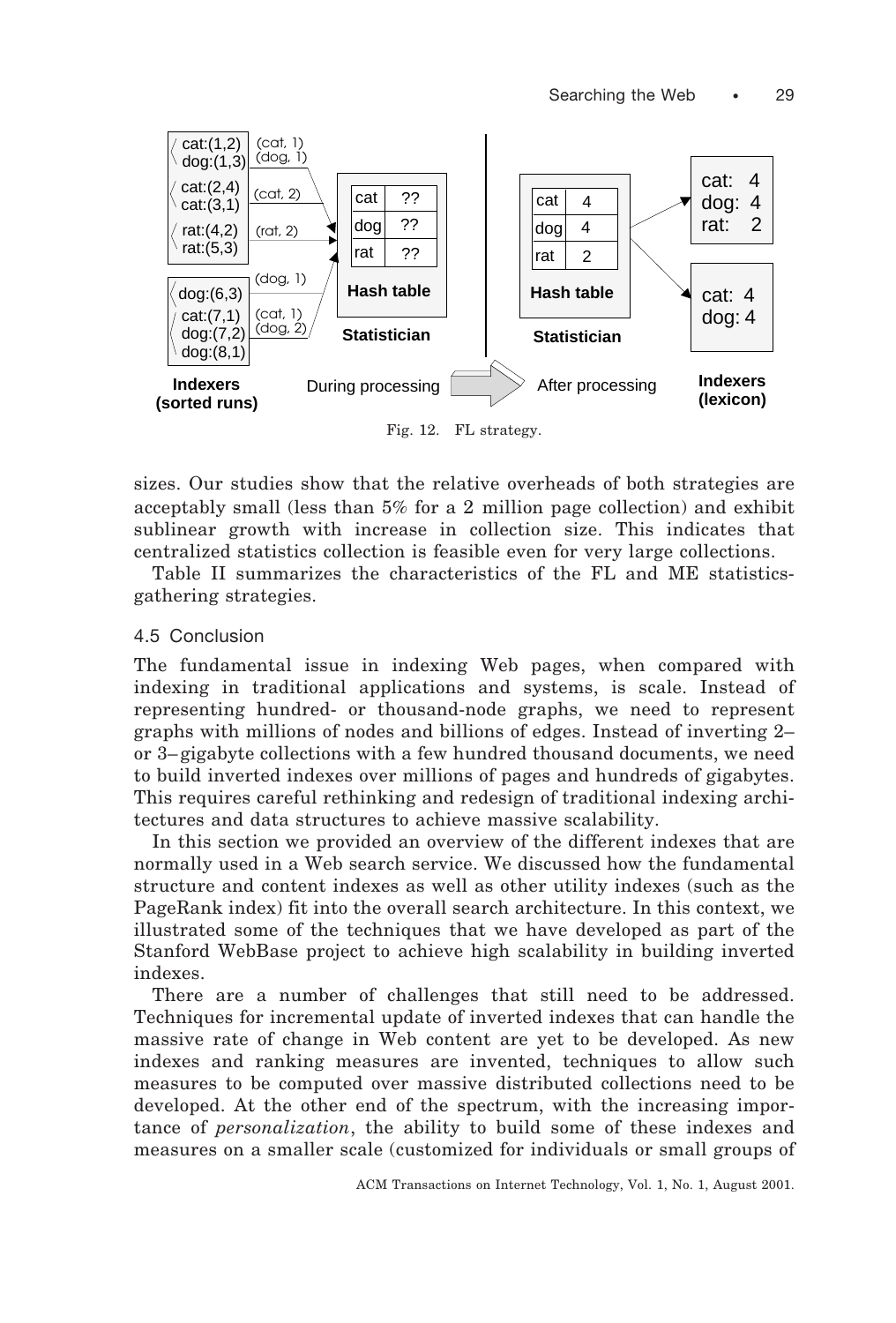| Parallelism   | Statistician load Memory usage<br>Phase |    |
|---------------|-----------------------------------------|----|
| $+-$<br>$+ +$ | merging                                 | MЕ |
|               | flushing                                | FL |

Table II. Comparing Strategies

users and using limited resources) also becomes important. For example, Haveliwala [1999] discusses some techniques for efficiently evaluating PageRank on modestly equipped machines.

## 5. RANKING AND LINK ANALYSIS

As shown in Figure 1, the query engine collects search terms from the user and retrieves pages that are likely to be relevant. As mentioned in Section 1, there are two main reasons why traditional information retrieval (IR) techniques may not be effective enough in ranking query results. First, the Web is very large, with great variation in the amount, quality and the type of information in Web pages. Thus, many pages that contain the search terms may be of poor quality or not be relevant.

Second, many Web pages are not sufficiently self-descriptive, so the IR techniques that examine the contents of a page alone may not work well. An often cited example to illustrate this issue is the search for "search engines" [Kleinberg 1999]. The homepages of most of the principal search engines do not contain the text "search engine." Moreover, Web pages are frequently manipulated by adding misleading terms, so they are ranked higher by a search engine (spamming). Thus, techniques that base their decisions on the content of pages alone are easy to manipulate.

The link structure of the Web contains important implied information, and can help in filtering or ranking Web pages. In particular, a link from page *A* to page *B* can be considered a recommendation of page *B* by the author of *A*. Some new algorithms have been proposed that exploit this link structure—not only for keyword searching, but other tasks like automatically building a Yahoo-like hierarchy or identifying communities on the Web. The qualitative performance of these algorithms is generally better than the IR algorithms since they make use of more information than just the contents of the pages. While it is indeed possible to influence the link structure of the Web locally, it is quite hard to do so at a global level. So link analysis algorithms that work at a *global level* are relatively robust against spamming.

The rest of this section describes two interesting link-based techniques— PageRank and HITS. Some link-based techniques for other tasks like page classification and identifying online communities are also briefly discussed.

#### 5.1 PageRank

Page et al. [1998] define a global ranking scheme, called PageRank, which tries to capture the notion of the "importance" of a page. For instance, the Yahoo! homepage is intuitively more important than the homepage of the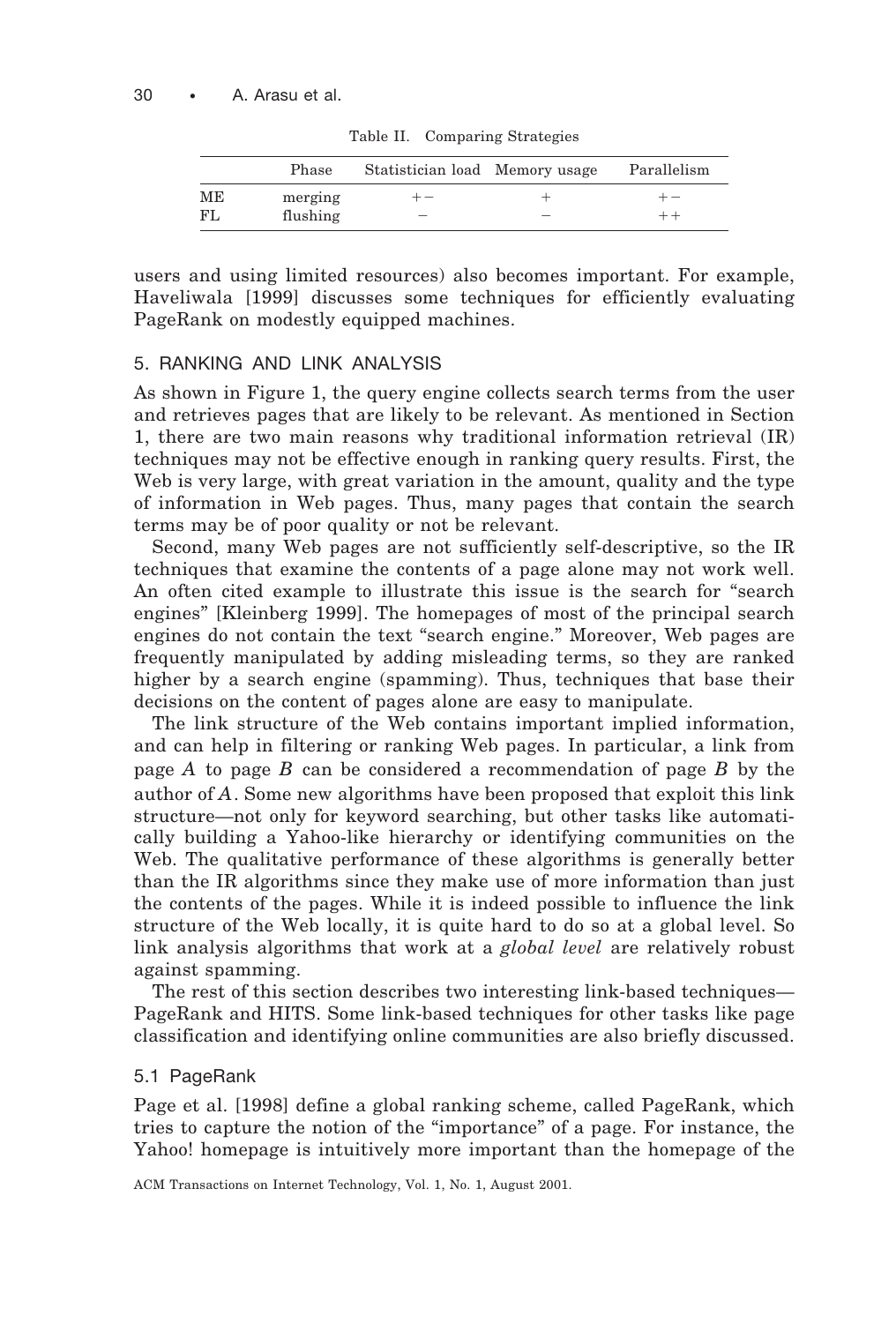Stanford Database Group. This difference is reflected in the number of other pages that point to these two pages, that is, more pages point to the Yahoo homepage than to the Stanford Database group homepage. The rank of page *A* could thus be defined as the number of pages in the Web that point to *A*, and could be used to rank the results of a search query. (We used the same citation-ranking scheme for  $IB(P)$  in Section 2.) However, citation ranking does not work very well, especially against spamming, since it is quite easy to artificially create a lot of pages to point to a desired page.

PageRank extends the basic citation idea by taking into consideration the importance of the pages that point to a given page. Thus a page receives more importance if Yahoo points to it, than if some unknown page points to it. Citation ranking, in contrast, does not distinguish between these two cases. Note that the definition of PageRank is recursive—the importance of a page both *depends on* and *influences* the importance of other pages.

5.1.1 *Simple PageRank*. We first present a simple definition of PageRank that captures the above intuition and discuss its computational aspects before describing a practical variant. Let the pages on the Web be denoted by 1, 2,  $\dots$ , *m*. Let  $N(i)$  denote the number of forward (outgoing) links from page *i*. Let  $B(i)$  denote the set of pages that point to page *i*. For now, assume that the Web pages form a strongly connected graph (every page can be reached from any other page). (In Section 5.1.4 we discuss how we can relax this assumption.) The simple PageRank of page *i*, denoted by  $r(i)$ , is given by

$$
r(i) = \sum_{j \in B(i)} r(j) / N(j).
$$

The division by  $N(i)$  captures the intuition that pages that point to page *i* evenly distribute their rank boost to all of the pages they point to. In the language of linear algebra [Golub and Loan 1989], this can be written as  $r = A^{T}r$ , where *r* is the  $m \times 1$  vector  $[r(1), r(2), \ldots, r(m)]$ , and the elements  $a_{i,j}$  of the matrix *A* are given by,  $a_{ij} = 1/N(i)$ , if page *i* points to page *j*, and  $a_{i,j} = 0$  otherwise. Thus the PageRank vector *r* is the eigenvector of matrix  $A<sup>T</sup>$  corresponding to the eigenvalue 1. Since the graph is strongly connected, it can be shown that 1 is an eigenvalue of  $A<sup>T</sup>$ , and the eigenvector  $r$  is uniquely defined (when a suitable normalization is performed and the vector is nonnegative).

5.1.2 *Random Surfer Model*. The definition of simple PageRank lends itself to an interpretation based on random walks—called the *random surfer model* in Page et al. [1998]. Imagine a person who surfs the Web by randomly clicking links on the pages visited. This random surfing is equivalent to a random walk on the underlying link graph. The random walk problem is a well-studied combinatorial problem [Motwani and Raghavan 1995]. It can be shown that the PageRank vector *r* is proportional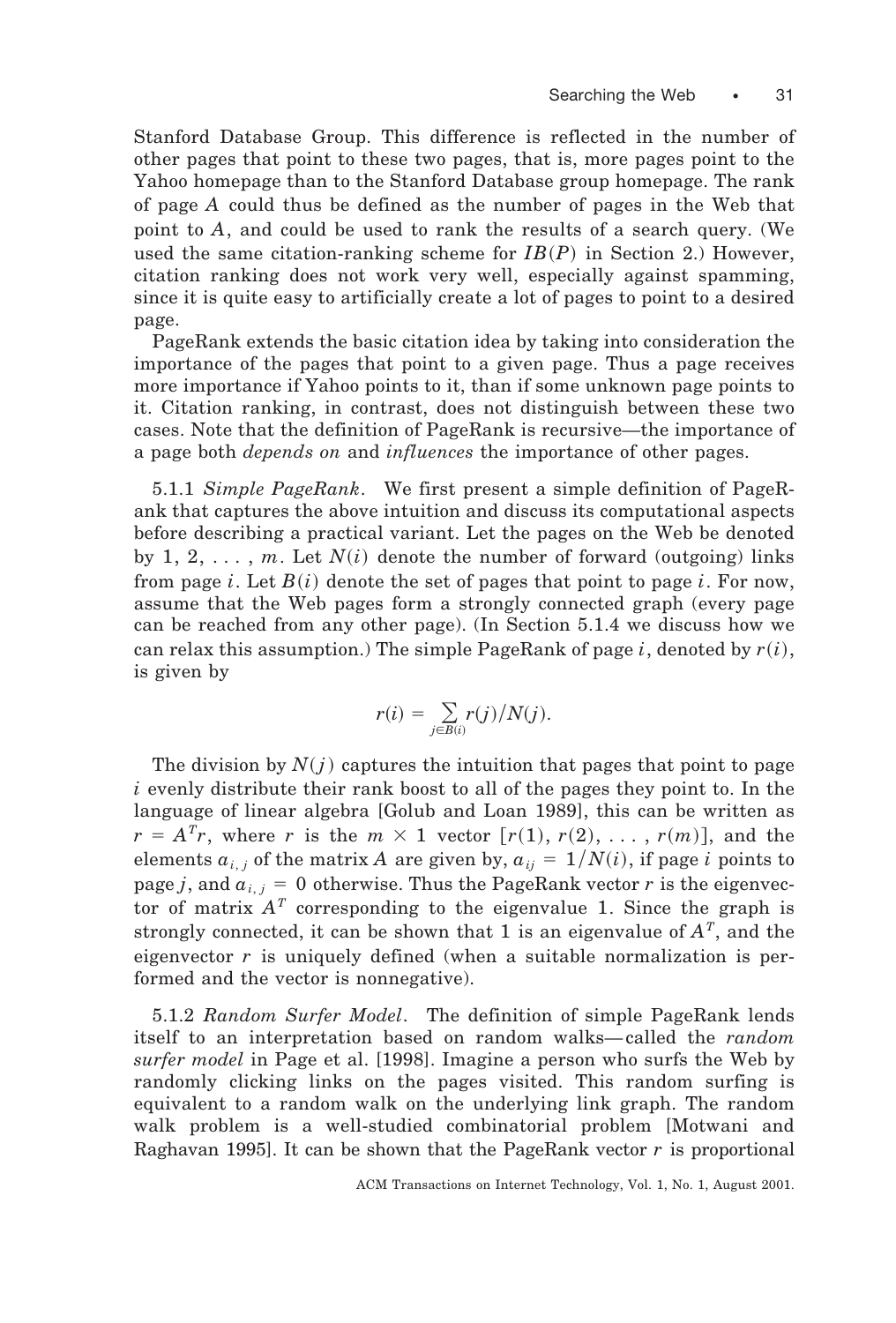

Fig. 13. (a) Simple PageRank; (b) modified PageRank with  $d = 0.8$ .

to the stationary probability distribution of the random walk. Thus, the PageRank of a page is proportional to the frequency with which a random surfer would visit it.

5.1.3 *Computing PageRank*. As indicated in Section 5.1.1, the PageRank computation is equivalent to computing the principal eigenvector of the matrix  $A<sup>T</sup>$  defined above. One of the simplest methods for computing the principal eigenvector of a matrix is called *power iteration*. <sup>7</sup> In power iteration, an arbitrary initial vector is multiplied repeatedly with the given matrix [Golub and Loan 1989], until it converges to the principal eigenvector. The power iteration for PageRank computation is given below:

 $(1)$   $s \leftarrow$  any random vector

$$
(2) r \leftarrow A^T \times s
$$

- (3) if  $\|r s\| < \epsilon$  end. *r* is the PageRank vector
- (4)  $s \leftarrow r$ , goto 2

To illustrate, Figure 13(a) shows the PageRank for a simple graph. It is easy to verify that this assignment of ranks satisfies the definition of PageRank. For instance, node 2 has a rank of 0.286 and two outgoing links. Half of its rank (0.143) flows to node 1 and half to node 3. Since node 3 has no other incoming links, its rank is what is received from node 2, i.e., 0.143. Node 1 receives 0.143 from 2, plus  $0.143/2$  from node 3, plus  $0.143/2$ from node 5, for a total of 0.286. Note that node 1 has a high rank because it has three incoming links. Node 2 has the same high rank because anyone who visits 1 will also visit 2. Also note that the ranks over all nodes add up to 1.0.

<sup>7</sup> Power iteration is guaranteed to converge only if the graph is *aperiodic*. (A strongly connected directed graph is aperiodic if the greatest common divisor of the lengths of all closed walks is 1.) In practice, the Web is always aperiodic.

ACM Transactions on Internet Technology, Vol. 1, No. 1, August 2001.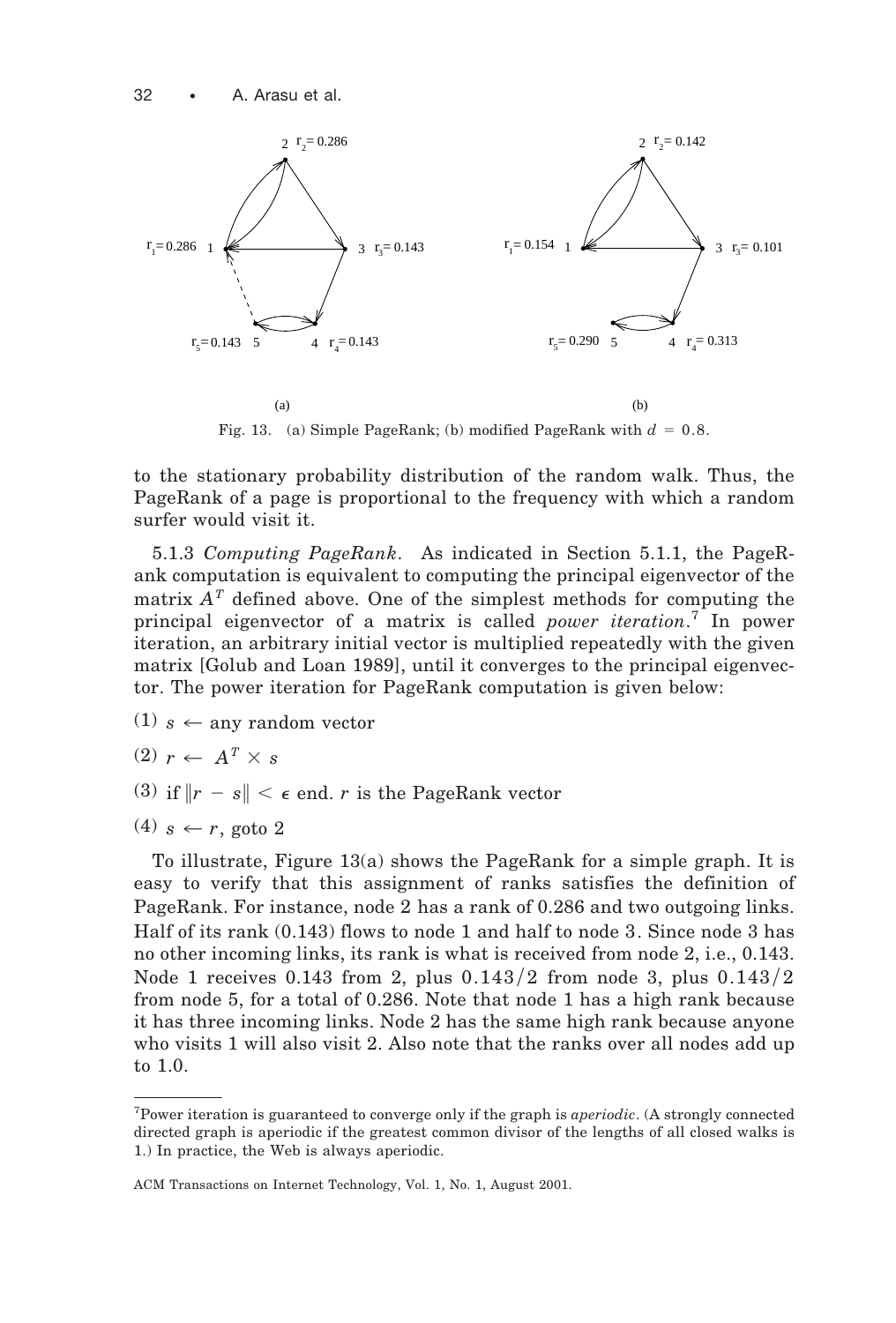5.1.4 *Practical PageRank*. Simple PageRank is well defined only if the link graph is strongly connected. However, the Web is far from strongly connected (see Section 1). In particular, there are two related problems that arise on the real Web: rank sinks and rank leaks.

Any strongly (internally) connected cluster of pages within the Web graph from which no links point outwards forms a *rank sink*. An individual page that does not have any outlinks constitutes a *rank leak*. Although, technically, a *rank leak* is a special case of *rank sink*, a rank leak causes a different kind of problem. In the case of a rank sink, nodes not in a sink receive a zero rank, which means we cannot distinguish the importance of such nodes. For example, suppose that in Figure  $13(a)$  we remove the 5  $\rightarrow$  1 link, making nodes 4 and 5 a sink. A random surfer visiting this graph would eventually get stuck in nodes 4 and 5; i.e., nodes 1, 2, and 3 would have rank 0 (and nodes 4 and 5 would have rank 0.5). On the other hand, any rank reaching a *rank leak* is lost forever. For instance, in Figure  $13(a)$ , if we remove node 5 (and all links associated with it), node 4 becomes a leak. This leak causes all the ranks to eventually converge to 0. That is, our random surfer would eventually reach node 4 and will never be seen again!

Page et al. [1998] suggest eliminating these problems in two ways. First, they remove all the leak nodes with out-degree  $0.8$  Second, in order to solve the problem of sinks, they introduce a decay factor  $d$   $(0 < d < 1)$  in the PageRank definition. In this modified definition, only a fraction *d* of the rank of a page is distributed among the nodes that it points to. The remaining rank is distributed equally among all the pages on the Web. Thus, the modified PageRank is

$$
r(i) = d \cdot \sum_{j \in B(i)} r(j) / N(j) + (1 - d) / m,
$$

where  $m$  is the total number of nodes in the graph. Note that simple PageRank (Section 5.1.1) is a special case that occurs when  $d = 1$ .

In the random surfer model, the modification models the surfer occasionally getting "bored" and making a jump to a random page on the Web (instead of following a random link from the current page). The decay factor *d* dictates how often the surfer gets bored.

Figure 13(b) shows the modified PageRank (for  $d = 0.8$ ) for the graph of Figure 13(a) with the link  $5 \rightarrow 1$  removed. Nodes 4 and 5 now have higher ranks than the other nodes, indicating that surfers will tend to gravitate to 4 and 5. However, the other nodes have nonzero ranks.

5.1.5 *Computational Issues*. In order for the power iteration to be practical, it is not only necessary that it converge to the PageRank, but that

<sup>8</sup> Thus, leak nodes get no PageRank. An alternative is to assume that leak nodes have links back to all the pages that point to them. This way, leak nodes that are reachable via high-rank pages will have a higher rank than leak nodes reachable through unimportant pages.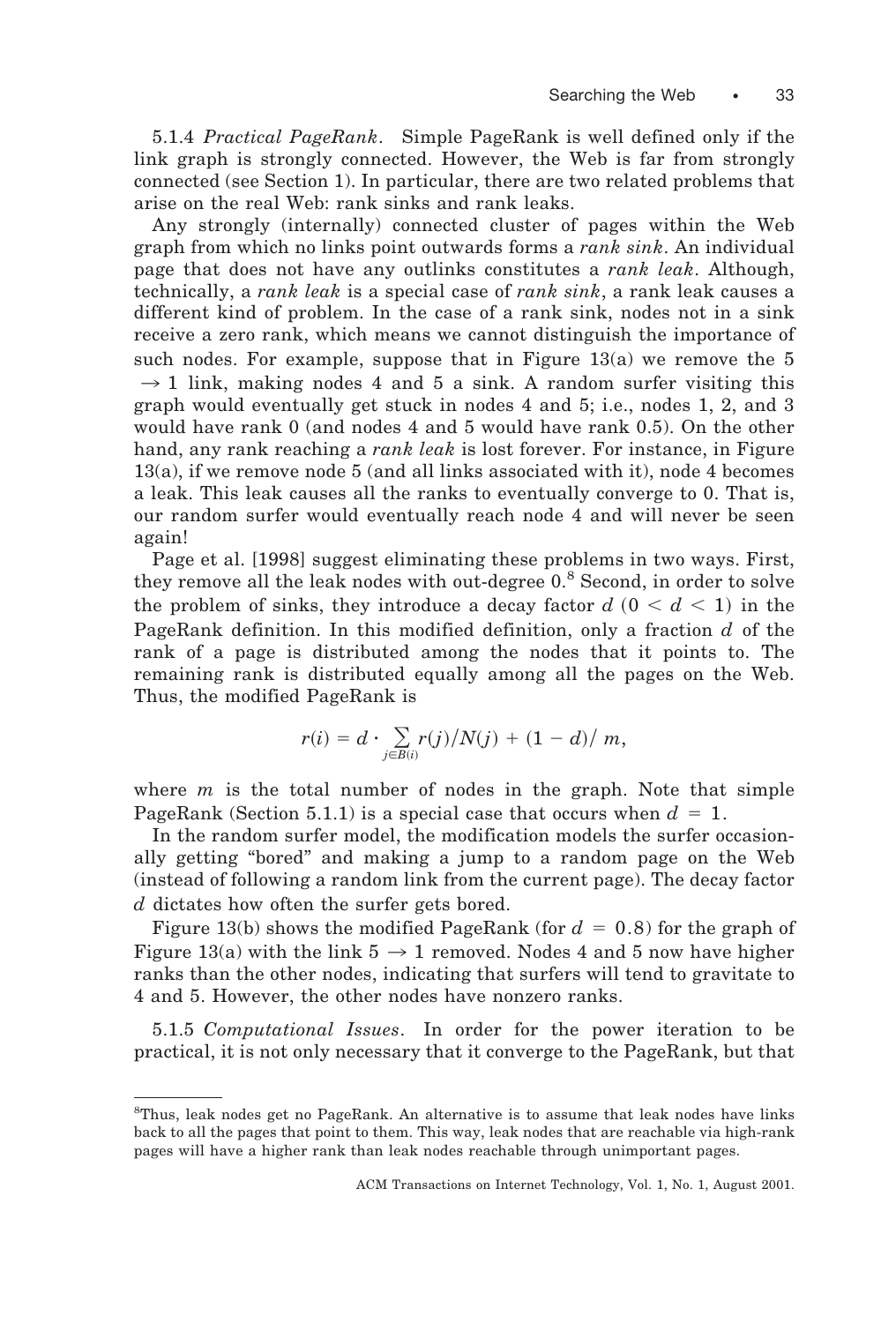34 • A. Arasu et al.

it does so in a few iterations. Theoretically, the convergence of the power iteration for a matrix depends on the *eigenvalue gap*, which is defined as the difference between the modulus of the two largest eigenvalues of the given matrix. Page et al. [1998] claim that this is indeed the case, and that the power iteration converges reasonably fast (in around 100 iterations).

Also note that we are more interested in the relative ordering of the pages induced by the PageRank (since this is used to rank the pages) than the actual PageRank values themselves. Thus, we can terminate the power iteration once the ordering of the pages becomes reasonably stable. Experiments [Haveliwala 1999] indicate that the ordering induced by the PageRank converges much faster than the actual PageRank.

5.1.6 *Using PageRank for Keyword Searching*. Brin and Page [1998] describe a prototype search engine they developed at Stanford, called Google (which has subsequently become the search engine Google.com). Google uses both IR techniques and PageRank to answer keyword queries. Given a query, Google computes an IR score for all the pages that contain the query terms. The IR score is combined with the PageRank of these pages to determine the final rank for this query.<sup>9</sup>

We present a few top results from a search in Google for "java".

java.sun.com *Source of Java Technology* javaboutique.internet.com *Java Boutique* www.sun.com/java *Java Technology* www.java-pro.com *Java Pro* www.microsoft.com/java/default.htm *Home page – Microsoft Technologies for Java*

# 5.2 HITS

In this section we describe another important link-based search algorithm, HITS (Hypertext Induced Topic Search). This algorithm was first proposed by Kleinberg [1999]. In contrast to the PageRank technique, which assigns a global rank to every page, the HITS algorithm is a query-dependent ranking technique. Moreover, instead of producing a single ranking score, the HITS algorithm produces two—the authority and the hub scores.

*Authority* pages are those most likely to be relevant to a particular query. For instance, the Stanford University homepage is an authority page for the query "Stanford University", while a page that discusses the weather at Stanford would be less so. The *hub* pages are pages that are not necessarily authorities themselves but point to several authority pages. For instance, the page "searchenginewatch.com" is likely to be a good hub page for the

<sup>&</sup>lt;sup>9</sup>Google also uses other text-based techniques to enhance the quality of results. For example, anchor text is considered part of the page pointed at. That is, if a link in page *A* with anchor "Stanford University" points to page *B*, the text "Stanford University" will be considered part of *B* and may even be weighted more heavily than the actual text in *B*.

ACM Transactions on Internet Technology, Vol. 1, No. 1, August 2001.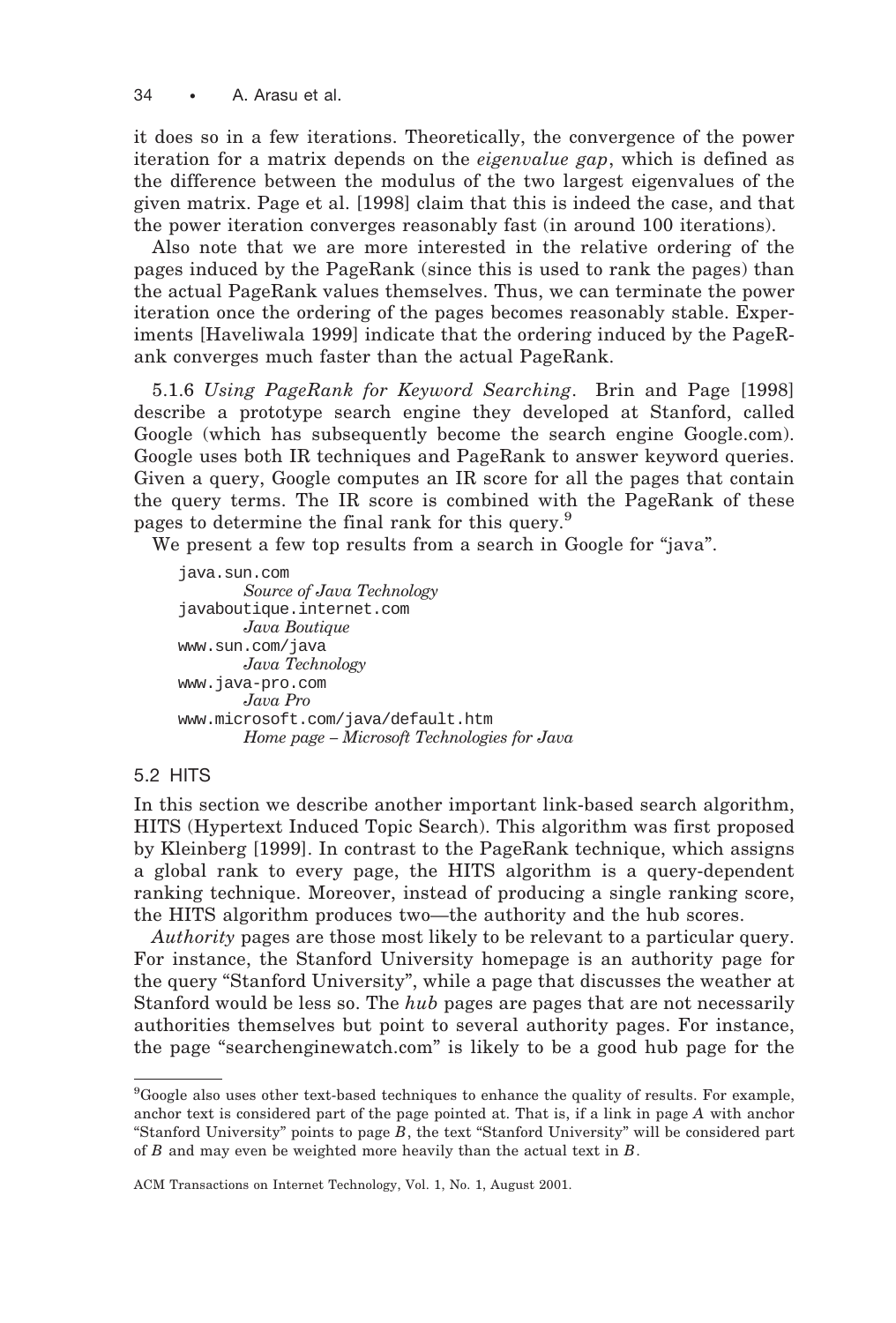query "search engine" since it points to several authorities, i.e., the homepages of search engines. There are two reasons why one might be interested in hub pages. First, these hub pages are used in the HITS algorithm to compute the authority pages. Second, the hub pages are themselves a useful set of pages to be returned to the user in response to a query [Chakrabarti et al. 1998c].

How are the hub and authority pages related? The hub pages are ones that point to many authority pages. Conversely, one would also expect that if a page is a good authority, then it would be pointed to by many hubs. Thus there exists a *mutually reinforcing* relationship between the hubs and authorities: An authority page is a page that is pointed to by many hubs and hubs are pages that point to many authorities.<sup>10</sup> This intuition leads to the HITS algorithm.

5.2.1 *The HITS Algorithm*. The basic idea of the HITS algorithm is to identify a small subgraph of the Web and apply link analysis on this subgraph to locate the authorities and hubs for the given query. The subgraph that is chosen depends on the user query. The selection of a small subgraph (typically a few thousand pages), not only focuses the link analysis on the most relevant part of the Web, but also reduces the amount of work for the next phase. (Since both the subgraph selection and its analysis are done at query time, it is important to complete them quickly.)

*Identifying the focused subgraph*. The *focused subgraph* is generated by forming a root set  $R$ —a random set of pages containing the given query string—and expanding the root set to include the pages that are in the "neighborhood" of *R*. The text index (Section 4) can be used to construct the root set.<sup>11</sup> The algorithm for computing the focused subgraph is as follows:

 $(1)$  *R*  $\leftarrow$  set of *t* pages that contain the query terms (using the text index)

$$
(2) S \leftarrow R
$$

- (3) for each page  $p \in R$ 
	- (a) include all the pages that *p* points to in *S*
	- (b) include (up to a maximum *d*) all pages that point to *p* in *S*
- (4) the graph induced by *S* is the focused subgraph

The algorithm takes as input the query string and two parameters *t* and *d*. Parameter *t* limits the size of the root set, while parameter *d* limits the number of pages added to the focused subgraph. The latter control limits the influence of an extremely popular page like www.yahoo.com if it were

<sup>10</sup>Interestingly, mutually reinforcing relationships have been identified and exploited for other Web tasks, see for instance Brin [1998].

 $11$ In Kleinberg [1999], Altavista is used to construct the root set in the absence of a local text index.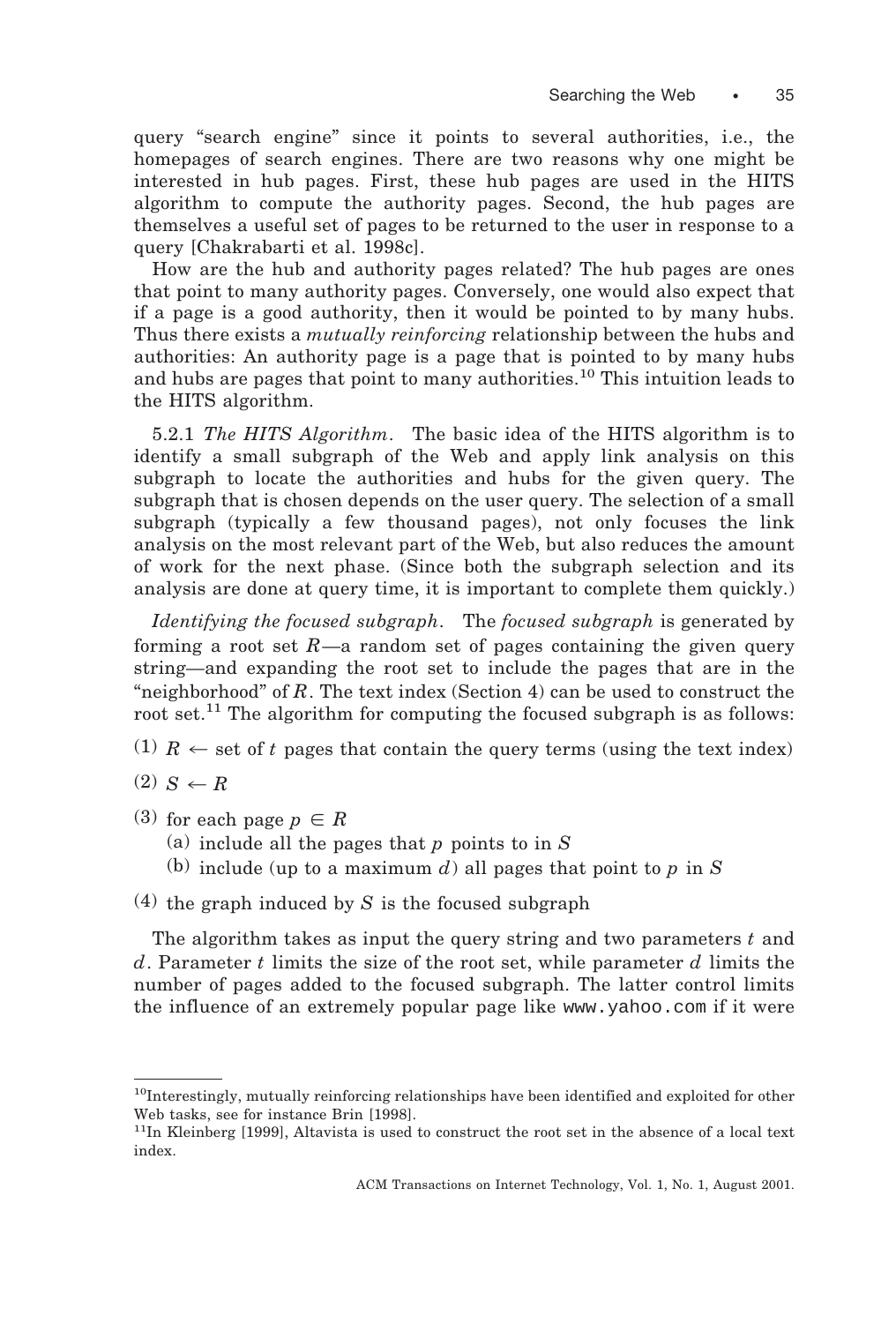to appear in the root set.<sup>12</sup> The expanded set *S* should be rich in authorities, since it is likely that an authority is pointed to by at least one page in the root set. Likewise, a lot of good hubs are also likely to be included in *S*.

*Link analysis*. The link analysis phase of the HITS algorithm uses the mutually reinforcing property to identify the hubs and authorities from the expanded set *S*. (Note that this phase is oblivious to the query that was used to derive *S*.) Let the pages in the focused subgraph *S* be denoted 1, 2, ..., *n*. Let  $B(i)$  denote the set of pages that point to page *i*. Let  $F(i)$ denote the set of pages that the page *i* points to. The link analysis algorithm produces an authority score  $a_i$  and a hub score  $h_i$  for each page in set *S*. To begin with, the authority scores and the hub scores are initialized to arbitrary values. The algorithm is an iterative one and it performs two kinds of operations in each step, called *I* and *O*. In the *I* operation, the authority score of each page is updated to the sum of the hub scores of all pages pointing to it. In the *O* step, the hub score of each page is updated to the sum of authority scores of all pages that it points to. That is,

I step: 
$$
a_i = \sum_{j \in B(i)} h_j
$$
  
O step:  $h_i = \sum_{j \in F(i)} a_j$ 

The *I* and the *O* steps capture the intuition that a good authority is pointed to by many good hubs and a good hub points to many good authorities. Note incidentally that a page can be, and often is, both a hub and an authority. The HITS algorithm just computes two scores for each page, the hub score and the authority score. The algorithm iteratively repeats the *I* and *O* steps, with normalization, until the hub and authority scores converge:

- (1) Initialize  $a_i$ ,  $h_i$   $(1 \leq i \leq n)$  to arbitrary values
- (2) Repeat until convergence
	- (a) Apply the *I* operation
	- (b) Apply the *O* operation
	- (c) Normalize  $\sum_i a_i^2 = 1$  and  $\sum_i h_i^2 = 1$
- (3) End

An example of hub and authority calculation is shown in Figure 14. For example, the authority score of node 5 can be obtained by adding the hub scores of nodes that point to  $5$  (i.e.,  $0.408 + 0.816 + 0.408$ ) and dividing this value by  $\sqrt{(816)^2 + (1.632)^2 + (.816)^2}$ .

 $12$ Several heuristics can also be used to eliminate nonuseful links in the focused subgraph. The reader is referred to Kleinberg [1999] for more details.

ACM Transactions on Internet Technology, Vol. 1, No. 1, August 2001.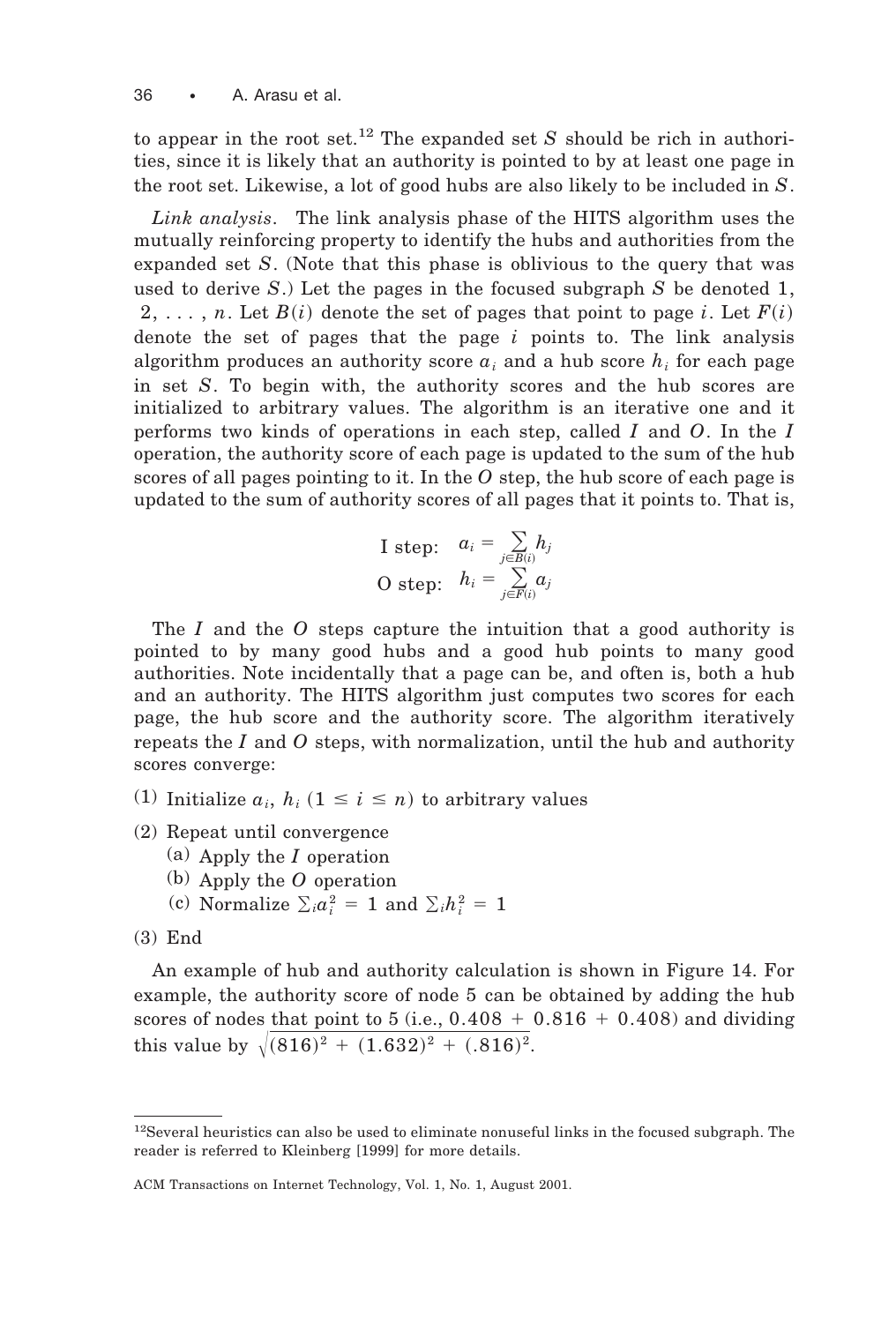

The hub and authority values have interesting mathematical properties just as in the case of PageRank. Let  $A_{m \times m}$  be the adjacency matrix of the focused subraph. The  $(i, j)$ <sup>th</sup> entry of *A* equals 1 if page *i* points to page *j*, and 0 otherwise. Let *a* be the vector of authority scores  $[a_1, a_2, \ldots, a_n]$ , and *h* the vector of hub scores  $[h_1, h_2, \ldots, h_n]$ . Then the *I* and *O* operations can be expressed as,  $a = Ah$  and  $h = A<sup>T</sup>a$  respectively. A simple substitution shows that the final converged hub and authority scores satisfy  $a = c_1 A A^T a$  and  $h = c_2 A^T A h$  (the constants being added to account for the normalizing step). Thus the vector of authority scores and the vector of hub scores are the eigenvectors of the matrices *AAT* and *ATA* respectively. The link analysis algorithm presented above is a simple power iteration that multiplies the vectors  $a$  and  $h$  by  $AA<sup>T</sup>$  and  $A<sup>T</sup>A$  respectively without explicitly materializing them. Thus the vectors *a* and *h* are the principal eigenvectors of *AAT* and *ATA* respectively. Just as in the case of PageRank, the rate of convergence of the hub and authority scores depends on the eigenvalue gap. The order of hubs and authority pages induced by the hub scores and the authority scores converges much faster (around 10 iterations) than the actual values themselves.

Interestingly, the idea of using the hubs to identify the authorities does not have a close analog in other hyperlinked research communities like bibliometrics [Egghe and Rousseau 1990; Garfield 1972; Pinski and Narin 1976]. Kleinberg [1999] argues that in bibliometrics one authority typically acknowledges the existence of other authorities. But the situation is very different in the case of the Web. One would scarcely expect the homepage of Toyota to point to the homepage of Honda. However, there are likely to be many pages (hubs) that point to both Honda and Toyota homepages, and these hub pages can be used to identify that Honda and Toyota homepages are authorities in the same topic, say "automobile companies."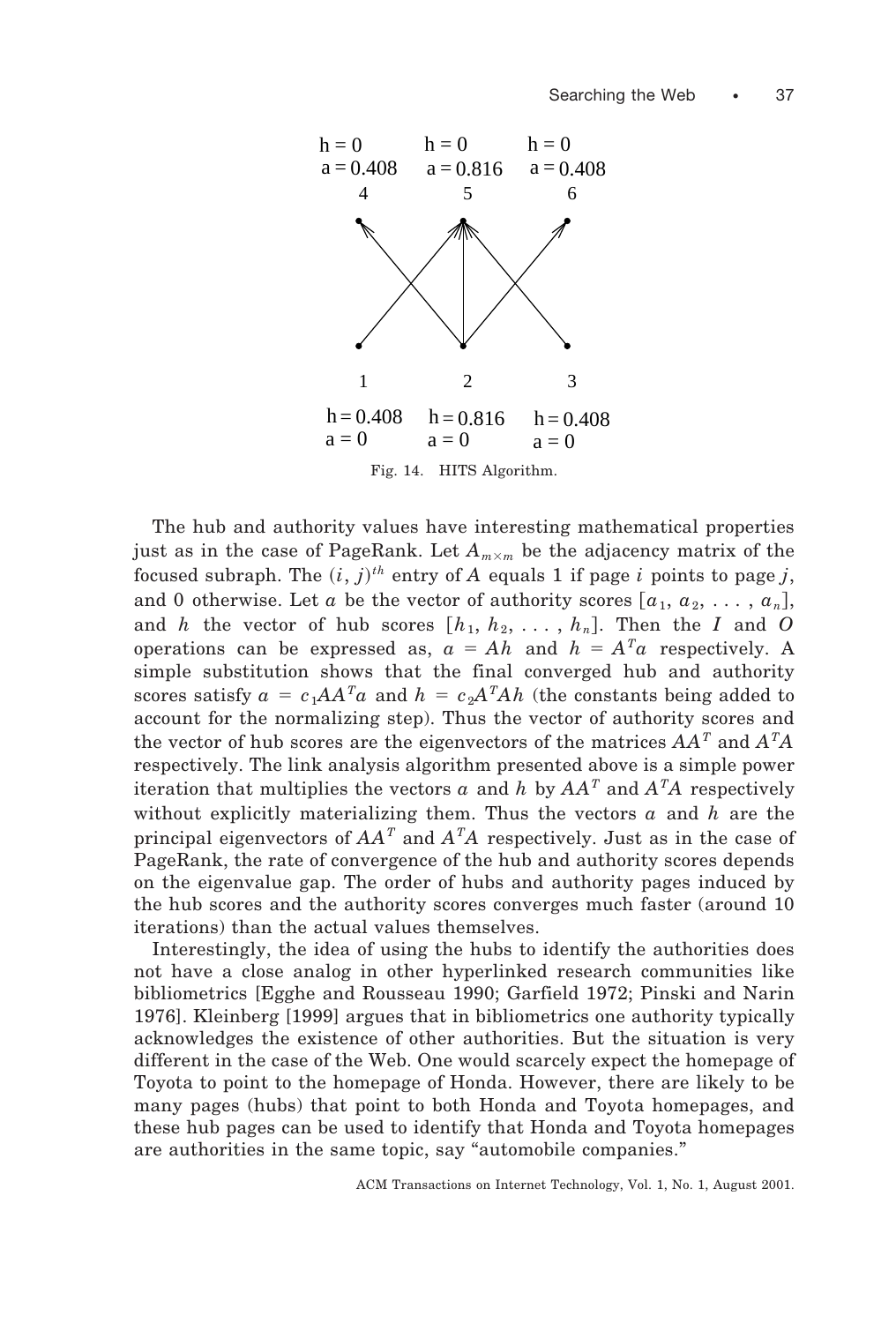38 • A. Arasu et al.

We conclude our discussion of HITS algorithm with a sample result for the query "java", borrowed from Kleinberg [1999].

Authorities www.gamelan.com/ *Gamelan* java.sun.com/ *Javasoft homepage* www.digitalfocus.com/digitalfocus/faq/howdoi.html *Java Developer: How doI...* lightyear.ncsu.uiuc.edu/ srp/java/javabooks.html *The Java Book Pages* sunsite.unc.edu/javafaq/javafaq.html *comp.lang.java FAQ*

## 5.3 Other Link-Based Techniques

We have looked at two different link-based algorithms that can be used for supporting keyword-based querying. Similar link-based techniques have been proposed for other tasks on the Web. We briefly mention some of them.

*Identifying communities*. The Web has a lot of online *communities*—a set of pages created and used by people sharing a common interest. For instance, there is a set of pages devoted to *database research*, forming the database research community. There are thousands of such communities on the Web, ranging from the most exotic to the mundane. An interesting problem is to identify and study the nature and evolution of the online communities—not only are the communities useful information resources for people with matching interests, but also because such a study sheds light on the sociological evolution of the Web. Gibson et al. [1998] observe that the communities are characterized by a central "core" of hub and authority pages. Kumar et al. [1999] note that this dense, nearly bipartite, graph that is induced by the edges between the hubs and the authorities is very likely to contain a bipartite core—a completely connected bipartite graph. They have discovered over 100,000 online communities by enumerating such bipartite cores, a process they call *trawling*.

*Finding related pages*. A problem with keyword searching is that users have to formulate their queries using keywords, and may have difficulty in coming up with the right words to describe their interests. Search engines can also support a different kind of query, called the *find related* query, or query by example. In this kind of query, users give an instance, typically a Web page, of the kind of information that they seek. The search engine retrieves other Web pages that are similar to the given page. This kind of query is supported, for instance, by Google and Netscape's *What's Related* service.

A find-related query could be answered with traditional IR techniques based on text similarity. However, on the Web we can again exploit link structure. The basic idea is *cocitation*. If a page *A* points to two pages *B* and *C*, then it is more likely that *B* and *C* are related. Note that the HITS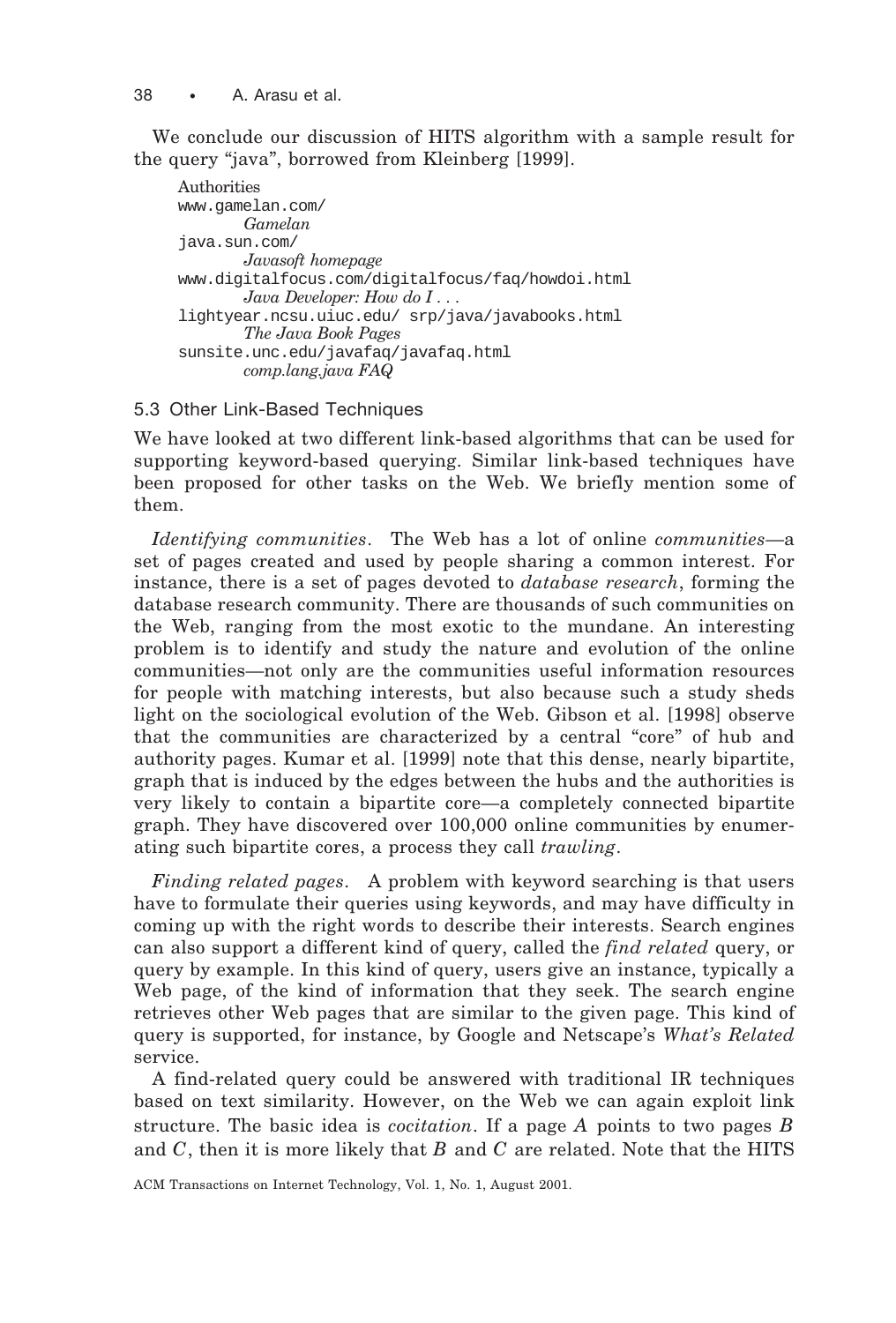algorithm implicitly uses cocitation information (a hub "cocites" authorities). Kleinberg [1999] suggests that a simple modification of the HITS algorithm can be used to support the *find related* query. Dean and Henzinger [1999] propose two algorithms for the *find related query*, namely the *Companion* algorithm, which extends Kleinberg's idea, and the *Cocitation* algorithm, which uses a simple cocitation count to determine related pages. They find that both these link-based algorithms perform better than Netscape's service, with the *Companion* algorithm being the better of the two.

*Classification and resource compilation*. Many search portals like Yahoo! and Altavista have a hierarchical classification of (a subset of) Web pages. Users can browse the hierarchy to locate the information of interest to them. These hierarchies are typically manually compiled. The problem of automatically classifying documents based on some example classifications was well studied in IR. Chakrabarti et al. [1998b] extended the IR techniques to include hyperlink information. The basic idea is to use not only the words in the document but also the categories of the neighboring pages for classification. They have shown experimentally that their technique enhances the accuracy of classification.

A related problem studied is that of *automatic resource compilation* [Chakrabarti et al. 1998c; 1998a]. The emphasis in this case is to identify high-quality pages for a particular category or topic. The algorithms suggested are variations of the HITS algorithm that make use of the content information in addition to the links.

## 5.4 Conclusion and Future Directions

The link structure of the Web contains a lot of useful information that can be harnessed to support keyword searching and other information retrieval tasks on the Web. We discussed two interesting link analysis techniques in this section. PageRank is a global ranking scheme that can be used to rank search results. The HITS algorithm identifies, for a given search query, a set of *authority* pages and a set of *hub* pages. A complete performance evaluation of these link-based techniques is beyond the scope of this paper. The interested reader is referred to Amento et al. [2000] for a comparison of the performance of different link-based ranking techniques.

There are many interesting research directions to be explored. One promising direction is to study how other sources of information, like query logs and click streams, can be used for improving Web searching. Another important research direction is to study more sophisticated text analysis techniques (such as Latent Semantic Indexing [Dumais et al. 1988]) and explore enhancements for them in a hyperlinked setting.

### 6. CONCLUSION

Searching the World-Wide Web successfully is the basis for many of our information tasks today. Hence, search engines are increasingly being relied upon to extract just the right information from a vast number of Web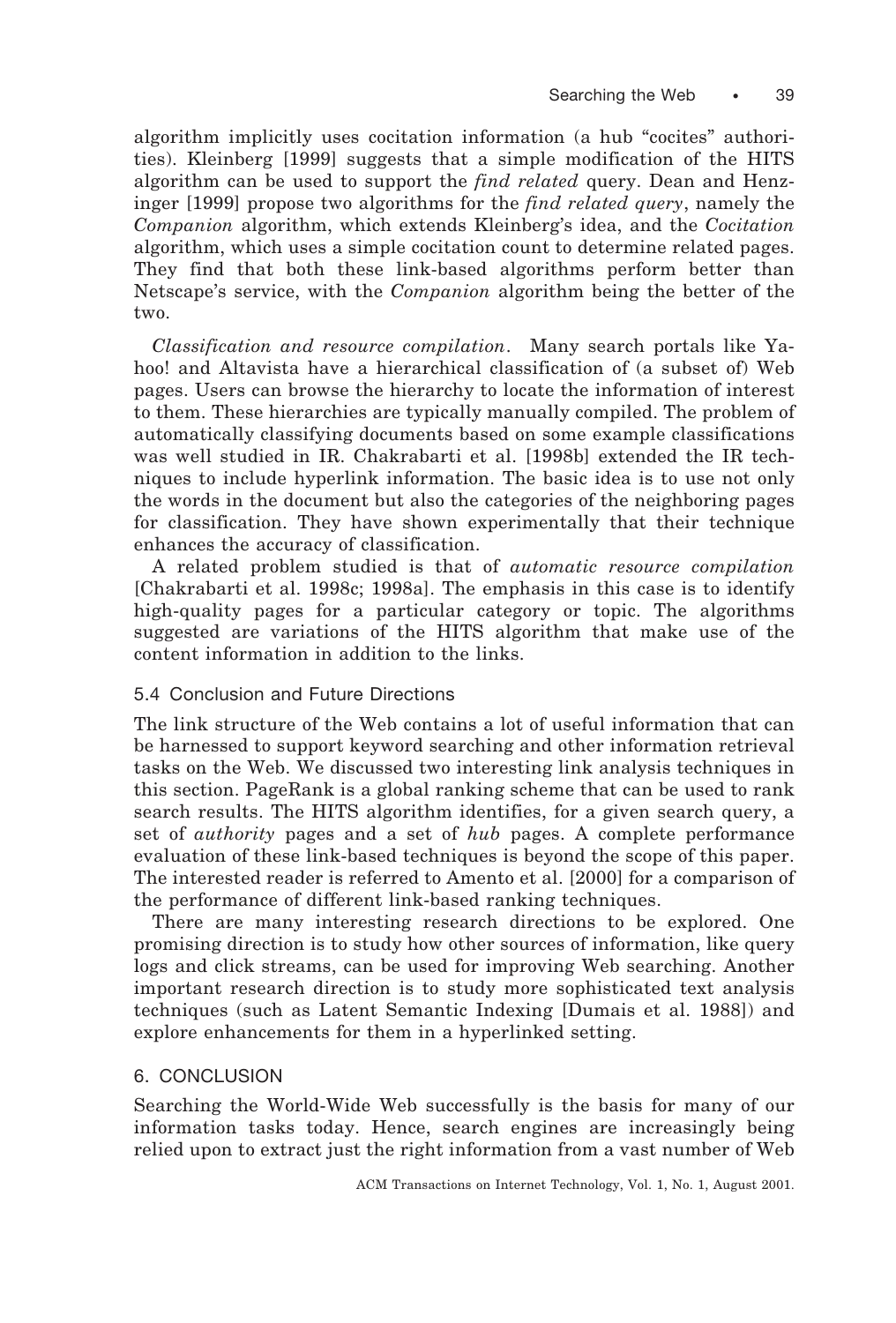pages. The engines are being asked to accomplish this task with minimal input from users, usually just one or two keywords.

In Figure 1 we show how such engines are put together. Several main functional blocks make up the typical architecture. Crawlers travel the Web, retrieving pages. These pages are stored locally, at least until they can be indexed and analyzed. A query engine then retrieves URLs that seem relevant to user queries. A ranking module attempts to sort these returned URLs such that the most promising results are presented to the user first.

This simple set of mechanisms requires a substantial underlying design effort. Much of the design and implementation complexity stems from the Web's vast scale. We explained how crawlers, with their limited resources in bandwidth and storage, must use heuristics to ensure that the most desirable pages are visited and that the search engine's knowledge of existing Web pages stays current.

We have shown how the large-scale storage of Web pages in search engines must be organized to match a search engine's crawling strategies. Such local Web page repositories must also enable users to access pages randomly and have the entire collection streamed to them.

The indexing process, while studied extensively for smaller, more homogeneous collections, requires new thinking when applied to the many millions of Web pages that search engines must examine. We discussed how indexing can be parallelized and how needed statistics can be computed during the indexing process.

Fortunately, the interlinked nature of the Web offers special opportunities for enhancing search engine performance. We introduced the notion of PageRank, a variant of the traditional citation count. The Web's link graph is analyzed and the number of links pointing to a page is taken as an indicator of that page's value. The HITS algorithm, or "Hubs and Authorities" is another technique that takes advantage of Web linkage. This algorithm classifies the Web into pages that primarily function as major information sources for particular topics (authority pages) and other pages that primarily point readers to authority pages (hubs). Both PageRank and HITS are used to boost search selectivity by identifying "important" pages through link analysis.

A substantial amount of work remains to be accomplished, as search engines hustle to keep up with the ever expanding Web. New media, such as images and video, pose new challenges for search and storage. We offer an introduction into current search engine technologies and point to several upcoming new directions.

#### ACKNOWLEDGMENTS

We would like to thank Gene Golub and the referees for many useful suggestions that improved the paper.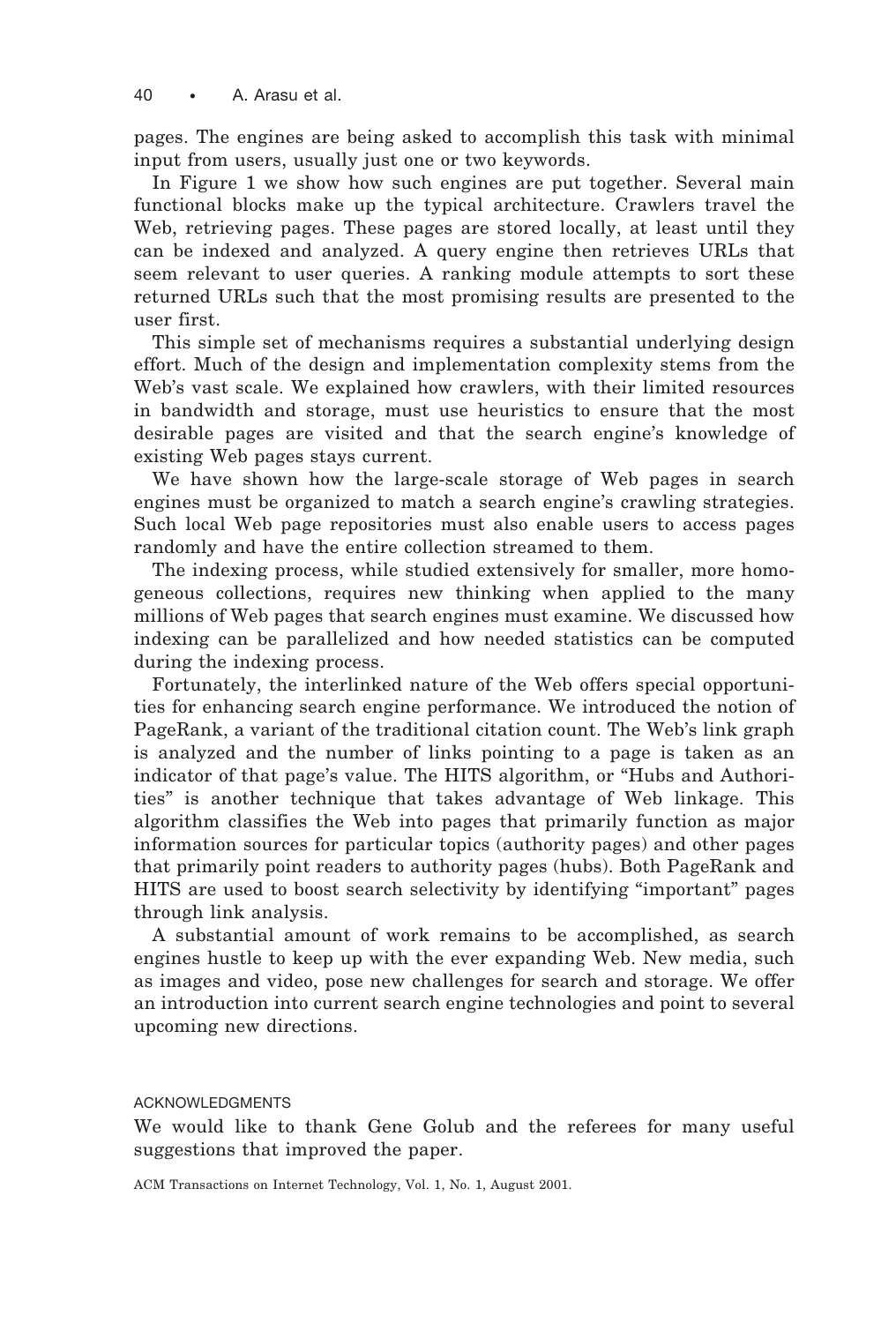#### **REFERENCES**

- AHO, A., HOPCROFT, J., AND ULLMAN, J. 1983. *Data Structures and Algorithms*. Addison-Wesley, Reading, MA.
- ALBERT, R., BARABASI, A.-L., AND JEONG, H. 1999. Diameter of the World Wide Web. *Nature 401*, 6749 (Sept.).
- AMENTO, B., TERVEEN, L., AND HILL, W. 2000. Does authority mean quality? Predicting expert quality ratings of web documents. In *Proceedings of the 23rd Annual International ACM SIGIR Conference on Research and Development in Information Retrieval*. ACM Press, New York, NY.
- ANH, V. N. AND MOFFAT, A. 1998. Compressed inverted files with reduced decoding overheads. In *Proceedings of the 21st Annual International ACM SIGIR Conference on Research and Development in Information Retrieval* (SIGIR '98, Melbourne, Australia, Aug. 24–28), W. B. Croft, A. Moffat, C. J. van Rijsbergen, R. Wilkinson, and J. Zobel, Chairs. ACM Press, New York, NY, 290–297.
- BAR-YOSSEF, Z., BERG, A., CHIEN, S., AND WEITZ, J. F. D. 2000. Approximating aggregate queries about web pages via random walks. In *Proceedings of the 26th International Conference on Very Large Data Bases*.
- BARABASI, A.-L. AND ALBERT, R. 1999. Emergence of scaling in random networks. *Science 286*, 5439 (Oct.), 509–512.
- BHARAT, K. AND BRODER, A. 1999. Mirror, mirror on the web: A study of host pairs with replicated content. In *Proceedings of the Eighth International Conference on The World-Wide Web*.
- BHARAT, K., BRODER, A., HENZINGER, M., KUMAR, P., AND VENKATASUBRAMANIAN, S. 1998. The connectivity server: fast access to linkage information on the Web. *Comput. Netw. ISDN Syst. 30*, 1-7, 469–477.
- BRIN, S. 1998. Extracting patterns and relations from the world wide web. In *Proceedings of the Sixth International Conference on Extending Database Technology* (Valencia, Spain, Mar.), H. -J. Schek, F. Saltor, I. Ramos, and G. Alonso, Eds.
- BRIN, S. AND PAGE, L. 1998. The anatomy of a large-scale hypertextual Web search engine. *Comput. Netw. ISDN Syst. 30*, 1-7, 107–117.
- BRODER, A., KUMAR, R., MAGHOUL, F., RAGHAVAN, P., RAJAGOPALAN, S., STATA, R., TOMKINS, A., AND WIENER, J. 2000. Graph structure in the web: experiments and models. In *Proceedings of the Ninth International Conference on The World Wide Web*.
- CHAKRABARTI, S., DOM, B., GIBSON, D., KUMAR, S. R., RAGHAVAN, P., RAJAGOPALAN, S., AND TOMKINS, A. 1998a. Spectral filtering for resource discovery. In *Proceedings of the ACM SIGIR Workshop on Hypertext Information Retrieval on the Web* (Melbourne, Australia). ACM Press, New York, NY.
- CHAKRABARTI, S., DOM, B., AND INDYK, P. 1998b. Enhanced hypertext categorization using hyperlinks. *SIGMOD Rec. 27*, 2, 307–318.
- CHAKRABARTI, S., DOM, B., RAGHAVAN, P., RAJAGOPALAN, S., GIBSON, D., AND KLEINBERG, J. 1998c. Automatic resource compilation by analyzing hyperlink structure and associated text. In *Proceedings of the Seventh International Conference on The World Wide Web* (WWW7, Brisbane, Australia, Apr. 14–18), P. H. Enslow and A. Ellis, Eds. Elsevier Sci. Pub. B. V., Amsterdam, The Netherlands, 65–74.
- CHAKRABARTI, S. AND MUTHUKRISHNAN, S. 1996. Resource scheduling for parallel database and scientific applications. In *Proceedings of the 8th Annual ACM Symposium on Parallel Algorithms and Architectures* (SPAA '96, Padua, Italy, June 24–26), G. E. Blelloch, Chair. ACM Press, New York, NY, 329–335.
- CHAKRABARTI, S., VAN DEN BERG, M., AND DOM, B. 1999. Focused crawling: A new approach to topic-specific web resource discovery. In *Proceedings of the Eighth International Conference on The World-Wide Web*.
- CHO, J. AND GARCIA-MOLINA, H. 2000a. Estimating frequency of change. Submitted for publication.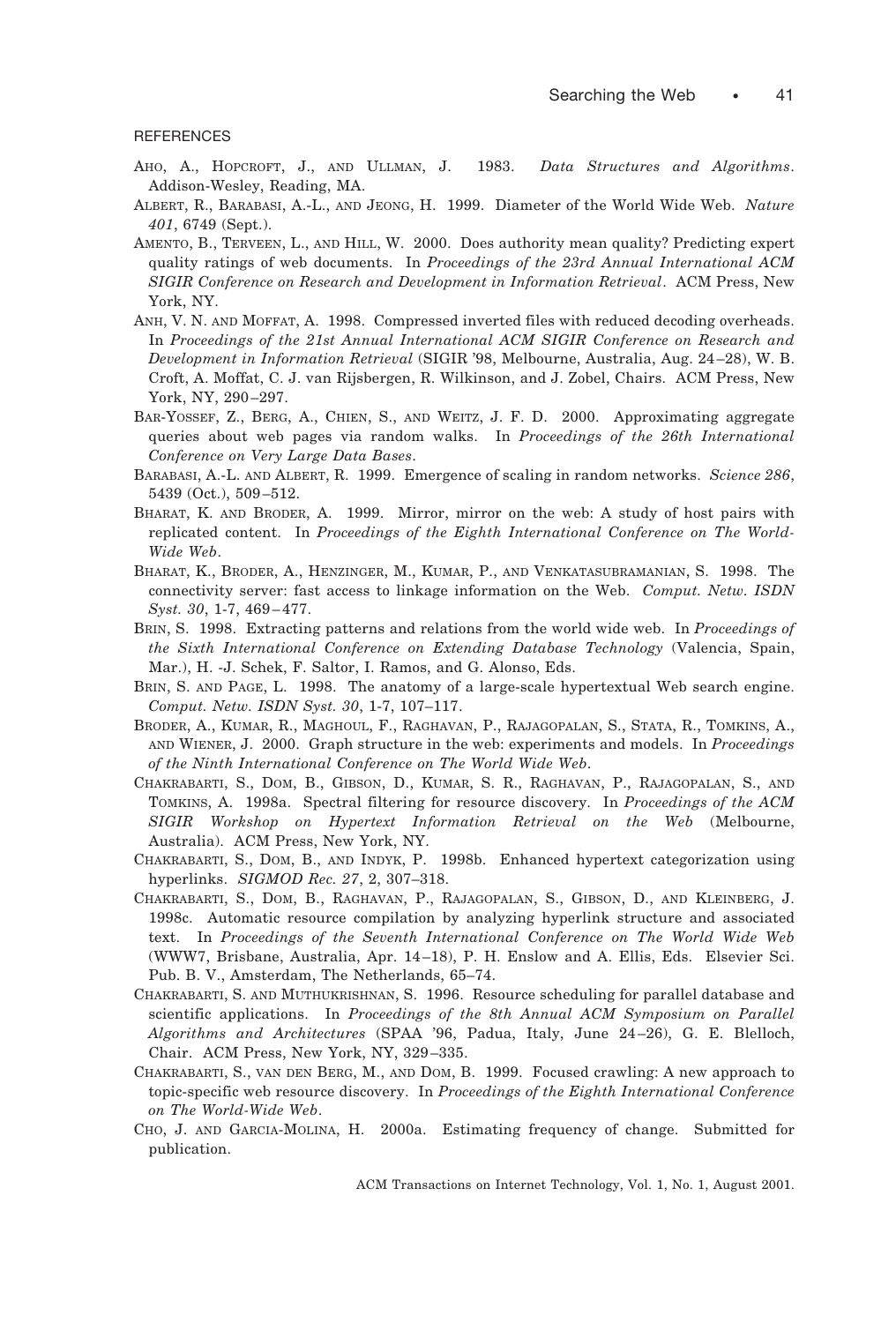- CHO, J. AND GARCIA-MOLINA, H. 2000b. The evolution of the web and implications for an incremental crawler. In *Proceedings of the 26th International Conference on Very Large Data Bases*.
- CHO, J. AND GARCIA-MOLINA, H. 2000c. Synchronizing a database to improve freshness. In *Proceedings of the ACM SIGMOD Conference on Management of Data* (SIGMOD '2000, Dallas, TX, May). ACM Press, New York, NY.
- CHO, J., GARCIA-MOLINA, H., AND PAGE, L. 1998. Efficient crawling through URL ordering. *Comput. Netw. ISDN Syst. 30*, 1-7, 161–172.
- COFFMAN, E. J., LIU, Z., AND WEBER, R. R. 1997. Optimal robot scheduling for web search engines. Tech. Rep. INRIA, Rennes, France.
- DEAN, J. AND HENZINGER, M. R. 1999. Finding related pages in the world wide web. In *Proceedings of the Eighth International Conference on The World-Wide Web*.
- DILIGENTI, M., COETZEE, F. M., LAWRENCE, S., GILES, C. L., AND GORI, M. 2000. Focused crawling using context graphs. In *Proceedings of the 26th International Conference on Very Large Data Bases*.
- DOUGLIS, F., FELDMANN, A., AND KRISHNAMURTHY,, B. 1999. Rate of change and other metrics: a live study of the world wide web. In *Proceedings of the USENIX Symposium on Internetworking Technologies and Systems*. USENIX Assoc., Berkeley, CA.
- DUMAIS, S. T., FURNAS, G. W., LANDAUER, T. K., DEERWESTER, S., AND HARSHMAN, R. 1988. Using latent semantic analysis to improve access to textual information. In *Proceedings of the ACM Conference on Human Factors in Computing Systems* (CHI '88, Washington, DC, May 15–19), J. J. O'Hare, Ed. ACM Press, New York, NY, 281–285.
- EGGHE, L. AND ROUSSEAU, R. 1990. *Introduction to Informetrics*. Elsevier Science Inc., New York, NY.
- FALOUTSOS, C. 1985. Access methods for text. *ACM Comput. Surv. 17*, 1 (Mar.), 49–74.
- FALOUTSOS, C. AND CHRISTODOULAKIS, S. 1984. Signature files: An access method for documents and its analytical performance evaluation. *ACM Trans. Inf. Syst. 2*, 4 (Oct.), 267–288.
- GARFIELD, E. 1972. Citation analysis as a tool in journal evaluation. *Science 178*, 471–479.
- GIBSON, D., KLEINBERG, J., AND RAGHAVAN, P. 1998. Inferring Web communities from link topology. In *Proceedings of the 9th ACM Conference on Hypertext and Hypermedia: Links, Objects, Time and Space—Structure in Hypermedia Systems* (HYPERTEXT '98, Pittsburgh, PA, June 20–24), R. Akscyn, Chair. ACM Press, New York, NY, 225–234.
- GOLUB, G. AND VAN LOAN, C. F. 1989. *Matrix Computations*. 2nd ed. Johns Hopkins University Press, Baltimore, MD.
- HAVELIWALA, T. 1999. Efficient computation of pagerank. Tech. Rep. 1999-31. Computer Systems Laboratory, Stanford University, Stanford, CA. http://dbpubs.stanford.edu/ pub/1999-31.
- HAWKING, D., CRASWELL, N., AND THISTLEWAITE, P. 1998. Overview of TREC-7 very large collection track. In *Proceedings of the 7th Conference on Text Retrieval* (TREC-7).
- HIRAI, J., RAGHAVAN, S., GARCIA-MOLINA, H., AND PAEPCKE, A. 2000. Webbase: A repository of web pages. In *Proceedings of the Ninth International Conference on The World Wide Web*. 277–293.
- HUBERMAN, B. A. AND ADAMIC, L. A. 1999. Growth dynamics of the world wide web. *Nature 401*, 6749 (Sept.).
- KLEINBERG, J. 1999. Authoritative sources in a hyperlinked environment. *J. ACM 46*, 6  $(Nov. )$ .
- KOSTER, M. 1995. Robots in the web: trick or treat? *ConneXions 9*, 4 (Apr.).
- KUMAR, R., RAGHAVAN, P., RAJAGOPALAN, S., AND TOMKINS, A. 1999. Trawling the web for emerging cyber-communities. In *Proceedings of the Eighth International Conference on The World-Wide Web*.
- LAWRENCE, S. AND GILES, C. 1998. Searching the world wide web. *Science 280*, 98–100.
- LAWRENCE, S. AND GILES, C. 1999. Accessibility of information on the web. *Nature 400*, 107–109.
- MANBER, U. AND MYERS, G. 1993. Suffix arrays: a new method for on-line string searches. *SIAM J. Comput. 22*, 5 (Oct.), 935–948.